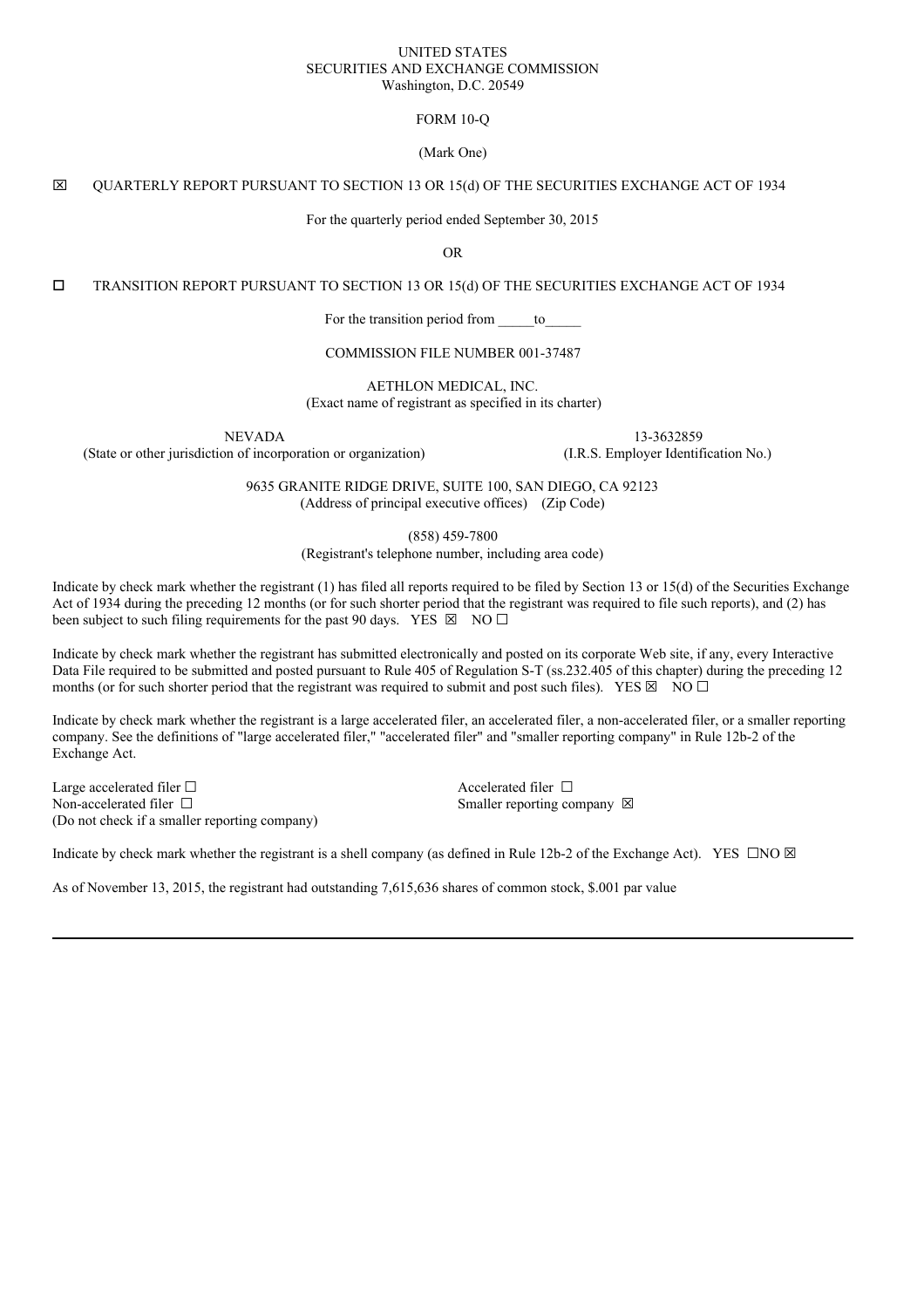# PART I. FINANCIAL INFORMATION 3

| ITEM 1. | FINANCIAL STATEMENTS                                                                                                                 | 3              |
|---------|--------------------------------------------------------------------------------------------------------------------------------------|----------------|
|         | CONDENSED CONSOLIDATED BALANCE SHEETS AT SEPTEMBER 30, 2015 (UNAUDITED) AND<br>MARCH 31, 2015                                        | 3              |
|         | CONDENSED CONSOLIDATED STATEMENTS OF OPERATIONS FOR THE THREE AND SIX MONTH<br>PERIODS ENDED SEPTEMBER 30, 2015 AND 2014 (UNAUDITED) | $\overline{4}$ |
|         | CONDENSED CONSOLIDATED STATEMENTS OF CASH FLOWS FOR THE SIX MONTHS ENDED<br>SEPTEMBER 30, 2015 AND 2014 (UNAUDITED)                  | 5              |
|         | NOTES TO CONDENSED CONSOLIDATED FINANCIAL STATEMENTS (UNAUDITED)                                                                     | 6              |
| ITEM 2. | MANAGEMENT'S DISCUSSION AND ANALYSIS OF FINANCIAL CONDITION AND RESULTS OF<br><b>OPERATIONS</b>                                      | 18             |
| ITEM 3. | QUANTITATIVE AND QUALITATIVE DISCLOSURES ABOUT MARKET RISK                                                                           | 23             |
| ITEM 4. | <b>CONTROLS AND PROCEDURES</b>                                                                                                       | 23             |
|         | PART II. OTHER INFORMATION                                                                                                           | 24             |
|         | ITEM 1. LEGAL PROCEEDINGS                                                                                                            | 24             |
|         | ITEM 1A. RISK FACTORS                                                                                                                | 24             |
|         | ITEM 2. UNREGISTERED SALES OF EQUITY SECURITIES AND USE OF PROCEEDS                                                                  | 24             |
| ITEM 3. | DEFAULTS UPON SENIOR SECURITIES                                                                                                      | 24             |
| ITEM 4. | MINE SAFETY DISCLOSURES                                                                                                              | 24             |
| ITEM 5. | <b>OTHER INFORMATION</b>                                                                                                             | 24             |
| ITEM 6. | <b>EXHIBITS</b>                                                                                                                      | 25             |
|         | PART I. FINANCIAL INFORMATION                                                                                                        |                |

ITEM 1. CONDENSED CONSOLIDATED FINANCIAL STATEMENTS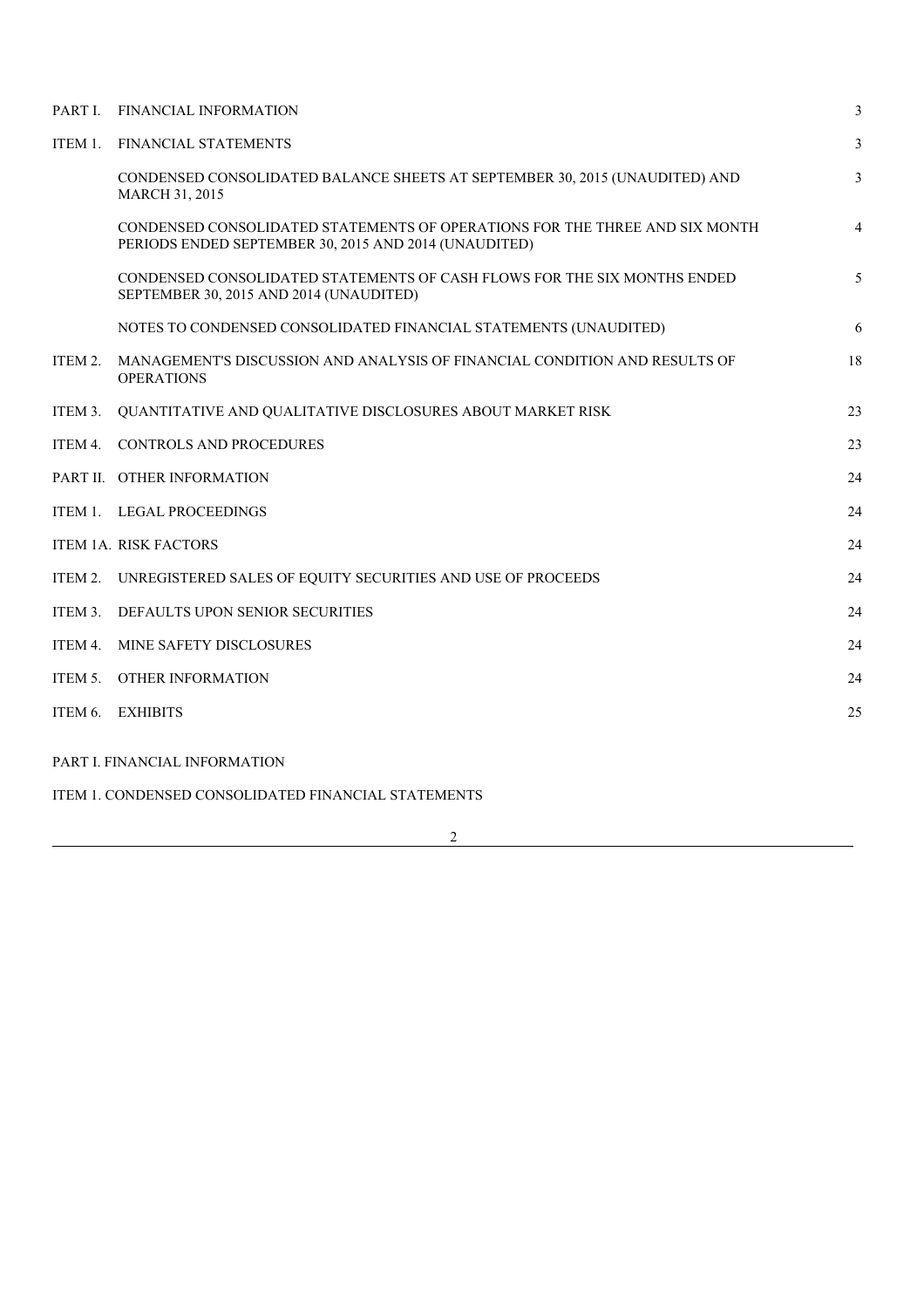### AETHLON MEDICAL, INC. AND SUBSIDIARY CONDENSED CONSOLIDATED BALANCE SHEETS

|                                                                                         | September 30,<br>2015 | March 31,<br>2015 |
|-----------------------------------------------------------------------------------------|-----------------------|-------------------|
| <b>ASSETS</b>                                                                           | (Unaudited)           |                   |
| Current assets                                                                          |                       |                   |
| Cash                                                                                    | \$<br>4,209,356       | \$<br>855,596     |
| Accounts receivable                                                                     | 186,808               | 193,341           |
| Deferred financing costs                                                                | 42,883                | 82,324            |
| Prepaid expenses and other current assets                                               | 108,245               | 73,135            |
| Total current assets                                                                    | 4,547,292             | 1,204,396         |
|                                                                                         |                       |                   |
| Property and equipment, net                                                             | 41,997                | 56,091            |
| Patents and patents pending, net                                                        | 98,743                | 103,325           |
| Deposits                                                                                | 17,443                | 16,776            |
| <b>Total</b> assets                                                                     | \$<br>4,705,475       | \$<br>1,380,588   |
|                                                                                         |                       |                   |
| <b>LIABILITIES AND EQUITY</b>                                                           |                       |                   |
|                                                                                         |                       |                   |
| Current liabilities                                                                     |                       |                   |
| Accounts payable                                                                        | \$<br>217,594         | \$<br>342,133     |
| Due to related parties                                                                  | 204,112               | 146,112           |
| Convertible notes payable, current portion                                              | 341,505               |                   |
| Other current liabilities                                                               | 65,737                | 85,731            |
| Total current liabilities                                                               | 828,948               | 573,976           |
|                                                                                         |                       |                   |
| Noncurrent liabilities                                                                  |                       |                   |
| Convertible notes payable, noncurrent portion                                           |                       | 155,229           |
| Total noncurrent liabilities                                                            |                       | 155,229           |
|                                                                                         |                       |                   |
| <b>Total liabilities</b>                                                                | 828,948               | 729,205           |
| Commitments and Contingencies (Note 13)                                                 |                       |                   |
|                                                                                         |                       |                   |
| Equity                                                                                  |                       |                   |
| Common stock, par value \$0.001 per share; 10,000,000 shares authorized as of September |                       |                   |
| 30, 2015 and March 31, 2015; 7,615,636 and 6,657,046 shares issued and outstanding      |                       |                   |
| as of September 30, 2015 and March 31, 2015, respectively                               | 7.614                 | 6.657             |
| Additional paid-in capital                                                              | 87,930,959            | 82,238,507        |
| Accumulated deficit                                                                     | (84,037,356)          | (81,629,714)      |
| Total Aethlon Medical, Inc. stockholders' equity before noncontrolling interests        | 3,901,217             | 615,450           |
| Noncontrolling interests                                                                | (24,690)              | 35,933            |
| Total equity                                                                            | 3,876,527             | 651,383           |
|                                                                                         |                       |                   |
| Total liabilities and equity                                                            | \$<br>4,705,475       | \$<br>1,380,588   |

See accompanying notes.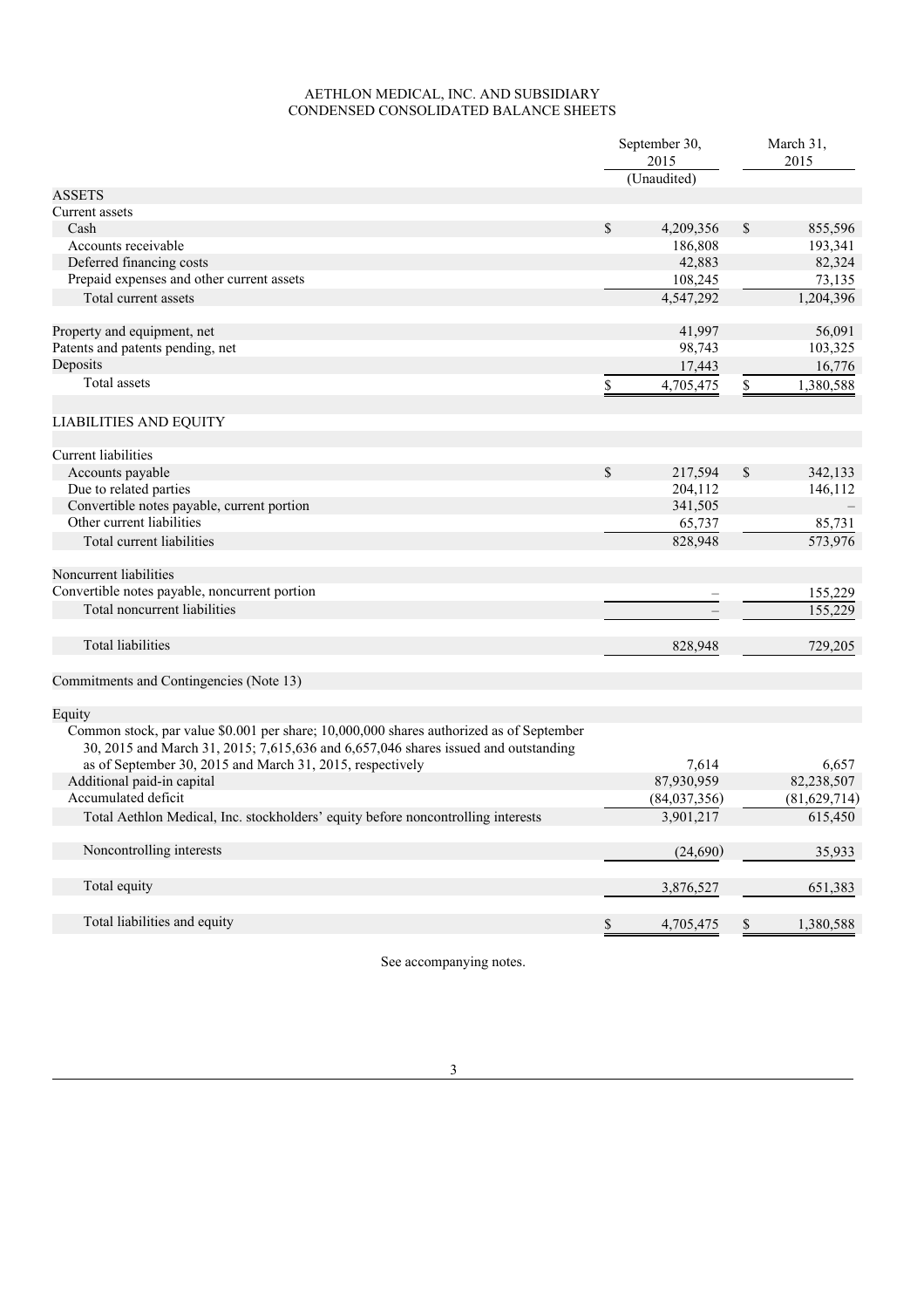### AETHLON MEDICAL, INC. AND SUBSIDIARY CONDENSED CONSOLIDATED STATEMENTS OF OPERATIONS For the Three and Six Month Periods Ended September 30, 2015 and 2014 (Unaudited)

|                                                                                              | Three Months<br>Ended<br>September 30,<br>2015 | Three Months<br>Ended<br>September 30,<br>2014 | <b>Six Months</b><br>Ended<br>September 30,<br>2015 |              | <b>Six Months</b><br>Ended<br>September 30,<br>2014 |
|----------------------------------------------------------------------------------------------|------------------------------------------------|------------------------------------------------|-----------------------------------------------------|--------------|-----------------------------------------------------|
| <b>REVENUES</b>                                                                              |                                                |                                                |                                                     |              |                                                     |
| Government contract revenue                                                                  | \$<br>188,366                                  | \$<br>479,075                                  | \$<br>380,874                                       | \$           | 530,371                                             |
| <b>OPERATING EXPENSES</b>                                                                    |                                                |                                                |                                                     |              |                                                     |
| Professional fees                                                                            | 389,207                                        | 308,821                                        | 927,433                                             |              | 710,434                                             |
| Payroll and related expenses                                                                 | 597,850                                        | 544,354                                        | 1,056,078                                           |              | 1,165,040                                           |
| General and administrative                                                                   | 325,670                                        | 227,092                                        | 611,695                                             |              | 428,097                                             |
| Total operating expenses                                                                     | 1,312,727                                      | 1,080,267                                      | 2,595,206                                           |              | 2,303,571                                           |
| <b>OPERATING LOSS</b>                                                                        | (1, 124, 361)                                  | (601, 192)                                     | (2,214,332)                                         |              | (1,773,200)                                         |
| <b>OTHER EXPENSE</b>                                                                         |                                                |                                                |                                                     |              |                                                     |
| Loss on debt conversion                                                                      |                                                | 65,493                                         |                                                     |              | 2,531,123                                           |
| Interest and other debt expenses                                                             | 127,245                                        | 78,145                                         | 253,933                                             |              | 144,799                                             |
| Loss on extension of warrants                                                                |                                                | 143,363                                        |                                                     |              | 143,363                                             |
| Total other expense                                                                          | 127,245                                        | 287,001                                        | 253,933                                             |              | 2,819,285                                           |
| NET LOSS BEFORE NONCONTROLLING<br><b>INTERESTS</b>                                           | (1,251,606)                                    | (888, 193)                                     | (2,468,265)                                         |              | (4,592,485)                                         |
| LOSS ATTRIBUTABLE TO NONCONTROLLING<br><b>INTERESTS</b>                                      | (27,000)                                       | (40, 784)                                      | (60, 623)                                           |              | (89, 135)                                           |
| NET LOSS ATTRIBUTABLE TO COMMON<br><b>STOCKHOLDERS</b>                                       | \$<br>(1,224,606)                              | \$<br>(847, 409)                               | \$<br>(2,407,642)                                   | \$           | (4,503,350)                                         |
| <b>BASIC AND DILUTED LOSS PER COMMON</b><br><b>SHARE</b>                                     | \$<br>(0.16)                                   | \$<br>(0.16)                                   | \$<br>(0.34)                                        | $\mathbb{S}$ | (0.92)                                              |
| WEIGHTED AVERAGE NUMBER OF COMMON<br><b>SHARES OUTSTANDING - BASIC AND</b><br><b>DILUTED</b> | 7,610,459                                      | 5,187,398                                      | 7,167,903                                           |              | 4,869,898                                           |

See accompanying notes.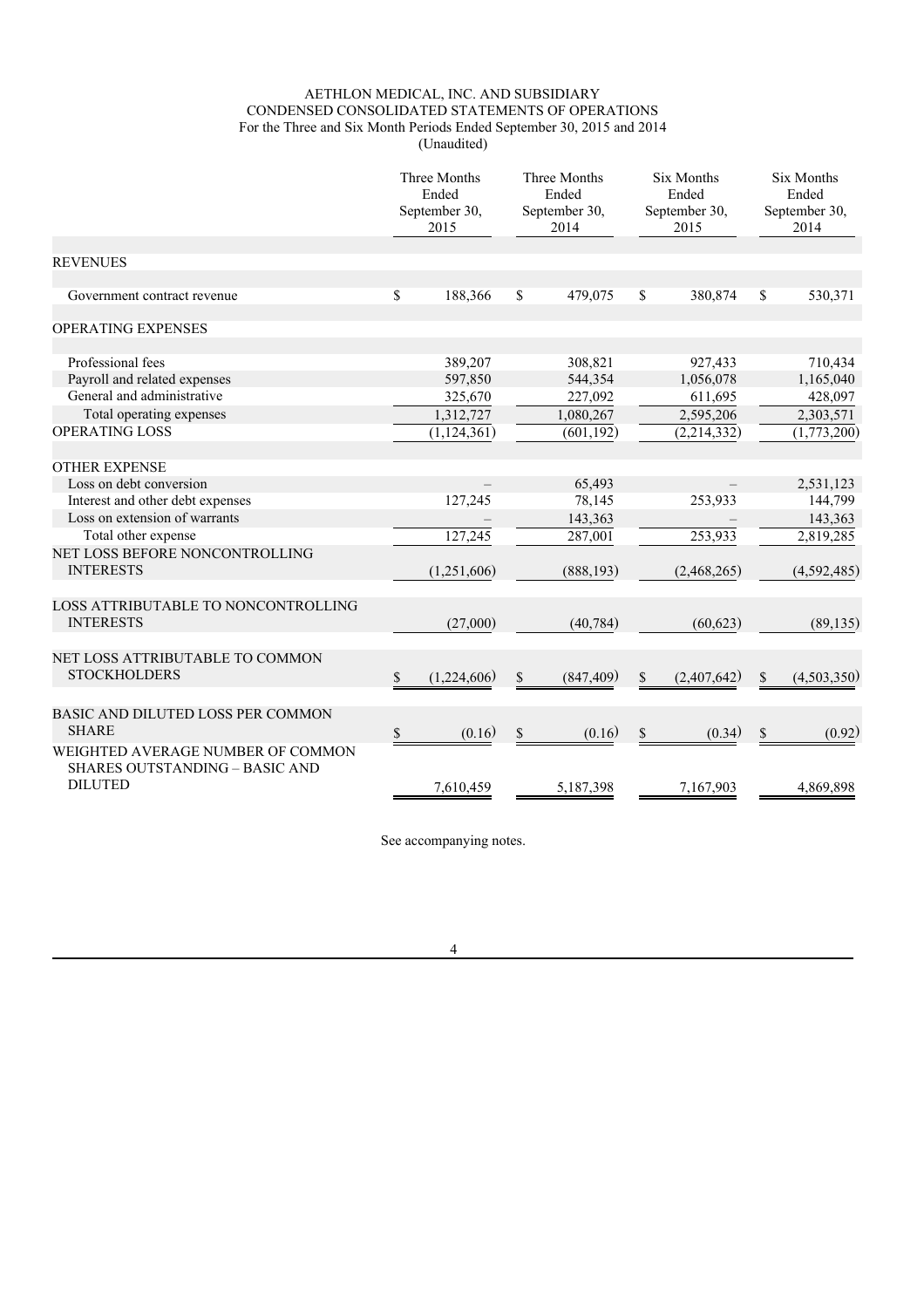#### AETHLON MEDICAL, INC. AND SUBSIDIARY CONDENSED CONSOLIDATED STATEMENTS OF CASH FLOWS For the Six Months Ended September 30, 2015 and 2014 (Unaudited)

|                                                                             | Six Months<br>Ended<br>September 30,<br>2015 | Six Months<br>Ended<br>September 30,<br>2014 |             |  |
|-----------------------------------------------------------------------------|----------------------------------------------|----------------------------------------------|-------------|--|
| Cash flows from operating activities:                                       |                                              |                                              |             |  |
| Net loss                                                                    | \$<br>(2,468,265)                            | \$                                           | (4,592,485) |  |
| Adjustments to reconcile net loss to net cash used in operating activities: |                                              |                                              |             |  |
| Depreciation and amortization                                               | 18,676                                       |                                              | 18,676      |  |
| Stock based compensation                                                    | 101,421                                      |                                              | 260,680     |  |
| Fair market value of common stock, warrants and options issued for services |                                              |                                              | 162,358     |  |
| Loss on extension of warrants                                               |                                              |                                              | 143,363     |  |
| Loss on debt conversion                                                     |                                              |                                              | 2,531,123   |  |
| Amortization of debt discount and deferred financing costs                  | 225,717                                      |                                              | 21,502      |  |
| Changes in operating assets and liabilities:                                |                                              |                                              |             |  |
| Accounts receivable                                                         | 6,533                                        |                                              | (162, 495)  |  |
| Prepaid expenses and other current assets                                   | (35,777)                                     |                                              | 9,558       |  |
| Accounts payable and other current liabilities                              | (144, 533)                                   |                                              | 163,646     |  |
| Due to related parties                                                      | 58,000                                       |                                              | 49,708      |  |
| Net cash used in operating activities                                       | (2, 238, 228)                                |                                              | (1,394,366) |  |
| Cash flows from financing activities:                                       |                                              |                                              |             |  |
| Proceeds from the issuance of common stock, net                             | 5,591,988                                    |                                              | 670,274     |  |
| Net cash provided by financing activities                                   | 5,591,988                                    |                                              | 670,274     |  |
| Net increase (decrease) in cash                                             | 3,353,760                                    |                                              | (724,092)   |  |
| Cash at beginning of period                                                 | 855,596                                      |                                              | 1,250,279   |  |
| Cash at end of period                                                       | \$<br>4,209,356                              | \$                                           | 526,187     |  |
| Supplemental disclosures of non-cash investing and financing activities:    |                                              |                                              |             |  |
| Debt and accrued interest converted to common stock                         | \$                                           | \$                                           | 1,007,631   |  |
| Reclassification of warrant derivative liability into equity                | \$                                           | \$                                           | 10,679,067  |  |
| Deferred financing costs recorded in connection with debt amendment         | \$                                           | \$                                           | 5,000       |  |
| Reclassification of accrued interest to convertible notes payable           | \$                                           | \$                                           | 25,766      |  |
| Cashless exercise of warrants                                               | \$<br>5                                      | \$                                           |             |  |

See accompanying notes.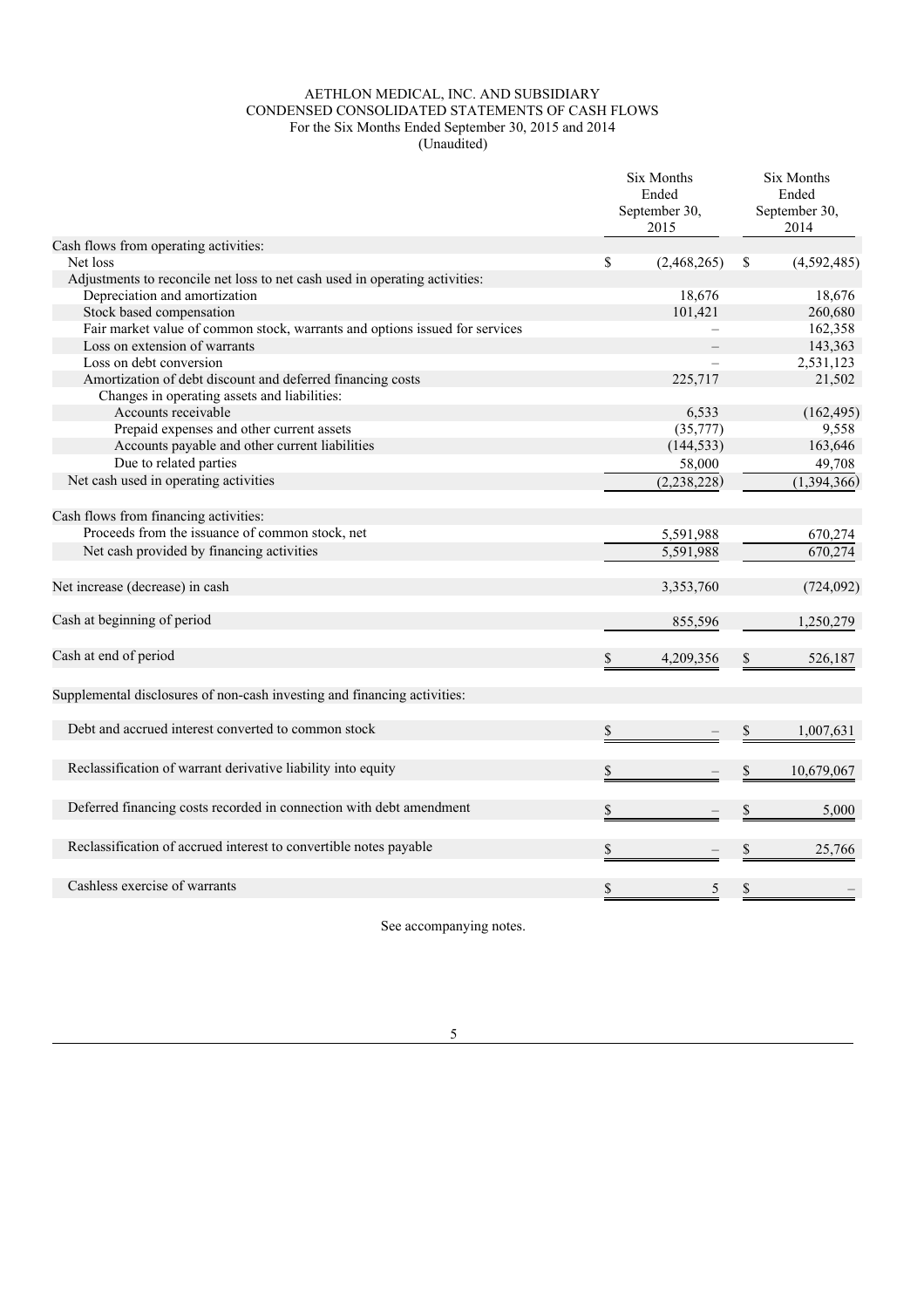## AETHLON MEDICAL, INC. AND SUBSIDIARY NOTES TO CONDENSED CONSOLIDATED FINANCIAL STATEMENTS (UNAUDITED) September 30, 2015

# 1. NATURE OF BUSINESS AND BASIS OF PRESENTATION

# ORGANIZATION

Aethlon Medical, Inc. and subsidiary ("Aethlon", the "Company", "we" or "us") is a medical device company focused on creating innovative devices that address unmet medical needs in cancer, infectious disease and other life-threatening conditions. At the core of our developments is the Aethlon ADAPT™ (Adaptive Dialysis-Like Affinity Platform Technology) system, a medical device platform that converges single or multiple affinity drug agents with advanced plasma membrane technology to create therapeutic filtration devices that selectively remove harmful particles from the entire circulatory system without loss of essential blood components. On June 25, 2013, the United States Food and Drug Administration (FDA) approved an Investigational Device Exemption (IDE) that allows us to initiate human feasibility studies of the Aethlon Hemopurifier® in the U.S. Under the feasibility study protocol, we will enroll ten end-stage renal disease patients who are infected with the Hepatitis C virus (HCV) to demonstrate the safety of Hemopurifier therapy. Successful completion of this study will allow us the opportunity to initiate pivotal studies that are required for market clearance to treat HCV and other disease conditions in the U.S.

Successful outcomes of human trials will also be required by the regulatory agencies of certain foreign countries where we intend to sell this device. Some of our patents may expire before FDA approval or approval in a foreign country, if any, is obtained. However, we believe that certain patent applications and/or other patents issued more recently will help protect the proprietary nature of the Hemopurifier(R) treatment technology.

In October 2013, our majority owned subsidiary, Exosome Sciences, Inc. ("ESI"), commenced operations with a focus on advancing exosome-based strategies to diagnose and monitor the progression of cancer, infectious disease and other life-threatening conditions.

Our common stock is traded on the Nasdaq Capital Market under the symbol "AEMD."

The accompanying unaudited condensed consolidated financial statements have been prepared in accordance with Generally Accepted Accounting Principles in the United States of America ("GAAP") for interim financial information and with the instructions to Form 10-Q and applicable sections of Regulation S-X. Accordingly, they do not include all of the information and footnotes required by GAAP for complete financial statements. In the opinion of management, all adjustments necessary to make the financial statements not misleading have been included. The condensed consolidated balance sheet as of March 31, 2015 was derived from our audited financial statements. Operating results for the six months ended September 30, 2015 are not necessarily indicative of the results that may be expected for the year ending March 31, 2016. For further information, refer to our Annual Report on Form 10-K for the year ended March 31, 2015, which includes audited financial statements and footnotes as of March 31, 2015 and 2014 and for the years then ended.

Certain reclassifications have been made to the previously presented consolidated financial statements and condensed consolidated financial statements to conform to the current period presentation. These reclassifications had no effect on previously reported results of consolidated operations or equity.

On April 14, 2015, we completed a 1-for-50 reverse stock split. Accordingly, authorized common stock was reduced from 500,000,000 shares to 10,000,000 shares, and each 50 shares of outstanding common stock held by stockholders were combined into one share of common stock. The accompanying condensed consolidated financial statements and accompanying notes have been retroactively revised to reflect such reverse stock split as if it had occurred on April 1, 2014. All share and per share amounts have been revised accordingly.

## 2. LOSS PER COMMON SHARE

Basic loss per share is computed by dividing net income available to common stockholders by the weighted average number of common shares outstanding during the period of computation. Diluted loss per share is computed similar to basic loss per share except that the denominator is increased to include the number of additional common shares that would have been outstanding if potential common shares had been issued, if such additional common shares were dilutive. Since we had net losses for all periods presented, basic and diluted loss per share are the same, and additional potential common shares have been excluded as their effect would be antidilutive.

As of September 30, 2015 and 2014, a total of 2,719,162 and 2,793,456 potential common shares, consisting of shares underlying outstanding stock options, warrants and convertible notes payable were excluded as their inclusion would be antidilutive.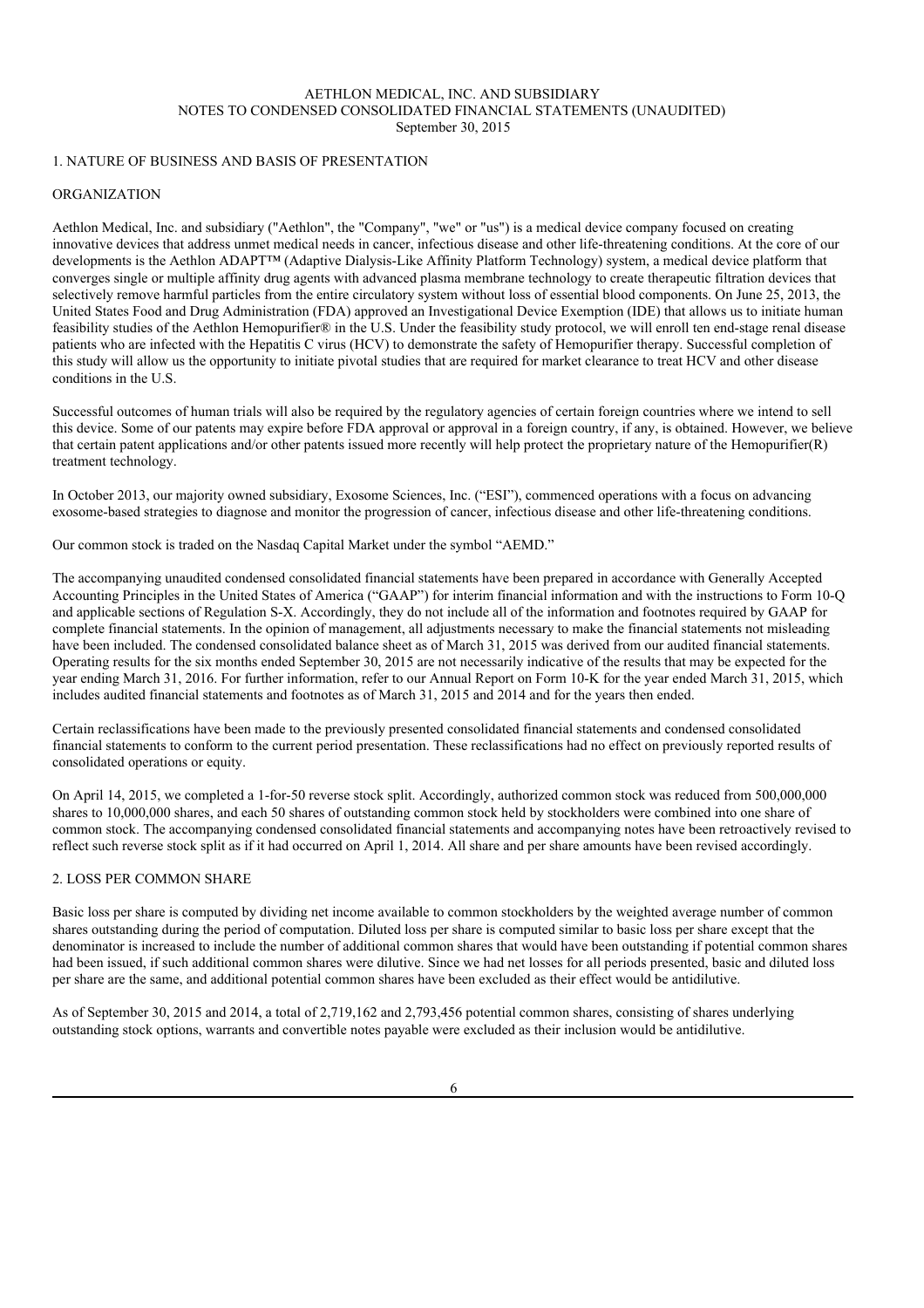### 3. RESEARCH AND DEVELOPMENT EXPENSES

Our research and development costs are expensed as incurred. We incurred research and development expenses during the three and six month periods ended September 30, 2015 and 2014, which are included in various operating expense line items in the accompanying condensed consolidated statements of operations. Our research and development expenses in those periods were as follows:

|                    | September 30,<br>2015 | September 30,<br>2014 |         |  |
|--------------------|-----------------------|-----------------------|---------|--|
| Three months ended | 207,676               |                       | 250.388 |  |
| Six months ended   | 424,267               |                       |         |  |

# 4. SIGNIFICANT RECENT ACCOUNTING PRONOUNCEMENTS

Management is evaluating significant recent accounting pronouncements that are not yet effective for us, including the new accounting standard on revenue recognition, Accounting Standards Update (ASU) 2014-09 (Topic 606), the new accounting standard related to presentation of financial statements - going concern qualifications, ASU 2014-15, the new accounting standard on consolidation, ASU 2015-02, the new accounting standard on extraordinary and unusual items on income statements, ASU 2015-01, and the new accounting standard on imputation of interest, simplifying the presentation of debt issuance costs, ASU 2015-03 and have not yet concluded whether any such pronouncements will have a significant effect on our future consolidated financial statements.

# 5. CONVERTIBLE NOTES PAYABLE

Convertible Notes Payable consisted of the following at September 30, 2015:

|                                                     | Principal | Unamortized<br><b>Discount</b> | <b>Net</b><br>Amount | Accrued<br>Interest |
|-----------------------------------------------------|-----------|--------------------------------|----------------------|---------------------|
| Convertible Notes Payable – Current Portion:        |           |                                |                      |                     |
| November 2014 10% Convertible Notes                 | 527,780   | (186, 275)                     | 341,505              | 47,647              |
| Total – Convertible Notes Payable – Current Portion | 527,780   | (186, 275)                     | 341,505              | 47,647              |
| Convertible Notes Payable – Non-Current Portion     |           |                                |                      |                     |
| <b>Total Convertible Notes Payable</b>              | 527,780   | (186, 275)                     | 341.505              | 47.647              |

During the six months ended September 30, 2015, we recorded interest expense of \$26,390 related to the contractual interest rates of our convertible notes, interest expense of \$186,276 related to the amortization of debt discount and interest expense of \$39,441 related to the amortization of deferred financing costs for a total interest expense of \$252,107 related to our convertible notes in the six months ended September 30, 2015.

Convertible Notes Payable consisted of the following at March 31, 2015:

|                                                         | Principal | Unamortized<br><b>Discount</b> | Net<br>Amount | Accrued<br>Interest |
|---------------------------------------------------------|-----------|--------------------------------|---------------|---------------------|
| Convertible Notes Payable – Non-Current Portion:        |           |                                |               |                     |
| November 2014 10% Convertible Notes                     | 527,780   | (372.551)                      | 155,229       | 21.258              |
| Total – Convertible Notes Payable – Non-Current Portion | 527,780   | (372.551)                      | 155,229       | 21.258              |
| <b>Total Convertible Notes Payable</b>                  | 527.780   | (372,551)                      | 155,229       | 21,258              |

During the fiscal year ended March 31, 2015, we recorded interest expense of \$24,625 related to the contractual interest rates of our convertible notes, interest expense of \$155,230 related to the amortization of debt discounts on the convertible notes and interest expense of \$118,147 related to the amortization of deferred financing costs for a total of \$298,002.

# NOVEMBER 2014 10% CONVERTIBLE NOTES

In November 2014, we entered into a subscription agreement with two accredited investors providing for the issuance and sale of (i) convertible promissory notes in the aggregate principal amount of \$527,780 and (ii) five year warrants to purchase up to 47,123 shares of common stock at a fixed exercise price of \$8.40 per share. These notes bear interest at the annual rate of 10% and mature on April 1, 2016.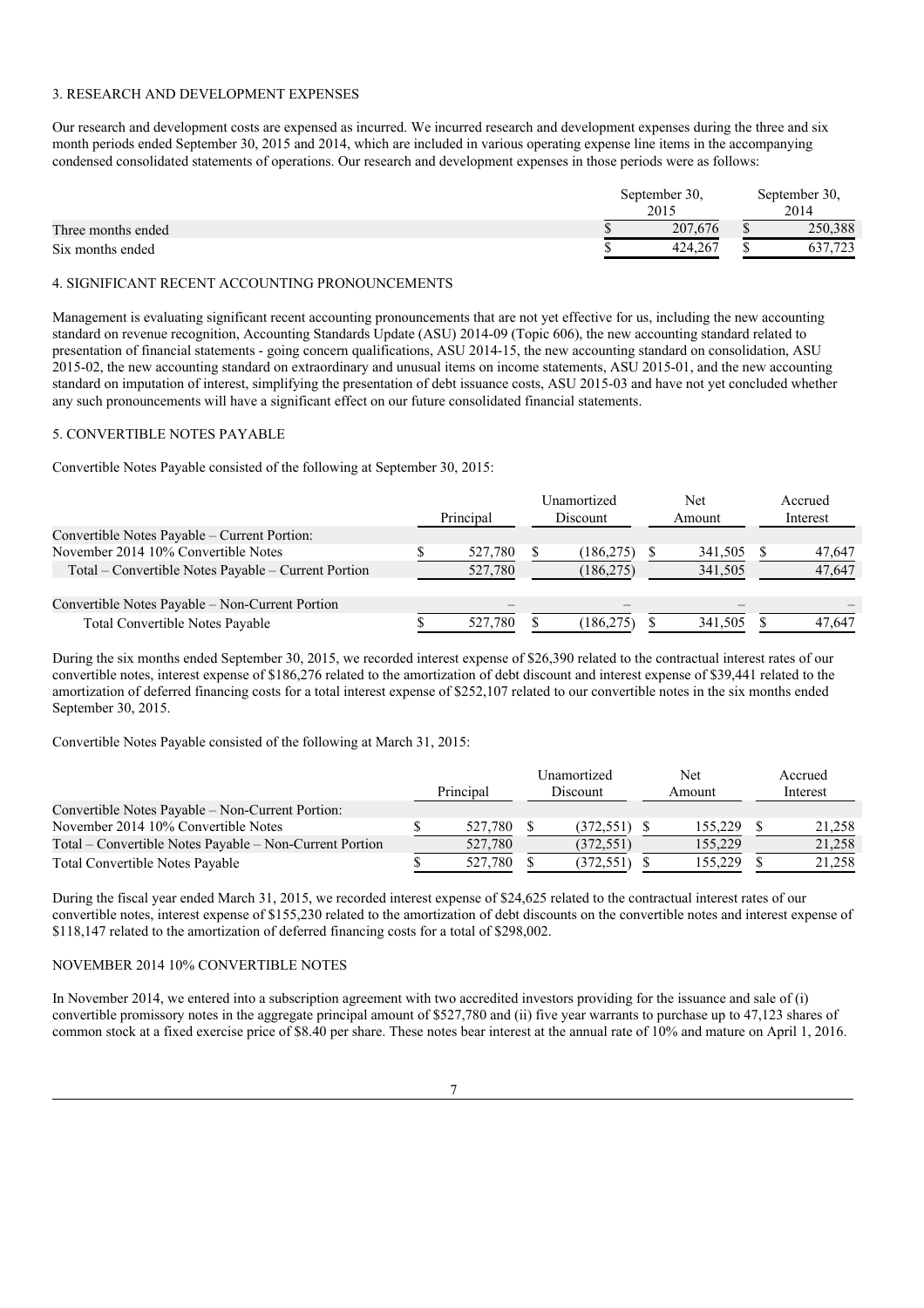The aggregate gross cash proceeds to us were \$415,000 after subtracting legal fees of \$35,000; the balance of the principal amount of the notes represents a \$27,780 due diligence fee and an original issuance discount. We recorded deferred financing costs of \$112,780 to reflect the legal fees, due diligence fee and original issuance discount and will amortize those costs over the life of the notes using the effective interest method.

The estimated relative fair value of warrants issued in connection with the November 2014 10% Convertible Notes was recorded as a debt discount and is amortized as additional interest expense over the term of the underlying debt. We recorded debt discount of \$240,133 based on the relative fair value of these warrants. In addition, as the effective conversion price of the debt was less than market price of the underlying common stock on the date of issuance, we recorded an additional debt discount of \$287,647 related to the beneficial conversion feature. As of September 30, 2015, the \$527,780 principal amount outstanding under this agreement is presented net of unamortized debt discount of \$186,275.

These notes are convertible at the option of the holders into shares of our common stock at a fixed price of \$5.60 per share, for up to an aggregate of 94,246 shares of common stock. There are no registration requirements with respect to the shares of common stock underlying the notes or the warrants.

The pricing on both the conversion price and on the warrant exercise price reflected a negotiation that began in September 2014 and continued through funding in November 2014. During that period of time the price of our common stock rose significantly, which complicated the pricing negotiations. We ended up with pricing the notes and warrants at levels consistent with our prior equity unit issuances in October 2014.

In November 2015, we entered into an Amendment of Terms with the holders of the November 2014 10% Convertible Notes (see Note 14).

# AMENDED AND RESTATED SERIES A 12% CONVERTIBLE NOTES

In June 2010, we entered into Amended and Restated Series A 12% Convertible Promissory Notes (the "Amended and Restated Notes") with the holders of certain promissory notes previously issued by us, extending the due date to December 31, 2010 on the aggregate principal balance of \$900,000. During the fiscal year ended March 31, 2013, the holders of \$15,000 of the Notes converted their principal and related accrued interest into common stock. During the fiscal year ended March 31, 2015, the holders of the remaining \$885,000 of the Notes converted their principal and related accrued interest into common stock. There was no balance remaining at March 31, 2015.

The following transactions related to the Amended and Restated Notes impacted our condensed consolidated statements of operations and statements of cash flows in the six month period ended September 30, 2014.

### Weiner Note Conversion

On June 24, 2014, we entered into an agreement with the Ellen R. Weiner Family Revocable Trust (the "Trust"), a holder of a Series A 12% Convertible Note (the "Note"), which previously was classified as being in default. As per the agreement, the Trust converted past due principal of \$660,000 and accrued interest balance of \$343,200 into restricted common stock, representing all amounts outstanding to the Trust.

Additionally, the Trust agreed to waive anti-dilution price protection underlying warrants previously issued to the Trust. On June 26, 2014, three other parties who held similar warrants also agreed to waive their anti-dilution price protection.

Under its agreement, the Trust converted the entire \$1,003,200 past due principal and interest balance on the Note, which previously was in default, into an aggregate of 466,365 restricted shares of our common stock and five-year warrants to acquire up to 136,190 shares of our common stock at an exercise price of \$2.10 per share (which exercise price was the result of certain contractual price adjustments previously made during 2011) and up to 7,944 shares of our common stock at an exercise price of \$5.40 per share (collectively, the "Conversion Securities"). Based on the fair value of the warrants and shares issued to the Trust for the accrued interest, we recorded a loss on settlement of notes of \$1,791,421 during the June 2014 period.

In exchange for the Trust's conversion in full of the Note and accrued interest and for the waivers of anti-dilution price protection in the previously issued warrants, in addition to the Conversion Securities, we issued to the Trust 1,500 restricted shares of common stock as a service fee, changed the exercise price of all of the previously issued warrants to \$2.10 per share and extended the expiration date of all of the previously issued warrants to July 1, 2018. We valued the 1,500 share service fee at \$12,000 based on our closing price on the date of the agreement and recorded that value as interest expense during the June 2014 period.

#### Bird Estate Extension

On July 8, 2014, we executed a written restructuring agreement (the "Agreement") with the Estate of Allan Bird (the "Estate"), a holder of a Series A 12% Convertible Note (the "Note"), which previously was classified as being in default. Since the negotiations for the Agreement were completed in the month of June, we recorded the impact of the Agreement as of June 30, 2014. In the Agreement, the Estate agreed to extend the expiration date of the Note to April 1, 2016, to convert approximately \$116,970 of accrued interest to equity, and to waive anti-dilution price protection underlying the Note and warrants previously issued to the Estate.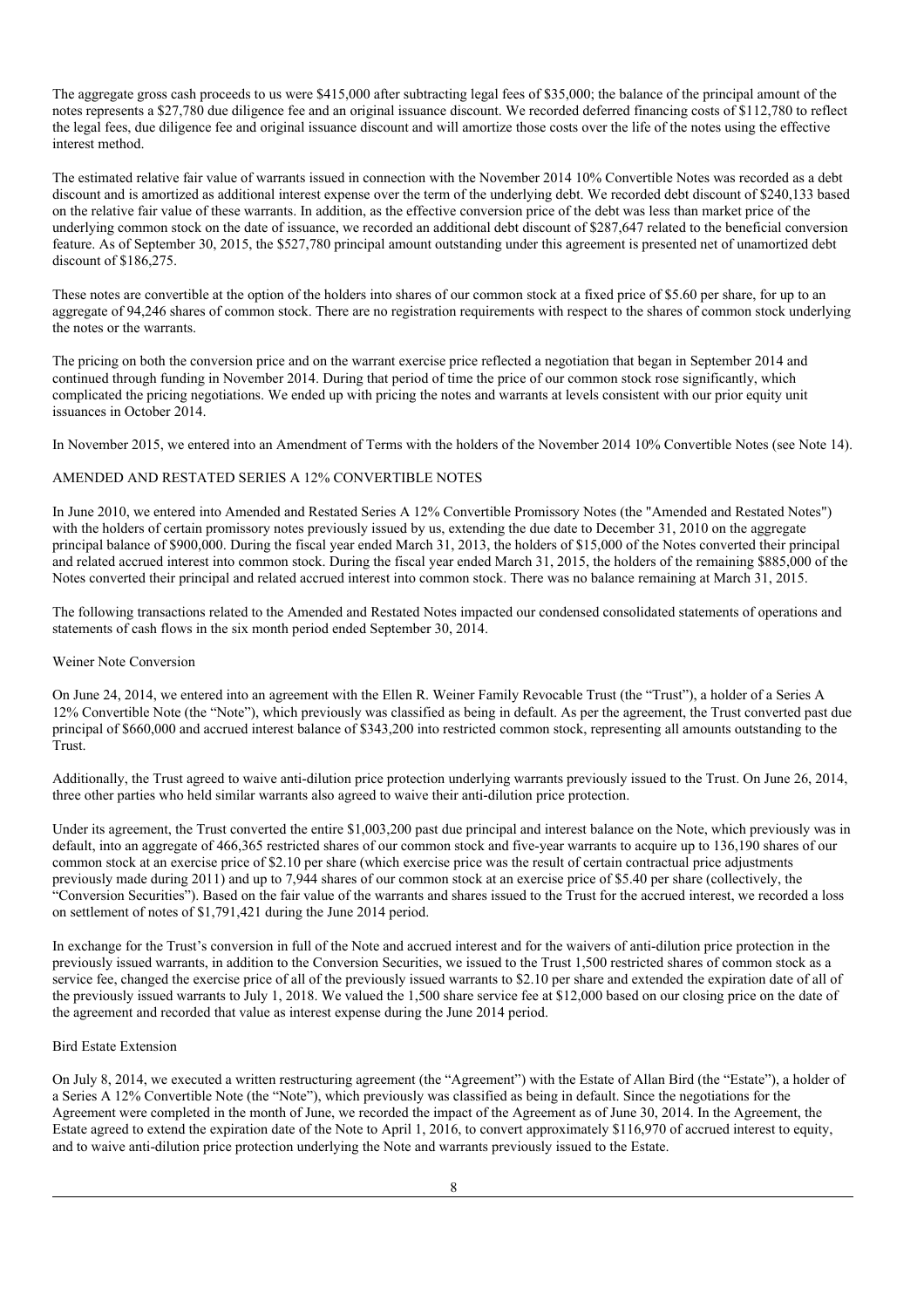Under the Agreement, the Estate converted the entire \$116,970 past due interest balance on the Note, which previously was in default, into an aggregate of 51,837 restricted shares of our common stock. The Estate received five-year warrants to acquire up to 46,429 shares of our common stock at an exercise price of \$2.10 per share (which exercise price was the result of certain contractual price adjustments previously made during 2011). Based on our common stock prices during a period of negotiation with the Estate including during calendar year 2013, the Estate also received five-year warrants to acquire up to 2,708 shares of our common stock at an exercise price of \$5.40 (collectively known as the "Conversion Securities"). Based on the fair value of the warrants and shares issued to the Estate for the accrued interest, we recorded a loss on settlement of notes of \$663,209 during the June 2014 period.

In exchange for the Estate's extension of the Note, conversion of accrued interest and for the waivers of anti-dilution price protection in the previously issued warrants, in addition to the Conversion Securities, we also issued to the Estate 500 restricted shares of common stock as an extension fee and extended the expiration date of all of the previously issued warrants to July 1, 2018. We valued the 500 share extension fee at \$4,500 based on our closing price and recorded that value as a deferred financing cost, which we will amortize over the extended two year life of the note.

As a result of the waiver of anti-dilution protection by the Trust and the Estate, as of June 30, 2014, we no longer had any derivative liabilities as all of the holders of the financial instruments that had price antidilution protection waived such price antidilution protection. As a result of those waivers, we reclassified into equity our derivative liability balance of \$10,679,067 as of June 30, 2014.

# 6. EQUITY TRANSACTIONS IN THE SIX MONTHS ENDED SEPTEMBER 30, 2015

### REVERSE STOCK SPLIT

On April 14, 2015, we completed a 1-for-50 reverse stock split. Accordingly, authorized common stock was reduced from 500,000,000 shares to 10,000,000 shares, and each 50 shares of outstanding common stock held by stockholders were combined into one share of common stock. The accompanying condensed consolidated financial statements and accompanying notes have been retroactively revised to reflect such reverse stock split as if it had occurred on April 1, 2014. All share and per share amounts have been revised accordingly.

### ISSUANCES OF COMMON STOCK AND WARRANTS

The following are Aethlon Medical, Inc.'s Equity Transactions in the Six Months Ended September 30, 2015:

On April 28, 2015, we issued 951 shares of common stock as the result of rounding up of fractional shares that arose due to our reverse stock split.

On June 25, 2015, we sold \$6,000,000 of units, comprised of common stock and warrants, to 18 accredited investors at a price of \$6.30 per unit. Each unit consisted of one share of common stock and 0.75 of a five-year warrant to purchase one share of common stock at an exercise price of \$6.30 per share. Accordingly, we issued a total of 952,383 shares of restricted common stock and warrants to purchase 714,285 shares of common stock. For its services as sole placement agent for the financing, we paid Roth Capital Partners, LLC ("Roth") a cash fee of \$285,512 and expense reimbursement of \$75,000 and we issued them a five-year warrant to purchase 32,371 shares of common stock at an exercise price of \$6.30 per share. We received \$5,591,988 in net proceeds from this financing. As the warrants that were issued to the investors and to Roth were issued in connection with common stock for cash, they were considered issued in connection with the financing transaction and the warrant fair value, which was valued using a binomial lattice model, was recorded to additional paid-incapital.

In connection with the financing, Mr. James Joyce, our Chief Executive Officer, Mr. James Frakes, our Chief Financial Officer and Dr. Chetan Shah, a director of our Company, each agreed to waive their right to exercise certain stock options and warrants held by them representing the right to acquire 402,318 shares of common stock in the aggregate (the "Waivers"). The Waivers were required in order to make a sufficient number of shares of common stock available for issuance and will expire when we amend our Articles of Incorporation to increase sufficiently the number of authorized shares of common stock available for issuance.

During the three months ended September 30, 2015, we issued an aggregate of 5,292 shares of common stock to an accredited investor upon the exercise of previously issued warrants. The warrants were exercised on a cashless or "net" basis. Accordingly, we did not receive any proceeds from such exercises. The cashless exercise of such warrants resulted in the cancellation of previously issued warrants to purchase an aggregate of 1,744 shares of common stock.

The following are Aethlon Medical, Inc.'s Equity Transactions in the Six Months Ended September 30, 2014.

In the three months ended June 30, 2014, we completed unit subscription agreements with seven accredited investors pursuant to which we issued 43,849 shares of our common stock and 21,924 warrants to purchase our common stock for net cash proceeds of \$320,800. Such warrants have exercise prices ranging from \$9.65 to \$11.80 per share.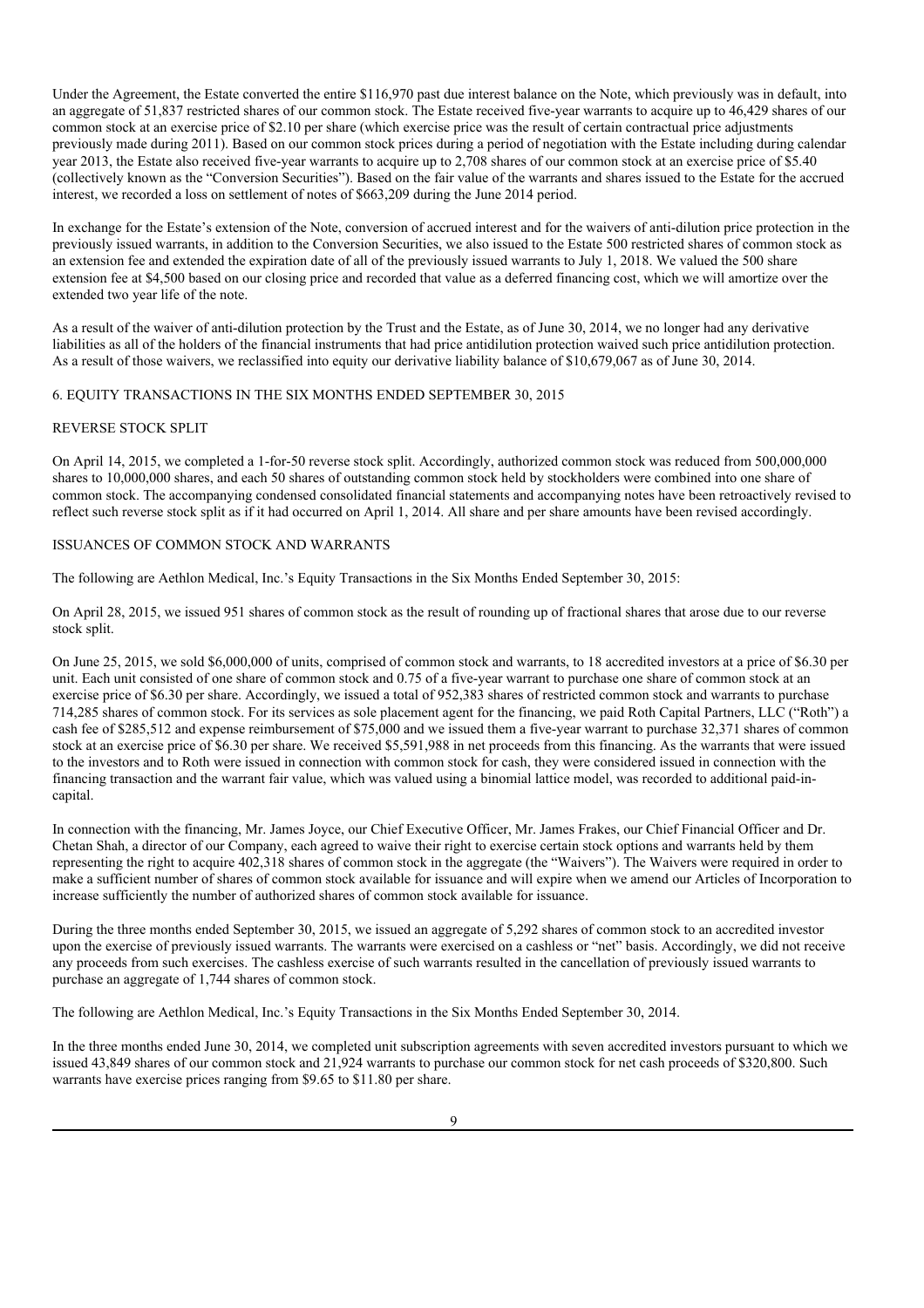As discussed above in Note 5, during the three months ended June 30, 2014, we issued 314,286 shares of restricted common stock to the holder of one of the Series A 12% Convertible Notes in exchange for the conversion in full of the \$660,000 principal balance of that note, 152,079 shares of restricted common stock in exchange for conversion of \$343,200 of accrued interest and 1,500 shares of restricted common stock as a restructuring fee. During that period, we also issued the other holder of the Series A 12% Convertible Notes 51,837 shares of restricted common stock in exchange for conversion of \$116,970 of accrued interest and 500 shares of restricted common stock as a restructuring fee.

During the three months ended June 30, 2014, we issued 4,383 shares of common stock pursuant to our S-8 registration statement covering our Amended 2010 Stock Plan at an average price of \$8.50 per share in payment for legal services, internal controls consulting services and regulatory consulting services collectively valued at \$38,268 based on the value of the services provided.

During the three months ended September 30, 2014, we issued 7,199 shares of common stock pursuant to our S-8 registration statement covering our Amended 2010 Stock Plan at an average price of \$7.00 per share in payment for legal and scientific consulting services valued at \$49,090 based on the value of the services provided.

During the three months ended September 30, 2014, we issued 7,806 shares of restricted common stock at an average price of \$9.50 per share in payment for investor relations consulting services valued at \$75,000 based on the value of the services provided.

During the three months ended September 30, 2014, we issued 38,750 shares of restricted common stock to the holders of three convertible notes in exchange for the partial or full conversion of principal and interest in the aggregate amount of \$81,375 at a conversion price of \$2.10 per share.

On July 24, 2014, we issued an aggregate of 50,079 shares of restricted common stock and a seven-year warrant to issue up to 25,040 shares of common stock at an exercise price of \$6.60 per share to Dr. Chetan Shah, a director. The common stock and warrant were issued to Dr. Shah upon the conversion of an aggregate of \$220,349 of unpaid principal and accrued interest due under a 10% Convertible Note previously issued to Dr. Shah by us on July 9, 2013.

On September 17, 2014, we issued to the holder of the remaining 2008 10% Convertible Note units consisting of an aggregate of 9,564 shares of restricted common stock and unit warrants to acquire up to an aggregate of 4,782 shares of common stock at an exercise price of \$4.80 per share (see Note 5). The units were issued to the note holder upon the conversion of an aggregate of \$45,906 of unpaid principal and accrued interest due under the promissory note, which represented the entire amount outstanding under the note. We recorded a loss on debt conversion of \$65,493 on this transaction.

During the three months ended September 30, 2014, we issued to four investors 53,465 shares of restricted common stock through the cash exercise of eight warrants for \$259,474 of cash at an average exercise price of approximately \$5.00 per share. As an inducement to those investors, we issued them replacement warrants to acquire up to an aggregate of 53,465 shares of common stock on the same terms as the warrants they exercised.

During the three months ended September 30, 2014, we issued and sold to three accredited investors units consisting of (a) two thousand (2,000) restricted shares of our common stock, par value \$.001 per share, at prices per share ranging from \$4.55 to \$4.70 and (b) a five-year warrant to purchase one thousand (1,000) shares of common stock at exercise prices ranging from \$6.80 to \$7.15 per share. In total, the investors purchased for cash an aggregate of \$90,000 of units. The investors acquired an aggregate of 19,500 shares of common stock and warrants to acquire up to an aggregate of 9,750 shares of Common Stock.

# 7. RELATED PARTY TRANSACTIONS

### DUE TO RELATED PARTIES

Certain of our officers and other related parties have advanced us funds, agreed to defer compensation and/or paid expenses on our behalf to cover working capital deficiencies. These unsecured and non-interest-bearing liabilities have been included as due to related parties in the accompanying condensed consolidated balance sheets.

Other related party transactions are disclosed elsewhere in these notes to consolidated financial statements.

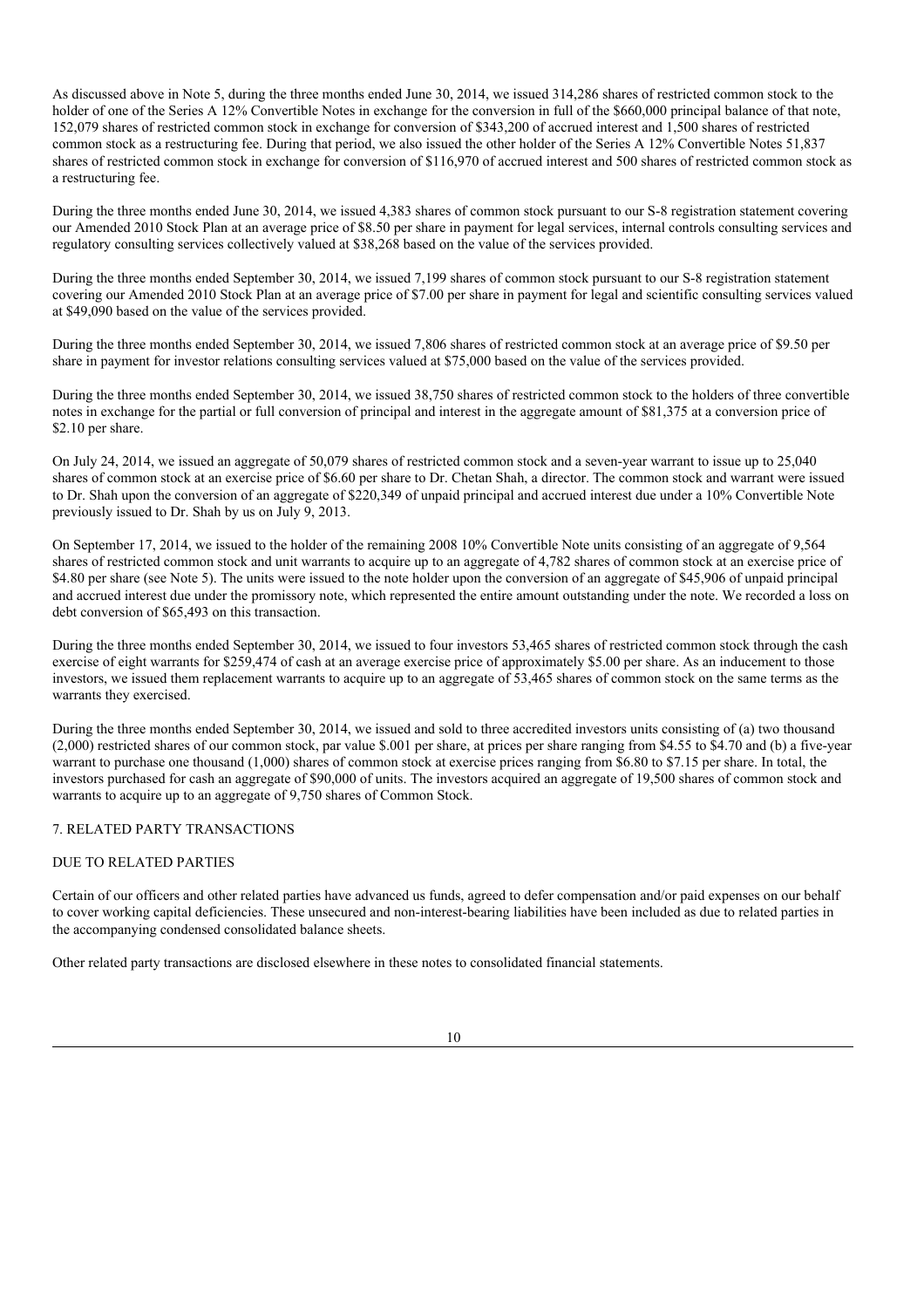# 8. OTHER CURRENT LIABILITIES

Other current liabilities were comprised of the following items:

|                                 | September 30.<br>2015 | March 31.<br>2015 |  |  |
|---------------------------------|-----------------------|-------------------|--|--|
| Accrued interest                | 47.647                | 21,258            |  |  |
| Other accrued liabilities       | 18.090                | 64.473            |  |  |
| Total other current liabilities | 65,737                | 85,731            |  |  |

# 9. STOCK COMPENSATION

The following table summarizes share-based compensation expenses relating to shares and options granted and the effect on basic and diluted loss per common share during the three and six months ended September 30, 2015 and 2014.

|                                                                             | Three Months<br>Ended | Three Months<br>Ended | Six Months Ended<br>September 30, | Six Months Ended<br>September 30, |
|-----------------------------------------------------------------------------|-----------------------|-----------------------|-----------------------------------|-----------------------------------|
|                                                                             | September 30, 2015    | September 30, 2014    | 2015                              | 2014                              |
| Vesting of stock options                                                    | 50,711                | 89,793                | 101,421                           | 260,680                           |
| Total stock-based compensation expense                                      | 50,711                | 89,793                | 101,421                           | 260,680                           |
| Weighted average number of common shares<br>outstanding – basic and diluted | 7,610,459             | 5,187,398             | 7,167,903                         | 4,869,898                         |
| Basic and diluted loss per common share                                     | (0.01)                | (0.02)                | (0.01)                            | (0.05)                            |

All of the stock-based compensation expense recorded during the six months ended September 30, 2015 and 2014, which totaled \$101,421 and \$260,680, respectively, is included in payroll and related expense in the accompanying condensed consolidated statements of operations.

We review share-based compensation on a quarterly basis for changes to the estimate of expected award forfeitures based on actual forfeiture experience. The cumulative effect of adjusting the forfeiture rate for all expense amortization is recognized in the period the forfeiture estimate is changed. The effect of forfeiture adjustments for the six months ended September 30, 2015 was insignificant and resulted in no adjustments.

In connection with our June 2015 financing (see Note 6), Mr. James Joyce, our Chief Executive Officer, Mr. James Frakes, our Chief Financial Officer and Dr. Chetan Shah, a director of our Company, each agreed to temporarily suspend their right to exercise certain stock options and warrants held by them representing the right to acquire 402,318 shares of common stock in the aggregate (the "Temporary Waivers"). The Temporary Waivers were required in order to make a sufficient number of shares of common stock available for issuance and will expire when we amend our Articles of Incorporation to increase sufficiently the number of authorized shares of common stock available for issuance.

There were no stock option grants during the six months ended September 30, 2015.

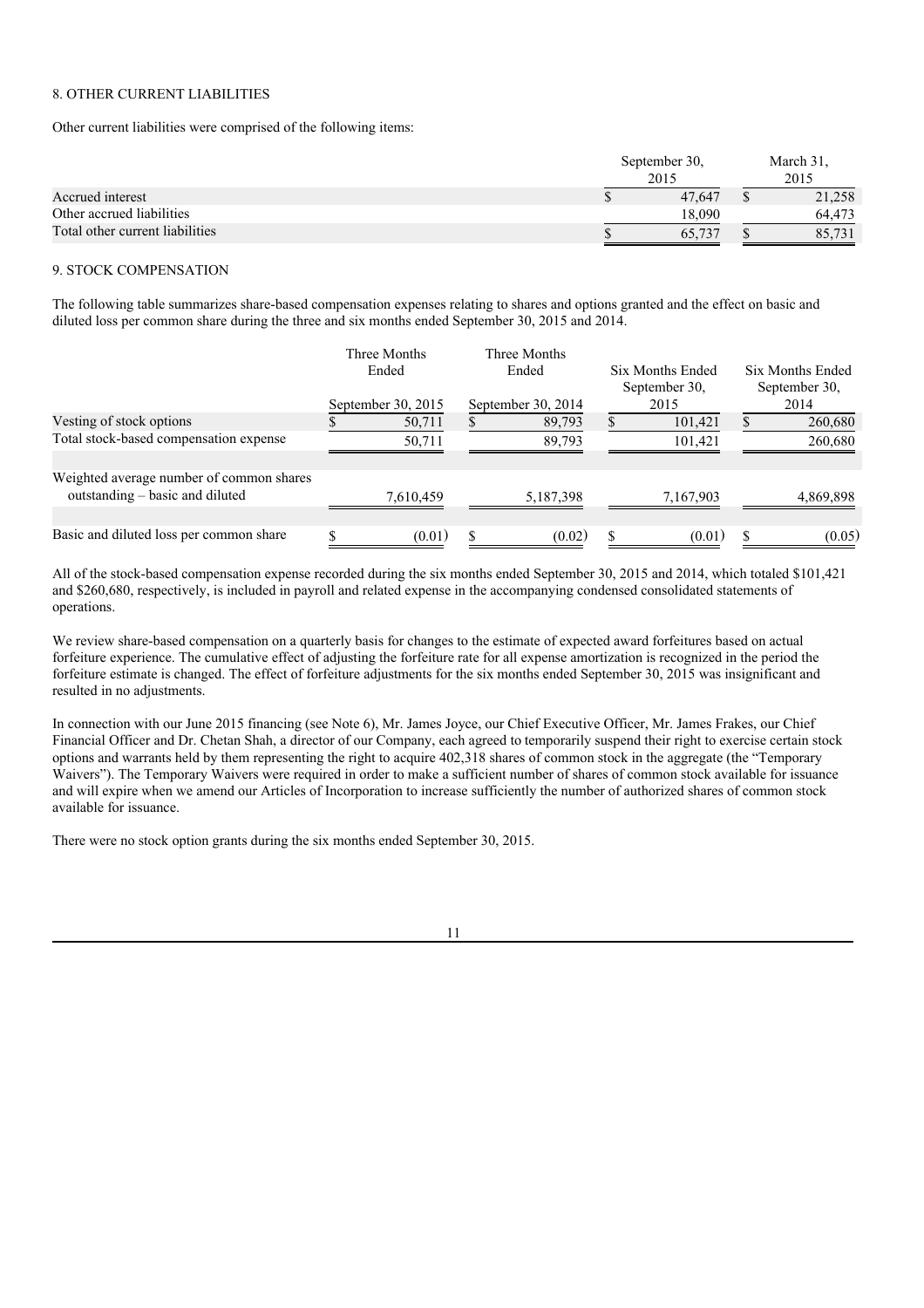During the six months ended September 30, 2014, our Board of Directors approved the following grants of options to certain officers and directors of the Company:

- $\square$  To Mr. James A. Joyce, an option to acquire an aggregate of 30,000 shares of our common stock at an exercise price of \$9.50 per share, the closing price of our common stock on the date of grant. The fair value of this stock option at the date of grant was \$246,000. The option vested as to 10,000 shares on the grant date for a vesting expense of \$82,000 and will vest as to an additional 10,000 shares on each of the first two anniversaries of the grant date. Unless earlier exercised or terminated, the option will expire June 6, 2024.
- o To Mr. Rodney S. Kenley, an option to acquire an aggregate of 5,000 shares of our common stock at an exercise price of \$9.50 per share, the closing price of our common stock on the date of grant. The fair value of this stock option at the date of grant was \$41,000. The option vested as to 1,667 shares on the grant date for a vesting expense of \$13,667 and will vest as to an additional 1,667 shares on the first anniversary of the grant date and 1,666 shares on the second anniversary of the grant date. Unless earlier exercised or terminated, the option will expire June 6, 2024.
- $\Box$  To Mr. James B. Frakes, an option to acquire an aggregate of 5,000 shares of our common stock at an exercise price of \$9.50 per share, the closing price of our common stock on the date of grant. The fair value of this stock option at the date of grant was \$41,000. The option vested as to 1,667 shares on the grant date for a vesting expense of \$13,667 and will vest as to an additional 1,667 shares on the first anniversary of the grant date and 1,666 shares on the second anniversary of the grant date. Unless earlier exercised or terminated, the option will expire June 6, 2024.
- $\Box$  To Dr. Richard H. Tullis, an option to acquire an aggregate of 1,000 shares of our common stock at an exercise price of \$9.50 per share, the closing price of our common stock on the date of grant. The fair value of this stock option at the date of grant was \$8,200. The option vested as to 333 shares on the grant date for a vesting expense of \$2,733 and will vest as to an additional 333 shares on the first anniversary of the grant date and 334 shares on the second anniversary of the grant date. Unless earlier exercised or terminated, the option will expire June 6, 2024.

In addition to the above grants to our officers, during the six months ended September 30, 2014, our Board of Directors also approved the grant of options to five employees to acquire an aggregate of 7,400 shares of our common stock at an exercise price of \$9.50 per share, the closing price of our common stock on the date of grant. The aggregate fair value of those stock options at the date of grant was \$60,680. Those options vested as to 2,467 shares on the grant date for a vesting expense of \$20,227 and will vest as to an additional 2,467 shares on the first anniversary of the grant date and 2,466 shares on the second anniversary of the grant date. Unless earlier exercised or terminated, the option will expire June 6, 2024.

Also during the six months ended September 30, 2014, we issued 3,684 stock options to each of our three outside directors. Those grants vested over the fiscal year ending March 31, 2015 and have an exercise price of \$9.50 per share.

The following outlines the significant weighted average assumptions used to estimate the fair value information presented, with respect to stock option grants utilizing the Binomial Lattice option pricing models at, and during the six months ended September 30, 2014:

| Risk free interest rate | $2.6\%$   |
|-------------------------|-----------|
| Average expected life   | 10 years  |
| Expected volatility     | $90.23\%$ |
| Expected dividends      | None      |

The expected volatility was based on the historic volatility. The expected life of options granted was based on the "simplified method" as described in the SEC's guidance due to changes in the vesting terms and contractual life of current option grants compared to our historical grants.

Options outstanding that have vested and are expected to vest as of September 30, 2015 are as follows:

| Weighted<br>Average<br><b>Exercise</b><br>Number of<br>Price<br><b>Shares</b> | Weighted<br>Average<br>Remaining<br>Contractual<br>Term in<br>Years |  |
|-------------------------------------------------------------------------------|---------------------------------------------------------------------|--|
| 445,557<br>Vested<br>11.40<br>S.                                              | 4.92                                                                |  |
| 50,133<br>6.36<br>Expected to vest<br>\$                                      | 8.05                                                                |  |
| 495,690<br>Total                                                              |                                                                     |  |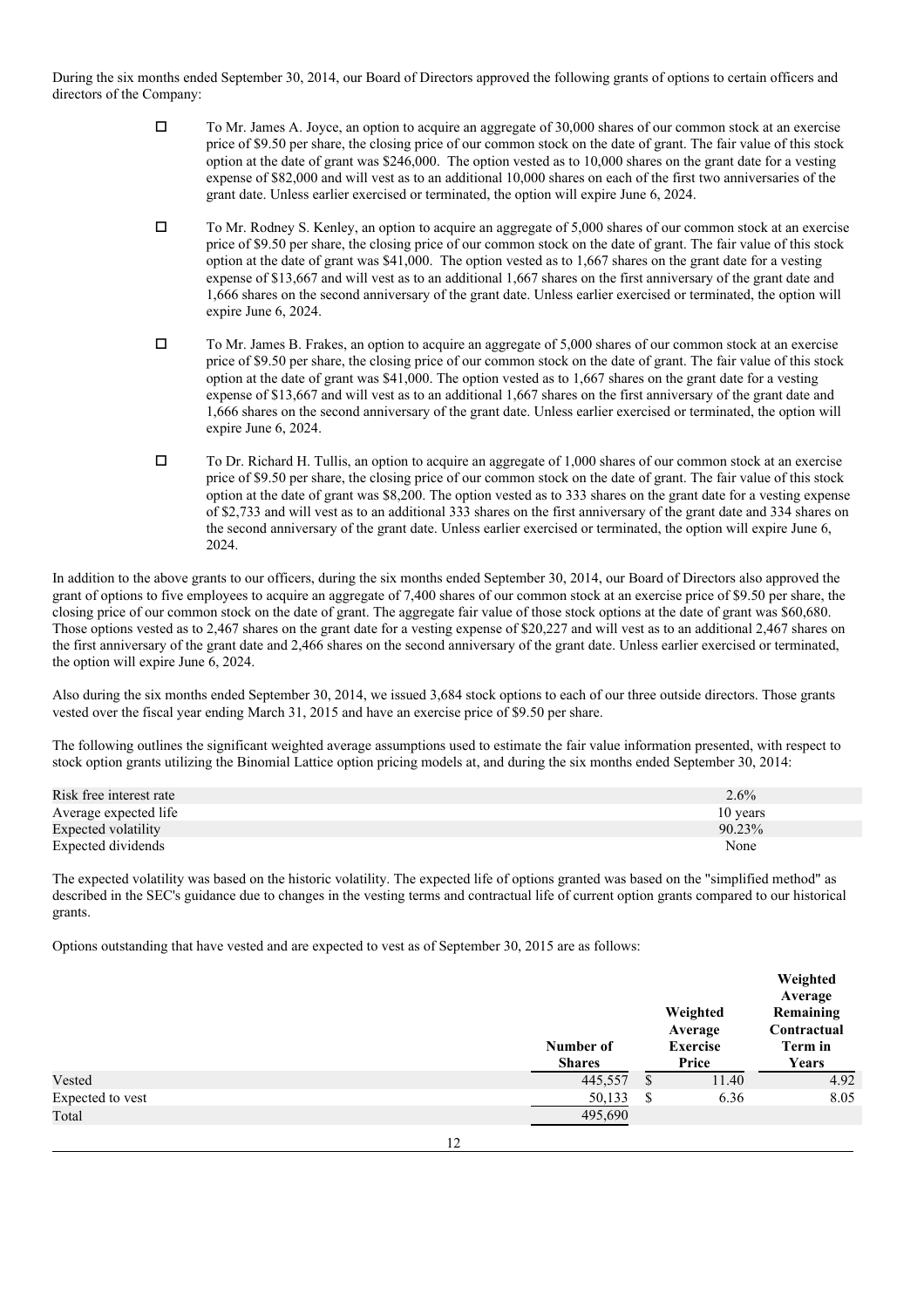A summary of stock option activity during the six months ended September 30, 2015 is presented below:

|                                                 |         |                                   | Weighted<br>Average      |
|-------------------------------------------------|---------|-----------------------------------|--------------------------|
|                                                 | Amount  | Range of<br><b>Exercise Price</b> | <b>Exercise</b><br>Price |
| Stock options outstanding at March 31, 2015     | 501,690 | \$4.00-\$20.50                    | 12.50                    |
| Exercised                                       |         |                                   |                          |
| Granted                                         | -       | $\qquad \qquad -$                 |                          |
| Cancelled/Expired                               | (6,000) | \$20.50                           | 20.50                    |
| Stock options outstanding at September 30, 2015 | 495,690 | \$4.00-\$20.50                    | 10.89                    |
| Stock options exercisable at September 30, 2015 | 445,557 | \$4.00-\$20.50                    | 11.66                    |

At September 30, 2015, there was approximately \$240,561 of unrecognized compensation cost related to share-based payments, which is expected to be recognized over a weighted average period of 1.19 years.

On September 30, 2015, our stock options had a negative intrinsic value since the closing price on that date of \$7.16 per share was below the weighted average exercise price of our stock options.

#### 10. WARRANTS

During the six months ended September 30, 2015, we issued 746,656 warrants with an exercise price of \$6.30 per share. Those warrants were issued in connection with our June 2015 financing (see Note 6).

A summary of warrant activity during the six months ended September 30, 2015 is presented below:

|                                            | Amount    | Range of<br><b>Exercise</b><br>Price | Weighted<br>Average<br><b>Exercise</b><br>Price |
|--------------------------------------------|-----------|--------------------------------------|-------------------------------------------------|
| Warrants outstanding at March 31, 2015     | 1,430,738 | $$2.10 - $15.00$                     | 6.84                                            |
| Exercised                                  | (5,292)   | \$2.10S                              | 2.10                                            |
| Issued                                     | 746,656   | \$6.30S                              | 6.30                                            |
| Cancelled/Expired                          | (1,252)   | \$2.10                               | 2.10                                            |
| Warrants outstanding at September 30, 2015 | 2,170,850 | $$2.10 - $15.00$                     | 6.67                                            |
| Warrants exercisable at September 30, 2015 | 2,170,850 | $$2.10 - $15.00$                     | 6.67                                            |
|                                            |           |                                      |                                                 |

The following outlines the significant weighted average assumptions used to estimate the fair value information presented, with respect to warrants utilizing the Binomial Lattice option pricing models at, and during the six months ended September 30, 2015:

| Risk free interest rate | 1.70%   |
|-------------------------|---------|
| Average expected life   | 5 years |
| Expected volatility     | 98.6%   |
| Expected dividends      | None    |

The expected volatility was based on the historic volatility. The expected life of options granted was based on the "simplified method" as described in the SEC's guidance due to changes in the vesting terms and contractual life of current option grants compared to our historical grants.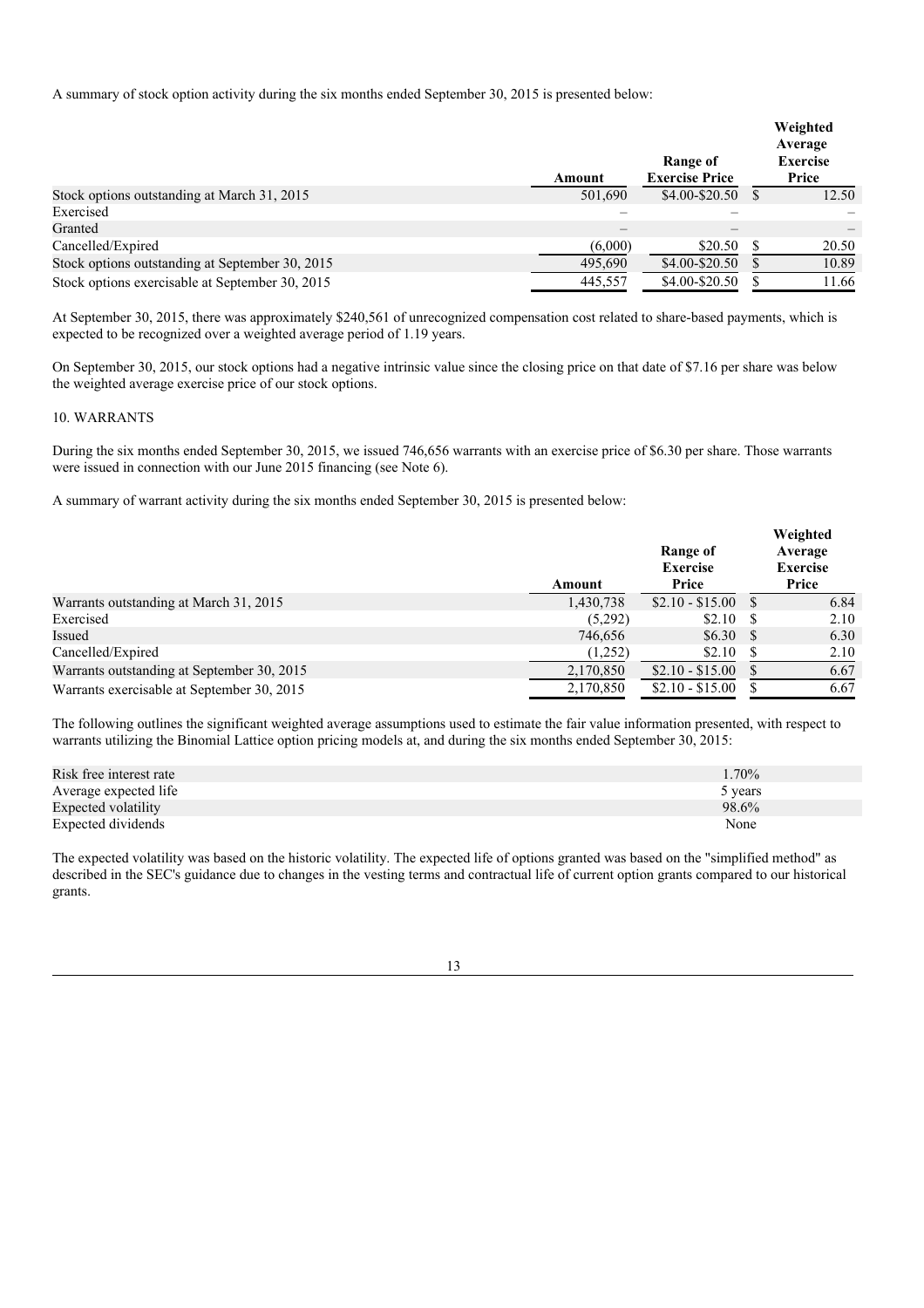# 11. DARPA CONTRACT AND RELATED REVENUE RECOGNITION

We entered into a contract with the Defense Advanced Research Projects Agency on September 30, 2011. Under the Defense Advanced Research Projects Agency award, we have been engaged to develop a therapeutic device to reduce the incidence of sepsis, a fatal bloodstream infection that often results in the death of combat-injured soldiers. The award from the Defense Advanced Research Projects Agency was a fixed-price contract with potential total payments to us of \$6,794,389 over the course of five years. Fixed price contracts require the achievement of multiple, incremental milestones to receive the full award during each year of the contract. Under the terms of the contract, we will perform certain incremental work towards the achievement of specific milestones against which we will invoice the government for fixed payment amounts.

Originally, only the base year (year one contract) was effective for the parties, however, the Defense Advanced Research Projects Agency subsequently exercised its option on the remaining years of the contract. The milestones are comprised of planning, engineering and clinical targets, the achievement of which in some cases will require the participation and contribution of third party participants under the contract. There can be no assurance that we alone, or with third party participants, will meet such milestones to the satisfaction of the government and in compliance with the terms of the contract or that we will be paid the full amount of the contract revenues during any year of the contract term. We commenced work under the contract in October 2011.

Due to budget restrictions within the Department of Defense, on February 10, 2014, the Defense Advanced Research Projects Agency reduced the scope of our contract in years three through five of the contract. The reduction in scope focused our research on exosomes, viruses and blood processing instrumentation. This scope reduction reduced the possible payments under the contract by \$858,491 over years three through five. We completed a re-budgeting of the expected costs on the remaining years of the Defense Advanced Research Projects Agency contract based on the reduced milestones and have concluded that the reductions in our costs due to the scaled back level of work will almost entirely offset the anticipated revenue levels based on current assumptions.

In the six months ended September 30, 2015, we invoiced the U.S. Government for the twenty-fifth and twenty-sixth milestones under our DARPA contract in the aggregate amount of \$372,328 and received that payment. The details of those milestones were as follows:

Milestone M6 – Define Aethlon's GMP manufacturing process and revise and upgrade Aethlon's quality procedures and policies to the current state of the art. The milestone payment was \$186,164. Management considers this milestone to be substantive as it was not dependent on the passage of time nor was it based solely on another party's efforts. We demonstrated that defined our GMP manufacturing process and that we revised and upgraded our quality procedures and policies to the current state of the art for a company of our size. The report was accepted by the contracting officer's representative and the invoice was submitted thereafter.

Milestone 2.5.1.1 - Complete Aethlon's GMP procedure and establish and maintain all GMP documentation for the company. The milestone payment was \$186,164. Management considers this milestone to be substantive as it was not dependent on the passage of time nor was it based solely on another party's efforts. We demonstrated that we completed our GMP procedures and established and maintained all GMP documentation for the company. The report was accepted by the contracting officer's representative and the invoice was submitted thereafter.

During the six months ended September 30, 2014, we invoiced DARPA for three milestones totaling \$444,723. The details of those milestones were as follows:

Milestone 2.4.2.2 – Determine capacity requirements of affinity resin to multiple simultaneous targets. The milestone payment was \$197,362. Management considers this milestone to be substantive as it was not dependent on the passage of time nor was it based solely on another party's efforts. We demonstrated that we were able to determine the capacity requirements of affinity resin to multiple simultaneous targets. The report was accepted by the contracting officer's representative and the invoice was submitted thereafter.

Milestone 2.4.2.4 – Finish construction and delivery of 25 experimental cartridges for testing by the system integrator. The milestone payment was \$50,000. Management considers this milestone to be substantive as it was not dependent on the passage of time nor was it based solely on another party's efforts. We demonstrated that we delivered the 25 cartridges to the systems integrator as part of our submission for approval. The report was accepted by the contracting officer's representative and the invoice was submitted thereafter.

Milestone M9 – Target capture > 90% in 24 hours for at least 3 targets ex vivo in blood or blood components using the optimized cartridge. The milestone payment was \$197,361. Management considers this milestone to be substantive as it was not dependent on the passage of time nor was it based solely on another party's efforts. We demonstrated that we were able to capture approximately 90% in 24 hours for at least 3 targets ex vivo in blood or blood components using the optimized cartridge. The report was accepted by the contracting officer's representative and the invoice was submitted thereafter.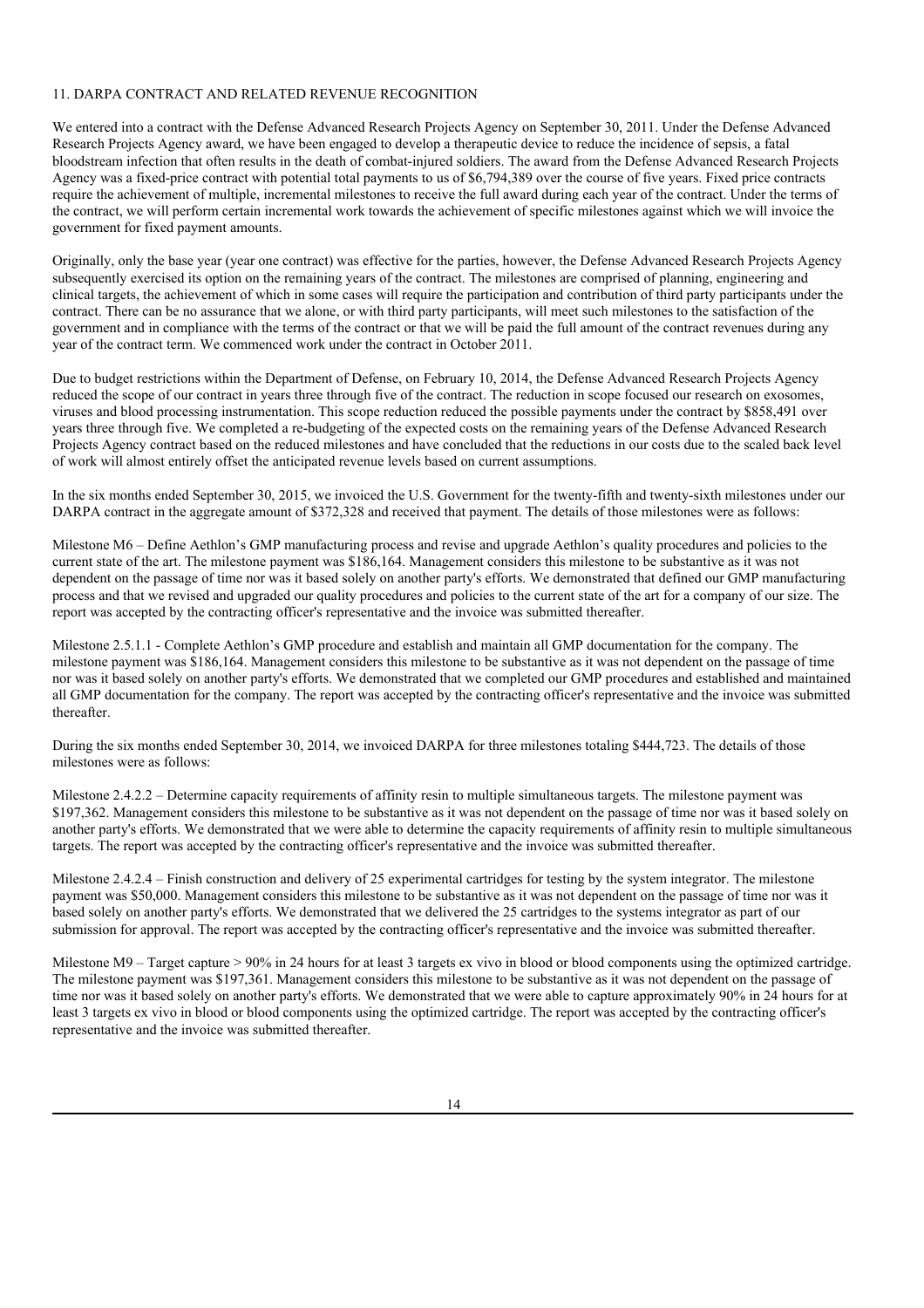# 12. SEGMENTS

We operate our businesses principally through two reportable segments: Aethlon, which represents our therapeutic business activities, and ESI, which represents our diagnostic business activities. Our reportable segments have been determined based on the nature of the potential products being developed.

Aethlon's revenue is generated primarily from government contracts to date and ESI does not yet have any revenues. We have not included any allocation of corporate overhead to the ESI segment.

The following tables set forth certain information regarding our segments and other operations that conforms to the consolidated balance sheet and statement of operations presented in this Report:

|                                             | Six Months Ended September 30, |                                                                       |             |  |
|---------------------------------------------|--------------------------------|-----------------------------------------------------------------------|-------------|--|
|                                             | 2015                           |                                                                       | 2014        |  |
| Revenues:                                   |                                |                                                                       |             |  |
| Aethlon                                     | \$<br>380,874                  | \$                                                                    | 530,371     |  |
| <b>ESI</b>                                  |                                |                                                                       |             |  |
| <b>Total Revenues</b>                       | \$<br>380,874                  | \$                                                                    | 530,371     |  |
| <b>Operating Losses:</b>                    |                                |                                                                       |             |  |
| Aethlon                                     | \$<br>(1, 911, 219)            | $\mathbb{S}$                                                          | (1,294,453) |  |
| <b>ESI</b>                                  | (303, 113)                     |                                                                       | (445, 674)  |  |
| <b>Total Operating Loss</b>                 | \$<br>(2,214,332)              | $\frac{1}{2}$                                                         | (1,773,200) |  |
| Net Losses:                                 |                                |                                                                       |             |  |
| Aethlon                                     | \$<br>(2,165,152)              | \$                                                                    | (4,202,873) |  |
| <b>ESI</b>                                  | (303, 113)                     |                                                                       | (356, 539)  |  |
| Net Loss Before Non-Controlling Interests   | \$<br>(2,468,265)              | \$                                                                    | (4,592,485) |  |
| Cash:                                       |                                |                                                                       |             |  |
| Aethlon                                     | \$<br>4,208,554                | \$                                                                    | 47,865      |  |
| <b>ESI</b>                                  | 802                            |                                                                       | 478,322     |  |
| <b>Total Cash</b>                           | \$<br>4,209,356                | $\frac{1}{2}$                                                         | 526,187     |  |
| <b>Total Assets:</b>                        |                                |                                                                       |             |  |
| Aethlon                                     | \$<br>4,677,989                | \$                                                                    | 443,027     |  |
| <b>ESI</b>                                  | 27,486                         |                                                                       | 646,242     |  |
| <b>Total Assets</b>                         | \$<br>4,705,475                | \$                                                                    | 1,089,269   |  |
| Capital Expenditures:                       |                                |                                                                       |             |  |
| Aethlon                                     | \$<br>$\overline{\phantom{0}}$ | \$                                                                    |             |  |
| <b>ESI</b>                                  |                                |                                                                       |             |  |
| Capital Expenditures                        | \$                             | \$                                                                    |             |  |
| Depreciation and Amortization:              |                                |                                                                       |             |  |
| Aethlon                                     | \$<br>8,886                    | \$                                                                    | 8,885       |  |
| <b>ESI</b>                                  | 9,790                          |                                                                       | 9,791       |  |
| Total Depreciation and Amortization         | \$<br>18,676                   | \$                                                                    | 18,676      |  |
| Interest Expense:                           |                                |                                                                       |             |  |
| Aethlon                                     | \$<br>(253, 933)               | $\mathbb{S}% _{t}\left( t\right) \equiv\mathbb{S}_{t}\left( t\right)$ | (144, 799)  |  |
| <b>ESI</b><br><b>Total Interest Expense</b> | \$<br>(253, 933)               | \$                                                                    | (144, 799)  |  |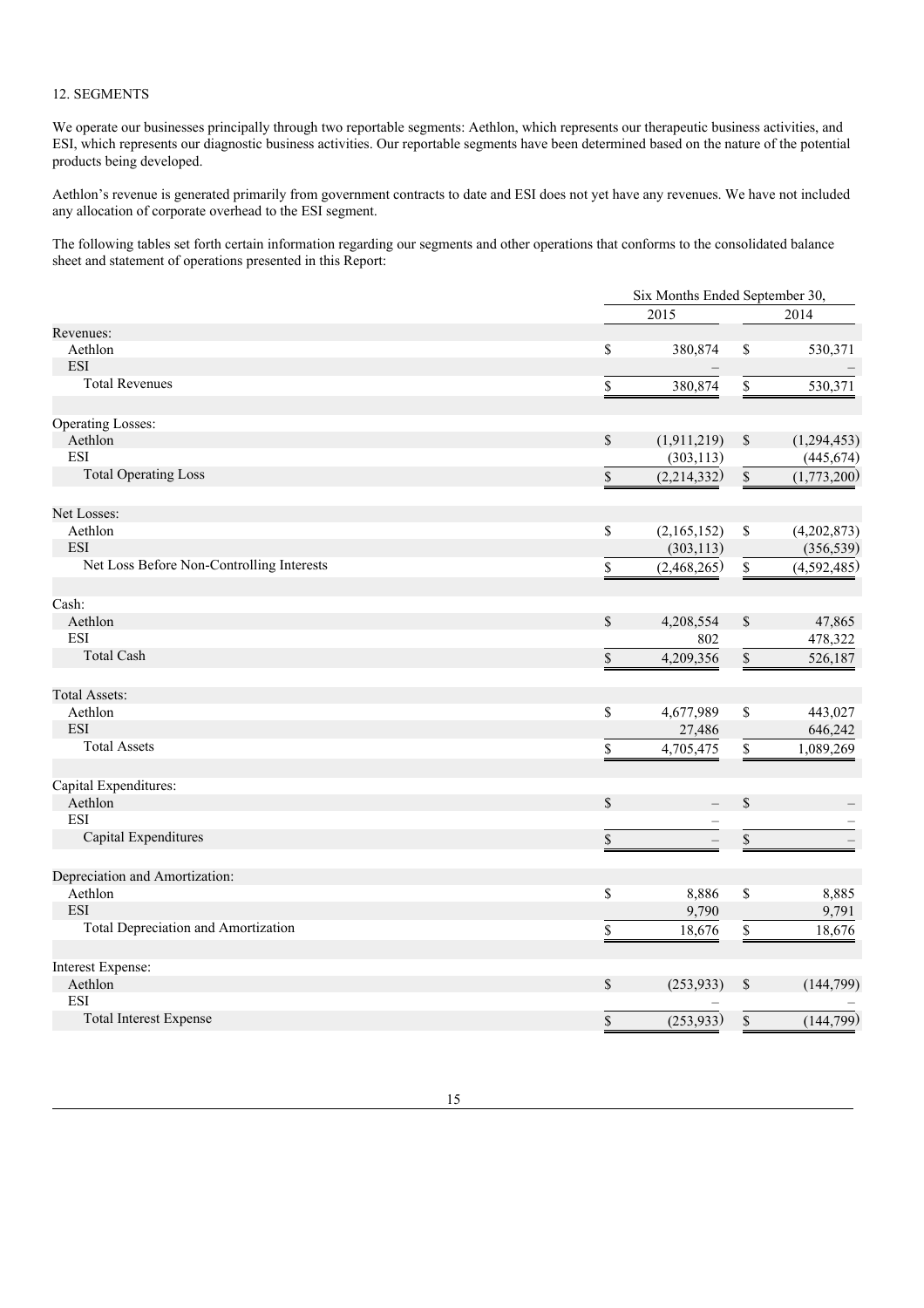## 13. COMMITMENTS AND CONTINGENCIES

### EMPLOYMENT CONTRACTS

We entered into an employment agreement with our Chairman of the Board ("Chairman") effective April 1, 1999. The agreement, which is cancelable by either party upon sixty days' notice, will be in effect until the Chairman retires or ceases to be employed by us. Under the terms of the agreement, if the Chairman is terminated he may become eligible to receive a salary continuation payment in the amount of at least twelve months' base salary, which was increased to \$385,000 per year in September 2015.

We entered into an employment agreement with Dr. Tullis ("Tullis") effective January 10, 2000 as our Chief Science Officer ("CSO"). Under the terms of the agreement, if Tullis is terminated he may become eligible to receive a salary continuation payment in the amount of twelve months base salary, which is \$195,000 per year.

#### LEASE COMMITMENTS

We currently rent approximately 2,600 square feet of executive office space at 9635 Granite Ridge Drive, Suite 100, San Diego, CA 92123 at the rate of \$6,054 per month on a four year lease that expires in January 2019. We also rent approximately 1,700 square feet of laboratory space at 11585 Sorrento Valley Road, Suite 109, San Diego, California 92121 at the rate of \$4,168 per month on a one year lease that expires in November 2016.

Our Exosome Sciences, Inc. subsidiary previously rented approximately 2,055 square feet of office and laboratory space at 11 Deer Park Drive, South Brunswick, NJ at the rate of \$3,917 per month on a one year lease that expired in October 2015. In October 2015, Exosome Sciences, Inc. relocated to a different suite at the same office complex. That new suite is comprised of approximately 541 square feet of office and laboratory space and is located at 9 Deer Park Drive, South Brunswick, NJ at the rate of \$1,352 per month under a month to month lease basis.

Rent expense approximated \$90,000 and \$68,000 for the six month periods ended September 30, 2015 and 2014, respectively, and is included in general and administrative expenses in the condensed consolidated statements of operations.

# LEGAL MATTERS

From time to time, claims are made against us in the ordinary course of business, which could result in litigation. Claims and associated litigation are subject to inherent uncertainties and unfavorable outcomes could occur, such as monetary damages, fines, penalties or injunctions prohibiting us from selling one or more products or engaging in other activities.

The occurrence of an unfavorable outcome in any specific period could have a material adverse effect on our results of operations for that period or future periods. We are not presently a party to any pending or threatened legal proceedings.

# 14. SUBSEQUENT EVENTS

Management has evaluated events subsequent to September 30, 2015 through the date that the accompanying condensed consolidated financial statements were filed with the Securities and Exchange Commission for transactions and other events which may require adjustment of and/or disclosure in such financial statements.

#### Government Contracts

Subsequent to September 30, 2015, we billed \$2,401 and we collected \$644 under our Battelle subcontract and we collected \$186,164 under our DARPA contract.

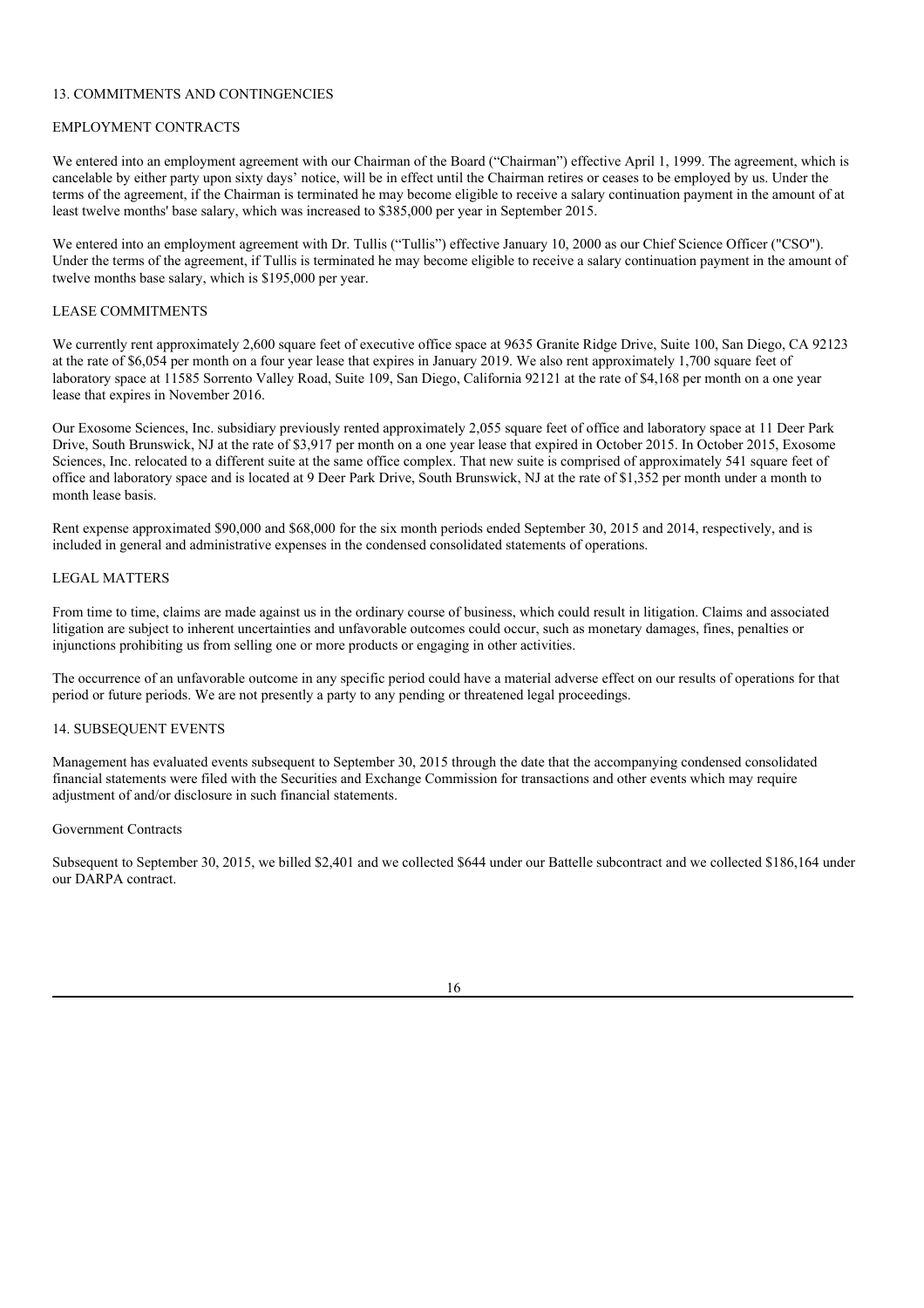### Principal Investigator Change in U.S, Clinical Trial

On October 23, 2015, we entered into a clinical trial agreement in connection with our FDA-approved feasibility study of Hemopurifier® therapy pursuant to which Dr. Ronald Ralph will act as our new principal investigator for the study. In addition, on October 26, 2015, we terminated the agreement pursuant to which Dr. Stephen Fadem had been acting as our principal investigator for the study. We subsequently have entered into a medical advisory consulting agreement with Dr. Fadem, pursuant to which Dr. Fadem will provide consulting services at our request regarding clinical affairs and device development. No other aspects of the study will be modified in any significant respect as a result of this transition.

### Retention Agreements

On October 16, 2015, following a recommendation of our Compensation Committee, we approved retention bonus grants to three of our executive officers under a newly established Aethlon Senior Management Retention Program to maintain management stability going forward. The Board approved a \$100,000 retention bonus for Mr. James A. Joyce, our Chief Executive Officer, a \$50,000 retention bonus for Mr. Rodney S. Kenley, our President, and a \$50,000 retention bonus for Mr. James B. Frakes, our Chief Financial Officer.

In connection with the bonus granted to Mr. Joyce, we entered into an amendment of Mr. Joyce's Employment Agreement dated April 1, 1999. Pursuant to the amendment, if within two years of the effective date of the amendment, we terminate Mr. Joyce's employment with us for "Cause" (as defined in his employment agreement) or Mr. Joyce terminates his employment with us other than for "Good Reason" (as defined in his employment agreement), Mr. Joyce must repay in full the amount of the bonus received from us. In the event of his death or disability or termination by us other than for "Cause" or termination by Mr. Joyce for "Good Reason," Mr. Joyce will not be required to repay any portion of the bonus received by him.

In connection with the bonus granted to Mr. Kenley, we entered into an amendment of Mr. Kenley's Offer Letter dated October 27, 2010. Pursuant to the amendment, if within two years of the effective date of the amendment, we terminate Mr. Kenley's employment with us for "Cause" (as defined in the amendment) or Mr. Kenley terminates his employment with us other than for "Good Reason" (as defined in the amendment), Mr. Kenley must repay in full the amount of the bonus received from us. In the event of his death or disability or termination by us other than for "Cause" or termination by Mr. Kenley for "Good Reason," Mr. Kenley will not be required to repay any portion of the bonus received by him.

In connection with the bonus granted to Mr. Frakes, we entered into a Retention Bonus Agreement with Mr. Frakes. Pursuant to the agreement, if within two years of the effective date of the agreement, we terminate Mr. Frakes' employment with us for "Cause" (as defined in the agreement) or Mr. Frakes terminates his employment with us other than for "Good Reason" (as defined in the agreement), Mr. Frakes must repay in full the amount of the bonus received from us. In the event of his death or disability or termination by us other than for "Cause" or termination by Mr. Frakes for "Good Reason," Mr. Frakes will not be required to repay any portion of the bonus received by him.

### Amendment of Convertible Promissory Note Terms

On November 12, 2015, we entered into an Amendment of Terms with two investors. Previously, we and the investors had entered into a subscription agreement dated November 6, 2014, pursuant to which we issued to the investors convertible promissory notes in an aggregate principal amount of \$527,780 and warrants to purchase up to an aggregate of 47,125 shares of our common stock (see Note 5). The Amendment of Terms modifies the terms of the subscription agreement, notes and warrants to, among other things, extend the maturity date of the notes from April 1, 2016 to June 1, 2016, temporarily reduce the number of shares that we must reserve with respect to conversion of the notes, and temporarily suspend the time period during which one of the investors may exercise its warrants in order to provide us with additional authorized shares to issue as part of our ordinary business operations. In exchange for the investors' agreements in the Amendment of Terms, we paid one of the investors a cash fee of \$90,000.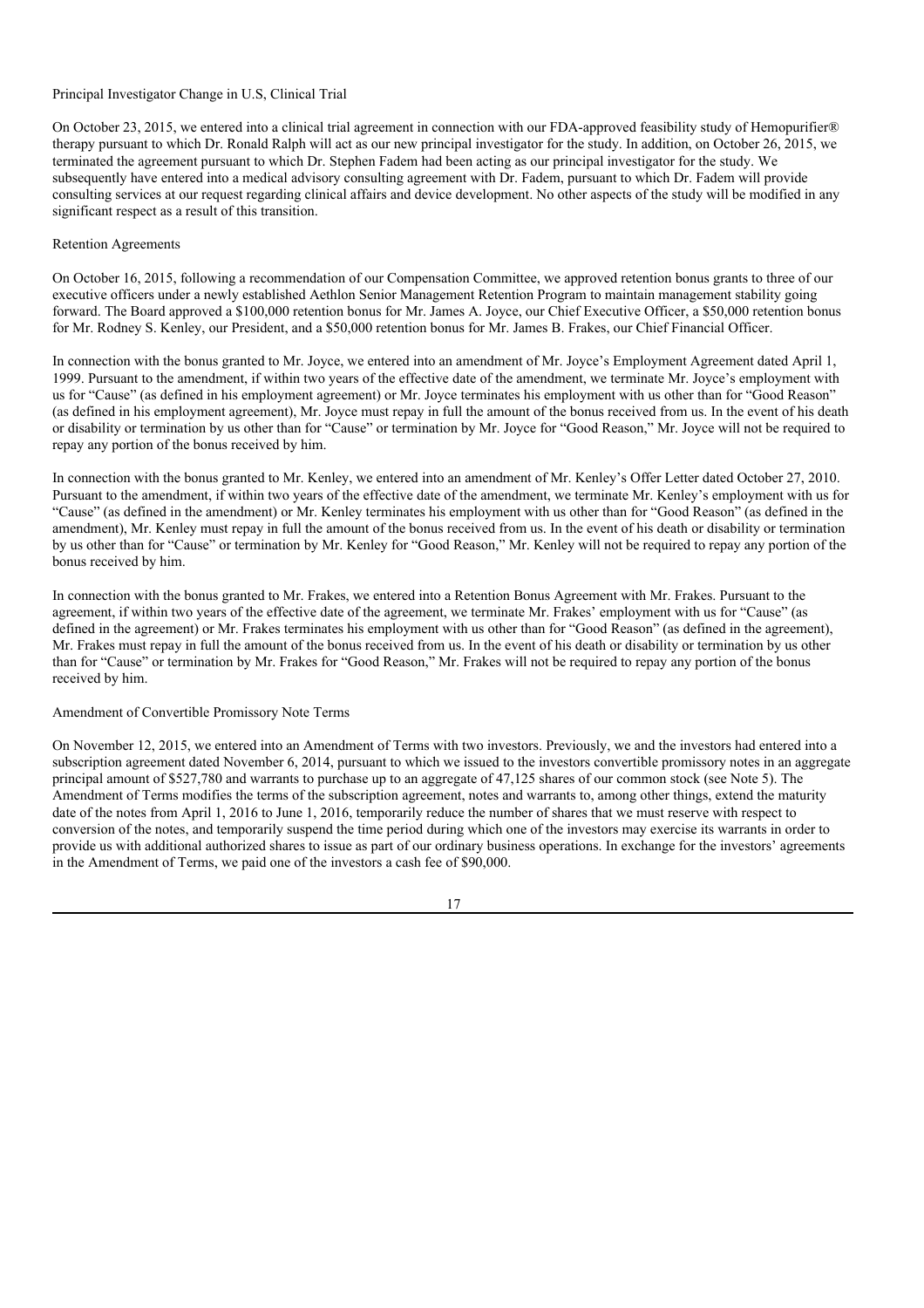# ITEM 2. MANAGEMENT'S DISCUSSION AND ANALYSIS OF FINANCIAL CONDITION AND RESULTS OF OPERATIONS.

The following discussion of our financial condition and results of operations should be read in conjunction with, and is qualified in its entirety by, the condensed consolidated financial statements and notes thereto included in Item 1 in this Quarterly Report on Form 10-Q. This item contains forward-looking statements that involve risks and uncertainties. Actual results may differ materially from those indicated in such forward-looking statements.

### FORWARD LOOKING STATEMENTS

All statements, other than statements of historical fact, included in this Form 10-Q are, or may be deemed to be, "forward-looking statements" within the meaning of Section 27A of the Securities Act of 1933, as amended (the "Securities Act"), and Section 21E of the Exchange Act. Such forward-looking statements involve assumptions, known and unknown risks, uncertainties and other factors which may cause the actual results, performance, or achievements of Aethlon Medical, Inc. ("we" or "us") to be materially different from any future results, performance, or achievements expressed or implied by such forward-looking statements contained in this Form 10-Q. Such potential risks and uncertainties include, without limitation, completion of our capital-raising activities, U.S. Food and Drug Administration, or FDA, approval of our products, other regulations, patent protection of our proprietary technology, product liability exposure, uncertainty of market acceptance, competition, technological change, and other risk factors detailed herein and in other of our filings with the Securities and Exchange Commission (the "Commission"). The forward-looking statements are made as of the date of this Form 10-Q, and we assume no obligation to update the forward-looking statements, or to update the reasons actual results could differ from those projected in such forward-looking statements.

### Overview

We are a medical device company focused on creating innovative devices that address unmet medical needs in cancer, infectious disease and other life-threatening conditions. At the core of our developments is the Aethlon ADAPT™ (Adaptive Dialysis-Like Affinity Platform Technology) system, a medical device platform that converges single or multiple affinity drug agents with advanced plasma membrane technology to create therapeutic filtration devices that selectively remove harmful particles from the entire circulatory system without loss of essential blood components.

In June 2013, the FDA approved our investigational device exemption application to initiate a ten-patient human clinical trial in one location in the U.S. to treat dialysis patients who are infected with the Hepatitis C virus. The principal investigator of that clinical trial recently began recruiting patients. Successful outcomes of that human trial as well as at least one follow-on human trial will be required by the FDA in order to commercialize our products in the U.S. The regulatory agencies of certain foreign countries where we intend to sell this device will also require one or more human clinical trials.

Some of our patents may expire before we receive FDA approval to market our products in the U.S. or we receive approval to market our products in a foreign country. However, we believe that certain patent applications and/or other patents issued more recently will help protect the proprietary nature of the Hemopurifier treatment technology.

Through Exosome Sciences, Inc., our majority-owned subsidiary, we are also studying potential diagnostic techniques for identifying and monitoring neurological conditions and cancer. We consolidate Exosome's activities in our consolidated financial statements.

Our common stock is traded on the Nasdaq Capital Market under the symbol "AEMD."

# WHERE YOU CAN FIND MORE INFORMATION

We are subject to the informational requirements of the Securities Exchange Act and must file reports, proxy statements and other information with the Commission. The reports, information statements and other information we file with the Commission can be inspected and copied at the Commission Public Reference Room, 100 F Street, N.E., Washington, D.C. 20549. You may obtain information on the operation of the Public Reference Room by calling the Commission at (800) SEC-0330. The Commission also maintains a Web site (http://www.sec.gov) that contains reports, proxy and information statements and other information regarding registrants, like us, which file electronically with the Commission. Our headquarters are located at 9635 Granite Ridge Drive, Suite 100, San Diego, CA 92123. Our phone number at that address is (858) 459-7800. Our Web site is http://www.aethlonmedical.com.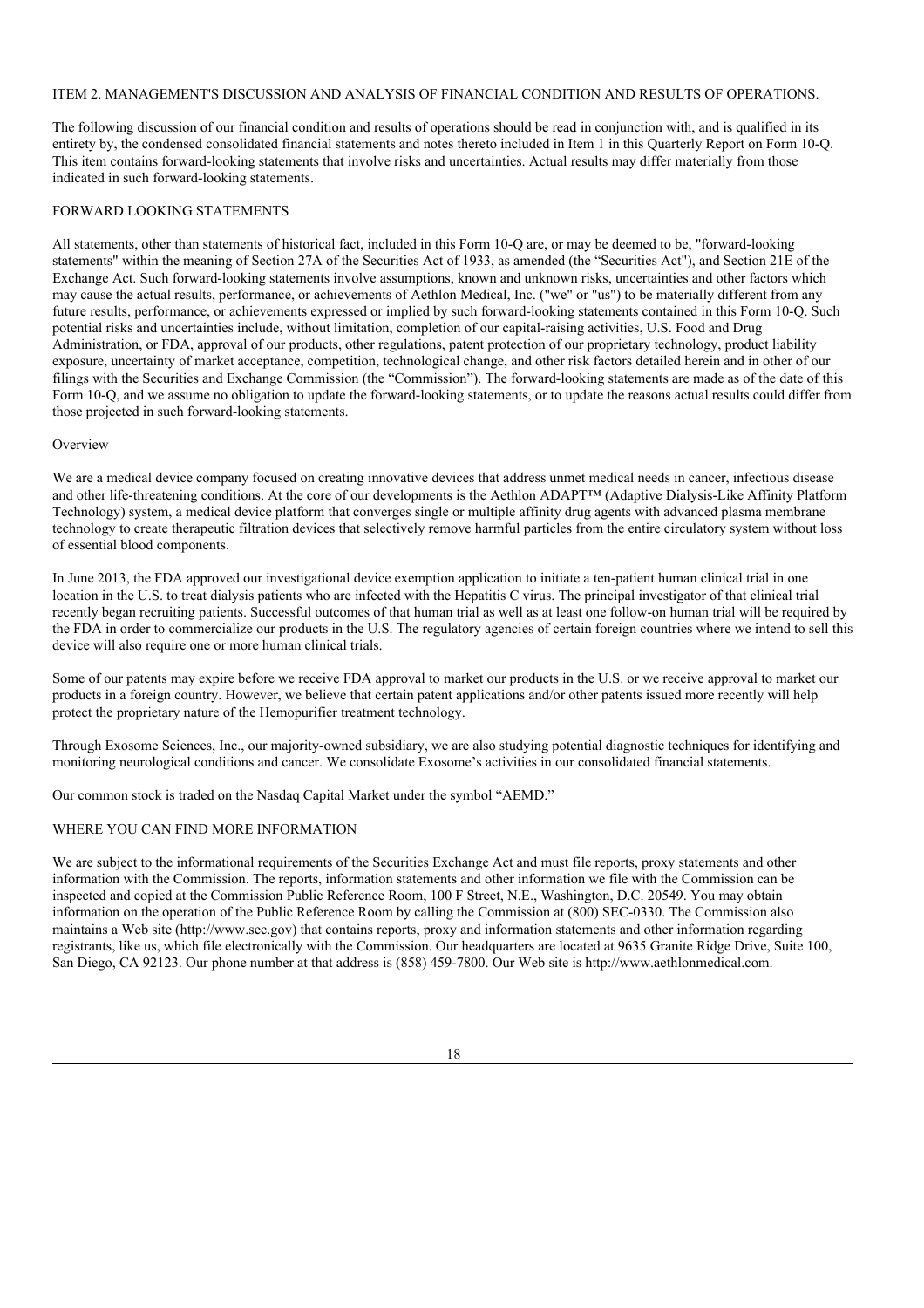#### RESULTS OF OPERATIONS

# THREE MONTHS ENDED SEPTEMBER 30, 2015 COMPARED TO THE THREE MONTHS ENDED SEPTEMBER 30, 2014

#### Revenues

We recorded government contract revenue in the three months ended September 30, 2015 and 2014. This revenue arose from work performed under our government contract with the Defense Advanced Research Projects Agency, or DARPA, and our subcontract with Battelle Memorial Institute as follows:

|                                          | Three Months    |  | Three Months  |  | Change in      |
|------------------------------------------|-----------------|--|---------------|--|----------------|
|                                          | Ended $9/30/15$ |  | Ended 9/30/14 |  | <b>Dollars</b> |
| <b>DARPA</b> Contract                    | 186.164         |  | 444.723       |  | (258, 559)     |
| <b>Battelle Subcontract</b>              | 2.202           |  | 34.352        |  | (32, 150)      |
| <b>Total Government Contract Revenue</b> | 188.366         |  | 479,075       |  | (290.709)      |

#### *DARPA Contract*

We entered into a contract with DARPA on September 30, 2011. Under the DARPA award, we have been engaged to develop a therapeutic device to reduce the incidence of sepsis, a fatal bloodstream infection that often results in the death of combat-injured soldiers. The award from DARPA was a fixed-price contract with potential total payments to us of \$6,794,389 over the course of five years. Fixed price contracts require the achievement of multiple, incremental milestones to receive the full award during each year of the contract. Under the terms of the contract, we will perform certain incremental work towards the achievement of specific milestones against which we will invoice the government for fixed payment amounts.

Originally, only the base year (year one of the contract) was effective for the parties; however, DARPA subsequently exercised its option on the remaining years of the contract. The milestones are comprised of planning, engineering and clinical targets, the achievement of which in some cases will require the participation and contribution of third party participants under the contract. We cannot assure you that we alone, or with third party participants, will meet such milestones to the satisfaction of the government and in compliance with the terms of the contract or that we will be paid the full amount of the contract revenues during any year of the contract term. We commenced work under the contract in October 2011.

In February 2014, DARPA reduced the scope of our contract in years three through five of the contract. The reduction in scope focused our research on exosomes, viruses and blood processing instrumentation. This scope reduction will reduce the possible payments under the contract by \$858,469 over years three through five.

In the three months ended September 30, 2015, we invoiced the U.S. Government for the twenty-sixth milestone under our DARPA contract in the amount of \$186,164 and received that payment subsequent to September 30, 2015. During the three months ended September 30, 2014 we invoiced DARPA for three milestones totaling \$444,723.

#### Operating Expenses

Consolidated operating expenses for the three months ended September 30, 2015 were \$1,312,727 in comparison with \$1,080,267 for the comparable quarter a year ago. This increase of \$232,460, or 21.5%, was due to increases in general and administrative expenses of \$98,578, in professional fees of \$80,386 and in payroll and related expenses of \$53,496.

The \$98,578 increase in general and administrative expenses was primarily due to an increase of \$120,633 in our non-DARPA-related general and administrative expenses, which was partially offset by a \$5,707 decrease in the general and administrative expenses at ESI and a \$16,348 decrease in our DARPA-related general and administrative expenses. The primary factor in the \$120,632 increase in our non-DARPA-related general and administrative expenses was a \$114,564 increase in the cost of our U.S. clinical trial.

The \$80,386 increase in our professional fees was primarily due to an increase in our non-DARPA-related professional fees of \$85,478. We also had an increase in our DARPA-related professional fees of \$1,484. Those increases were partially offset by a reduction in our professional fees at ESI of \$6,576. The \$85,478 increase in our non-DARPA-related professional fees was primarily due to a \$56,625 increase in legal fees largely related to work on several registration statements related to our financings, a \$20,229 increase in investor relations fees and a \$13,061 increase in scientific consulting fees.

The \$53,496 increase in payroll and related expenses was primarily due to a \$92,578 increase in cash-based compensation, which was partially offset by a \$39,082 decrease in stock-based compensation due to vesting of stock option grants issued in July 2013 and June 2014. The \$92,578 increase in cash-based compensation primarily arose from an increase of \$149,212 at Aethlon which was partially offset by a reduction of \$56,634 at ESI due to headcount reductions. The increase in cash-based compensation at Aethlon was primarily due to established milestone-based bonus payments of \$175,000 which were partially offset by headcount reductions.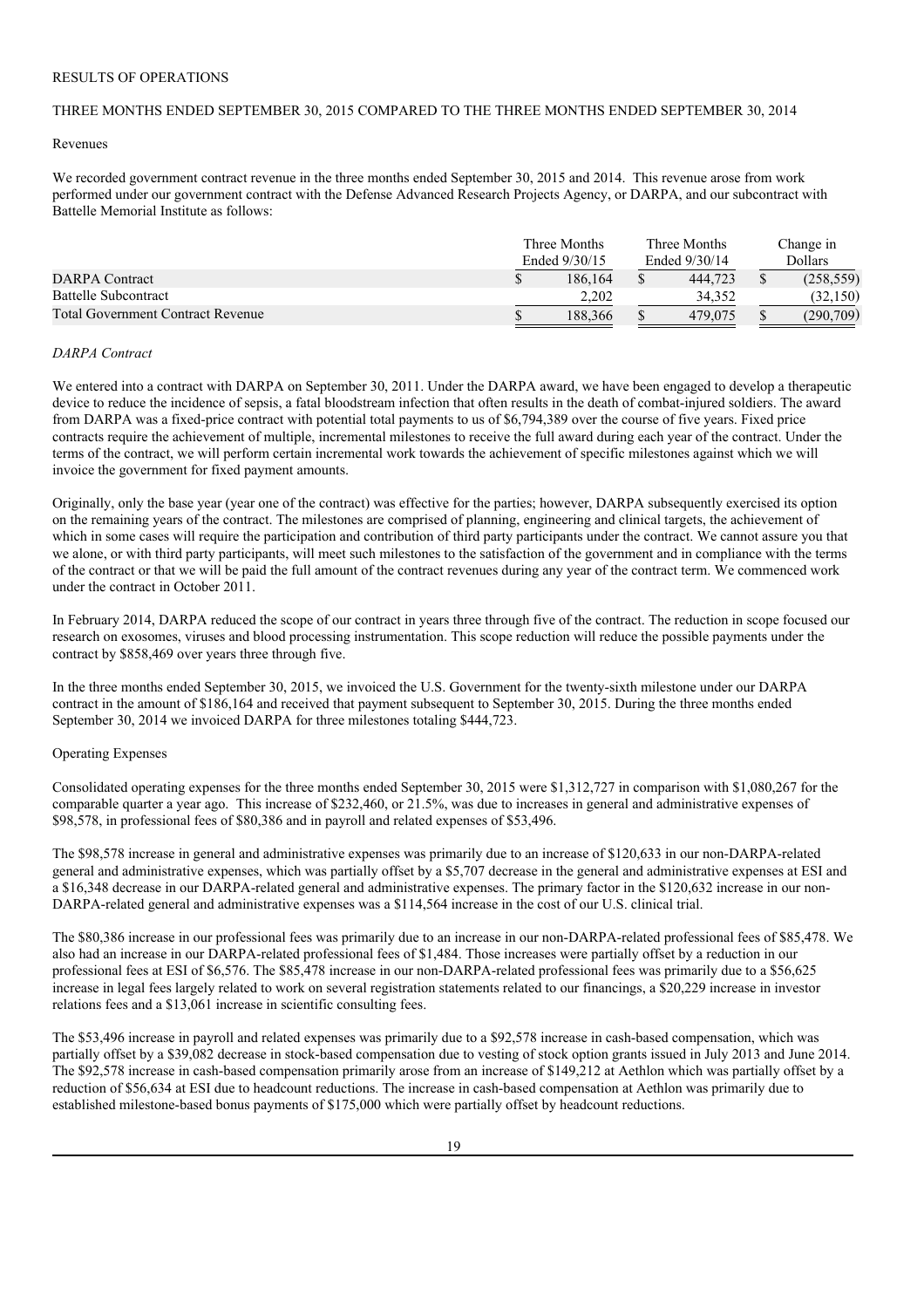#### Other Expense

Other expense consists primarily of losses on debt conversion and interest expense. Other expense for the three months ended September 30, 2015 was other expense of \$127,245 in comparison with other expense of \$287,001 for the comparable quarter a year ago.

### Loss on Debt Conversion and Other

We recorded a loss on debt conversion of \$65,493 for the three months ended September 30, 2014 that related to the conversion to equity of \$45,906 in principal and accrued interest related to a note payable. We did not record a loss on debt conversion in the three months ended September 30, 2015.

The three months ended September 30, 2014 also included a charge of \$143,363 for the change in fair value related to the extension of the warrants of a note holder in exchange for a postponement in the agreed payment date of his notes.

#### Interest Expense

Interest expense was \$127,245 for the three months ended September 30, 2015 compared to \$78,145 in the corresponding prior period, an increase of \$49,100. The various components of our interest expense are shown in the following table:

|                                          | <b>Ouarter Ended</b><br>9/30/15 |  | <b>Ouarter Ended</b><br>9/30/14 |  | Change    |  |
|------------------------------------------|---------------------------------|--|---------------------------------|--|-----------|--|
| Interest Expense                         | 13.968                          |  | 66,585                          |  | (52, 617) |  |
| Amortization of Deferred Financing Costs | 20,139                          |  | 11.560                          |  | 8.579     |  |
| <b>Amortization of Note Discounts</b>    | 93.138                          |  |                                 |  | 93,138    |  |
| <b>Total Interest Expense</b>            | 127.245                         |  | 78.145                          |  | 49,100    |  |

As noted in the above table, the most significant factor in the \$49,100 increase in interest expense was the \$93,138 increase in the amortization of note discounts, which related to the amortization against the discount on the convertible notes that we issued in November 2014. Other smaller factors in the change in our total interest were a \$52,617 decrease in contractual interest expense that was primarily due to lower levels of notes outstanding in the 2015 period and a \$8,579 increase in the amortization of deferred financing costs.

#### Net Loss

As a result of the changes in revenues and expenses noted above, our net loss before noncontrolling interests increased from approximately \$888,000 in the quarter ended September 30, 2014 to approximately \$1,252,000 for the quarter ended September 30, 2015.

Basic and diluted loss attributable to common stockholders were (\$0.16) for both the three month period ended September 30, 2015 and the three month period ended September 30, 2014.

SIX MONTHS ENDED SEPTEMBER 30, 2015 COMPARED TO THE SIX MONTHS ENDED SEPTEMBER 30, 2014

#### Revenues

We recorded government contract revenue in the six months ended September 30, 2015 and 2014. This revenue arose from work performed under our government contract with the Defense Advanced Research Projects Agency, or DARPA, and our subcontract with Battelle Memorial Institute as follows:

|                                          | Six Months    |  | Six Months    |  | Change in |  |
|------------------------------------------|---------------|--|---------------|--|-----------|--|
|                                          | Ended 9/30/15 |  | Ended 9/30/14 |  | Dollars   |  |
| DARPA Contract                           | 372,328       |  | 444,723       |  | (72, 395) |  |
| Battelle Subcontract                     | 8.546         |  | 85,648        |  | (77, 102) |  |
| <b>Total Government Contract Revenue</b> | 380,874       |  | 530,371       |  | (149.497) |  |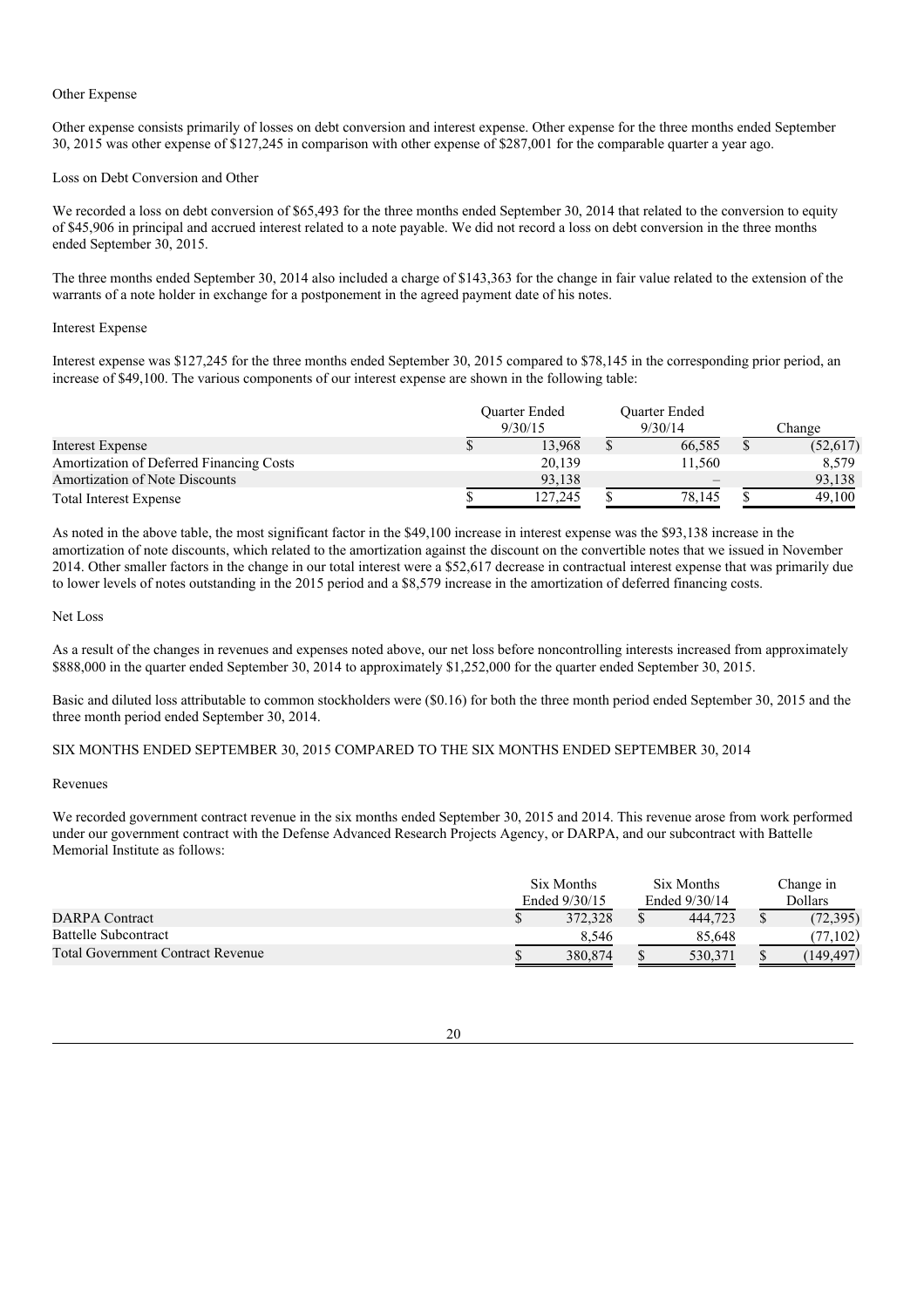#### *DARPA Contract*

We entered into a contract with DARPA on September 30, 2011. Under the DARPA award, we have been engaged to develop a therapeutic device to reduce the incidence of sepsis, a fatal bloodstream infection that often results in the death of combat-injured soldiers. The award from DARPA was a fixed-price contract with potential total payments to us of \$6,794,389 over the course of five years. Fixed price contracts require the achievement of multiple, incremental milestones to receive the full award during each year of the contract. Under the terms of the contract, we will perform certain incremental work towards the achievement of specific milestones against which we will invoice the government for fixed payment amounts.

Originally, only the base year (year one of the contract) was effective for the parties; however, DARPA subsequently exercised its option on the remaining years of the contract. The milestones are comprised of planning, engineering and clinical targets, the achievement of which in some cases will require the participation and contribution of third party participants under the contract. We cannot assure you that we alone, or with third party participants, will meet such milestones to the satisfaction of the government and in compliance with the terms of the contract or that we will be paid the full amount of the contract revenues during any year of the contract term. We commenced work under the contract in October 2011.

In February 2014, DARPA reduced the scope of our contract in years three through five of the contract. The reduction in scope focused our research on exosomes, viruses and blood processing instrumentation. This scope reduction will reduce the possible payments under the contract by \$858,469 over years three through five.

In the six months ended September 30, 2015, we invoiced the U.S. Government for the twenty-fifth and twenty-sixth milestones under our DARPA contract in the amount of \$372,328 and received payments on both invoices. During the six months ended September 30, 2014 we invoiced DARPA for three milestones totaling \$444,723.

#### Operating Expenses

Consolidated operating expenses for the six months ended September 30, 2015 were \$2,595,206 in comparison with \$2,303,571 for the comparable quarter a year ago. This increase of \$291,635, or 12.7%, was due to increases in professional fees of \$216,999 and in general and administrative expenses of \$183,598, which were partially offset by a decrease in payroll and related expenses of \$108,962.

The \$216,999 increase in our professional fees was primarily due to an increase in our non-DARPA-related professional fees of \$322,447, which was partially offset by a reduction in our professional fees at ESI of \$61,573 and in our DARPA-related professional fees of \$43,875. The \$322,447 increase in our non-DARPA-related professional fees was primarily due to a \$269,249 increase in legal fees and a \$59,714 increase in accounting fees both of which largely related to work on several registration statements related to our financings.

The \$183,598 increase in general and administrative expenses was primarily due to an increase of \$230,689 in our non-DARPA-related general and administrative expenses, which was partially offset by a \$24,484 decrease in the general and administrative expenses at ESI and a \$22,607 decrease in our DARPA-related general and administrative expenses. The primary factors in the \$230,689 increase in our non-DARPA-related general and administrative expenses were a \$156,824 increase in the cost of our U.S. clinical trial, a \$24,010 increase in our license and permit expenses, which was largely related to the amortization of our Nasdaq listing fee, a \$30,125 increase in our conference expense and a related \$27,098 increase in our travel expense largely related to increased participation in investor and industry conferences.

The \$108,962 decrease in payroll and related expenses was primarily due to a \$159,258 decrease in stock-based compensation due to vesting of stock option grants issued in July 2013 and June 2014 and to a \$56,504 reduction in cash-based compensation at ESI due to headcount reductions from the 2014 period, which were partially offset by a \$106,800 increase in cash-based compensation at Aethlon.

#### Other Expense

Other expense consists primarily of losses on debt conversion and interest expense. Other expense for the six months ended September 30, 2015 was other expense of \$253,933 in comparison with other expense of \$2,819,285 for the comparable quarter a year ago.

### Loss on Debt Conversion and Other

We recorded a loss on settlement of notes of \$2,453,630 for the six months ended September 30, 2014. This loss arose from payments of accrued interest on our 12% Series A convertible notes that were in the form of units (common stock plus warrants). The loss was calculated based on the fair value of the warrants and shares issued in the unit payments less the accrued interest that was paid. There was no loss on settlement of notes in the six months ended September 30, 2015.

The six months ended September 30, 2014 also included a charge of \$143,363 for the change in fair value related to the extension of the warrants of a note holder in exchange for a postponement in the agreed payment date of his notes.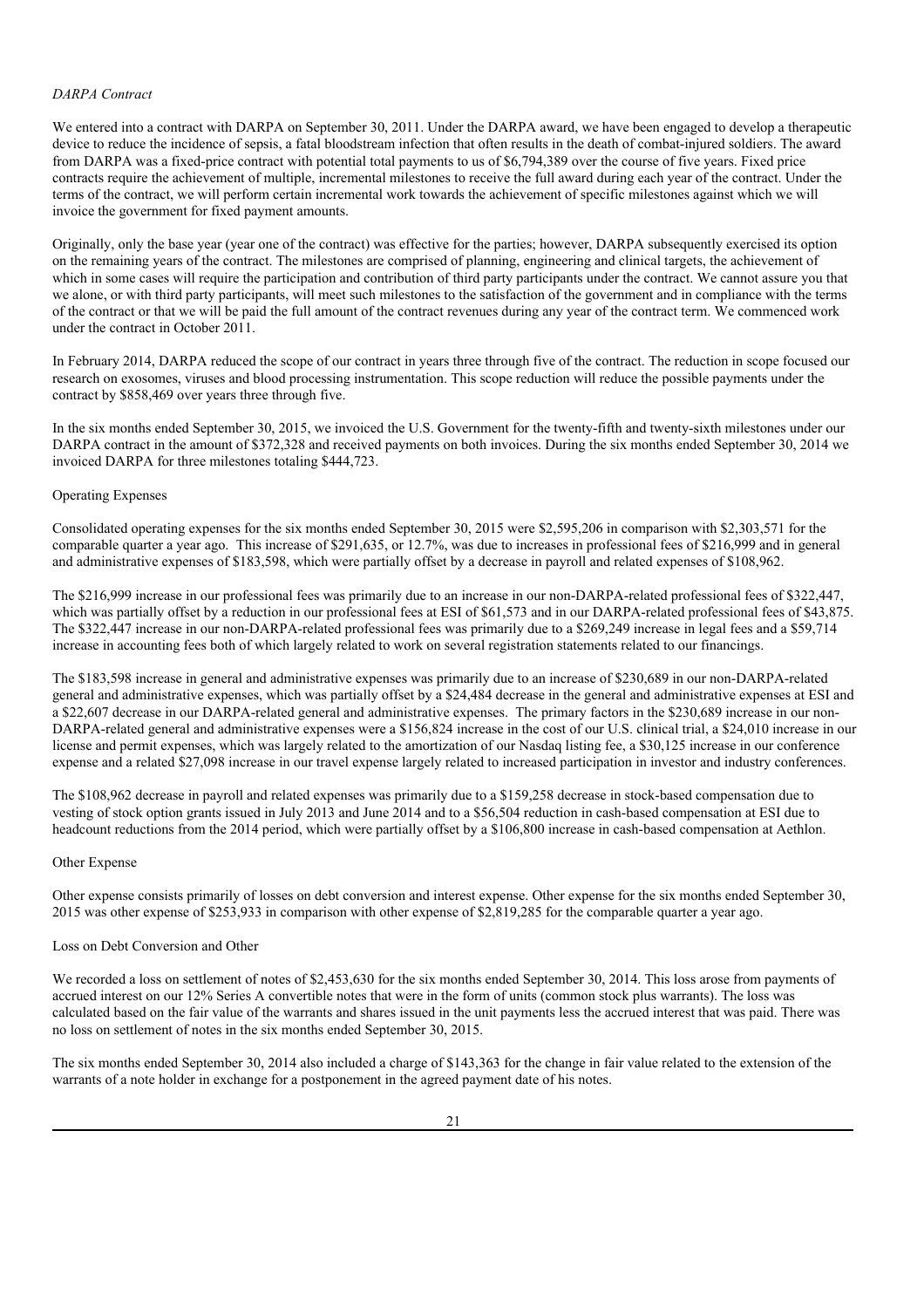#### Interest Expense

Interest expense was \$253,933 for the six months ended September 30, 2015 compared to \$144,799 in the corresponding prior period, an increase of \$109,134. The various components of our interest expense are shown in the following table:

|                                          | Six Months Ended |  | Six Months Ended |          |
|------------------------------------------|------------------|--|------------------|----------|
|                                          | 9/30/15          |  | 9/30/14          | Change   |
| Interest Expense                         | 28,216           |  | 123,297          | (95,081) |
| Amortization of Deferred Financing Costs | 39.441           |  | 21,502           | 17,939   |
| Amortization of Note Discounts           | 186,276          |  |                  | 186,276  |
| <b>Total Interest Expense</b>            | 253.933          |  | 144.799          | 109.134  |

As noted in the above table, the most significant factor in the \$109,134 increase in interest expense was the \$186,276 increase in the amortization of note discounts, which related to the amortization against the discount on the convertible notes that we issued in November 2014. Other smaller factors in the change in our total interest were a \$95,081 decrease in contractual interest expense that was primarily due to lower levels of notes outstanding in the 2015 period and a \$17,939 increase in the amortization of deferred financing costs.

### Net Loss

As a result of the changes in revenues and expenses noted above, our net loss before noncontrolling interests decreased from approximately \$4,592,000 in the six month period ended September 30, 2014 to approximately \$2,468,000 for the six month period ended September 30, 2015.

Basic and diluted loss attributable to common stockholders were (\$0.34) for the six month period ended September 30, 2015 compared to (\$0.92) for the period ended September 30, 2014.

### LIQUIDITY AND CAPITAL RESOURCES

At September 30, 2015, we had a cash balance of \$4,209,356 and working capital of \$3,718,344. This compares to a cash balance of \$855,596 and working capital of \$630,420 at March 31, 2015. In June 2015, we raised \$5,591,988 in net proceeds from a financing, which, coupled with previously existing funds on hand and expected revenues from our government contracts, should finance our operations for the fiscal year ending March 31, 2016 including the cost of our current clinical trials.

However, we will require significant additional financing to complete additional future clinical trials in the U.S., as well as fund all of our continued research and development activities for the Hemopurifier and products on our Aethlon ADAPT platform beyond the fiscal year ending March 31, 2016.

Future capital requirements will depend upon many factors, including progress with pre-clinical testing and clinical trials, the number and breadth of our clinical programs, the time and costs involved in preparing, filing, prosecuting, maintaining and enforcing patent claims and other proprietary rights, the time and costs involved in obtaining regulatory approvals, competing technological and market developments, effective commercialization, marketing activities and other arrangements. We expect to continue to incur increasing negative cash flows and net losses for the foreseeable future.

# Cash Flows

Cash flows from operating, investing and financing activities, as reflected in the accompanying Condensed Consolidated Statements of Cash Flows, are summarized as follows:

|                                 | (In thousands)<br>For the six months ended |  |                       |  |
|---------------------------------|--------------------------------------------|--|-----------------------|--|
|                                 | September 30,<br>2015                      |  | September 30,<br>2014 |  |
| Cash (used in) provided by:     |                                            |  |                       |  |
| Operating activities            | (2,238)                                    |  | (1, 394)              |  |
| Financing activities            | 5,592                                      |  | 670                   |  |
| Net increase (decrease) in cash | 3,354                                      |  | (724)                 |  |

NET CASH FROM OPERATING ACTIVITIES. We used cash in our operating activities due to our losses from operations. Net cash used in operating activities was approximately \$2,238,000 in the six months ended September 30, 2015 compared to \$1,394,000 in the six months ended September 30, 2014, an increase of \$844,000.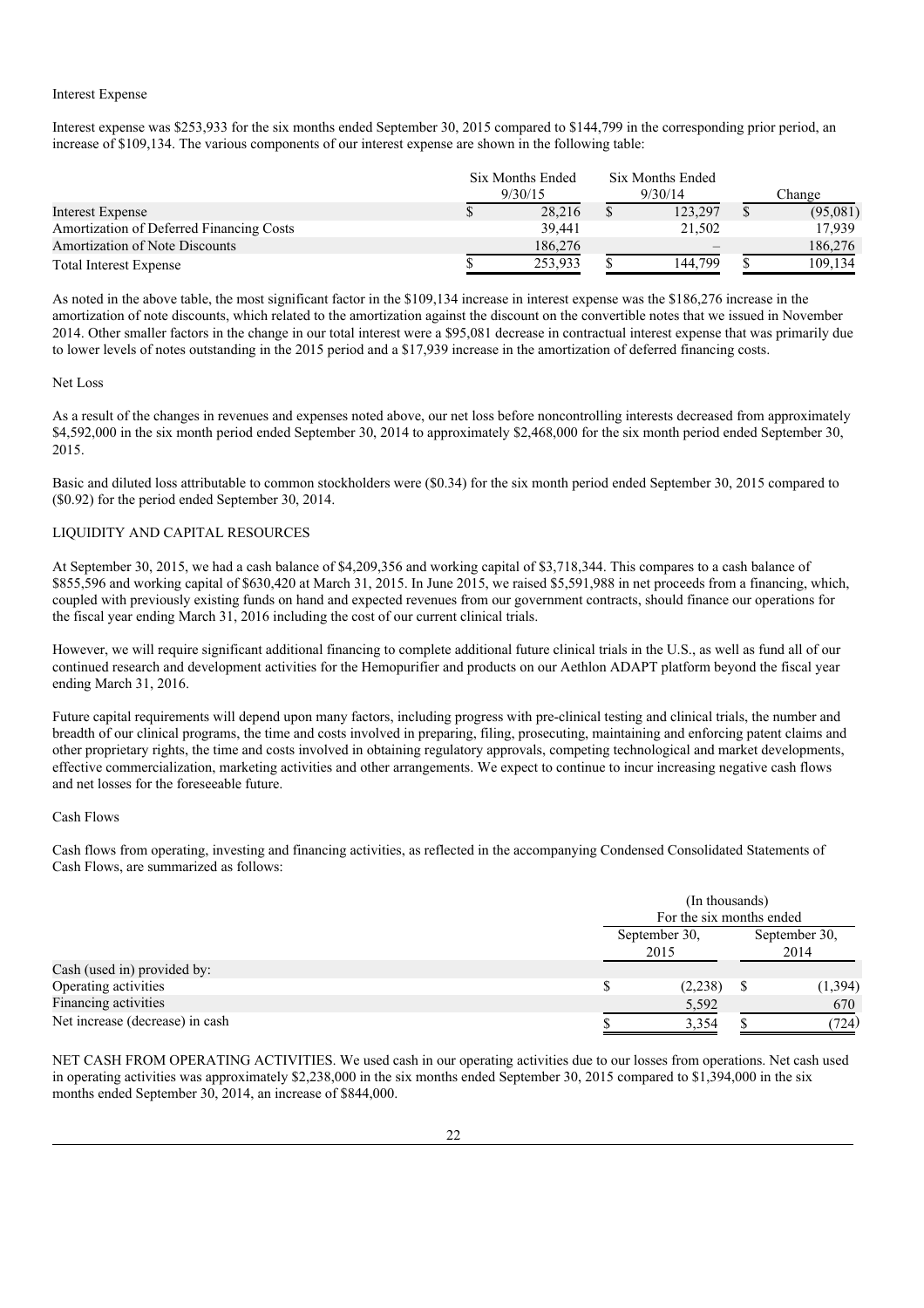NET CASH FROM FINANCING ACTIVITIES. Net cash generated from financing activities increased from approximately \$670,000 in the six months ended September 30, 2014 to \$5,592,000 in the six months ended September 30, 2015. The only financing activity in both periods was the issuance of common stock.

At the date of this filing, we plan to invest significantly into purchases of our raw materials and into our contract manufacturing arrangement subject to successfully raising additional capital.

# CRITICAL ACCOUNTING POLICIES

The preparation of condensed consolidated financial statements in conformity with accounting principles generally accepted in the United States of America requires us to make a number of estimates and assumptions that affect the reported amounts of assets and liabilities and disclosure of contingent assets and liabilities at the date of the financial statements. Such estimates and assumptions affect the reported amounts of expenses during the reporting period. On an ongoing basis, we evaluate estimates and assumptions based upon historical experience and various other factors and circumstances. We believe our estimates and assumptions are reasonable in the circumstances; however, actual results may differ from these estimates under different future conditions.

We believe that the estimates and assumptions that are most important to the portrayal of our financial condition and results of operations, in that they require the most difficult, subjective or complex judgments, form the basis for the accounting policies deemed to be most critical to us. These critical accounting policies relate to revenue recognition, measurement of stock purchase warrants issued with notes payable, beneficial conversion feature of convertible notes payable, impairment of intangible assets and long lived assets, stock compensation, and the classification of warrant obligations, and evaluation of contingencies. We believe estimates and assumptions related to these critical accounting policies are appropriate under the circumstances; however, should future events or occurrences result in unanticipated consequences, there could be a material impact on our future financial condition or results of operations.

There have been no changes to our critical accounting policies as disclosed in our Form 10-K for the year ended March 31, 2015.

### OFF-BALANCE SHEET ARRANGEMENTS

We have no obligations required to be disclosed herein as off-balance sheet arrangements.

## ITEM 3. QUANTITATIVE AND QUALITATIVE DISCLOSURES ABOUT MARKET RISK.

As a smaller reporting company as defined by rule 12b-2 of the Exchange Act and in Item  $10(f)(1)$  of Regulation S-K, we are electing scaled disclosure reporting obligations and therefore are not required to provide the information requested by this item.

#### ITEM 4. CONTROLS AND PROCEDURES.

### DISCLOSURE CONTROLS AND PROCEDURES

Under the supervision and with the participation of our management, including our Chief Executive Officer and our Chief Financial Officer, we evaluated the effectiveness of the design and operation of our disclosure controls and procedures (as defined in Rules 13a-15(e) and 15d-15(e) of the Exchange Act) as of the end of the period covered by this Quarterly Report.

Based on such evaluation, our Chief Executive Officer and Chief Financial Officer concluded that, as of the end of such period, our disclosure controls and procedures are not effective in recording, processing, summarizing and reporting, on a timely basis, information required to be disclosed by us in the reports that we file or submit under the Exchange Act and are not effective in ensuring that information required to be disclosed by us in the reports that we file or submit under the Exchange Act is accumulated and communicated to our management, including our Chief Executive Officer and Chief Financial Officer, as appropriate to allow timely decisions regarding required disclosure.

# CHANGES IN INTERNAL CONTROL OVER FINANCIAL REPORTING

There have been no changes in our internal control over financial reporting during the last fiscal quarter that have materially affected, or are reasonably likely to materially affect, our internal control over financial reporting.

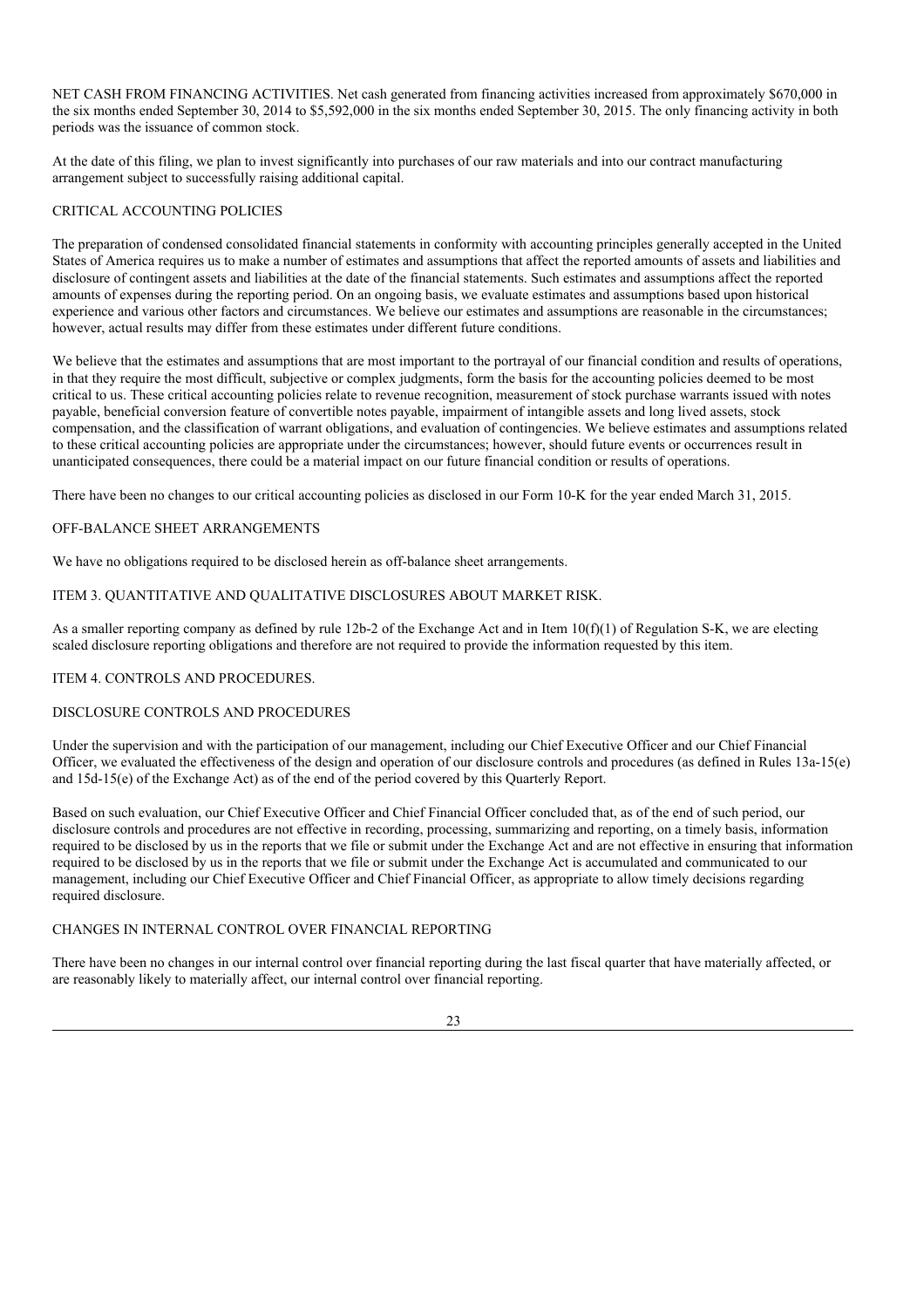# PART II. OTHER INFORMATION

### ITEM 1. LEGAL PROCEEDINGS.

From time to time, claims are made against us in the ordinary course of business, which could result in litigation. Claims and associated litigation are subject to inherent uncertainties and unfavorable outcomes could occur, such as monetary damages, fines, penalties or injunctions prohibiting us from selling one or more products or engaging in other activities.

The occurrence of an unfavorable outcome in any specific period could have a material adverse effect on our results of operations for that period or future periods. We are not presently a party to any pending or threatened legal proceedings.

#### ITEM 1A. RISK FACTORS.

As a smaller reporting company as defined by rule 12b-2 of the Exchange Act and in Item  $10(f)(1)$  of Regulation S-K, we are electing scaled disclosure reporting obligations and therefore are not required to provide the information requested by this item.

# ITEM 2. UNREGISTERED SALES OF EQUITY SECURITIES AND USE OF PROCEEDS.

During the quarter ended September 30, 2015 and subsequent thereto through the date of filing this report, we issued the following securities which were not registered under the Securities Act of 1933, as amended. We did not employ any form of general solicitation or advertising in connection with the offer and sale of the securities described below. In addition, we believe the purchasers are "accredited investors" for the purpose of Rule 501 promulgated under the Securities Act. For these reasons, among others, the offer and sale of the following securities were made in reliance on the exemption from registration provided by Section  $4(a)(2)$  of the Securities Act or Regulation D promulgated by the Commission under the Securities Act.

During the three months ended September 30, 2015, we issued an aggregate of 5,292 shares of common stock to an accredited investor upon the exercise of previously issued warrants. The warrants were exercised on a cashless or "net" basis. Accordingly, we did not receive any proceeds from such exercises. The cashless exercise of such warrants resulted in the cancellation of previously issued warrants to purchase an aggregate of 1,744 shares of common stock.

# ITEM 3. DEFAULTS UPON SENIOR SECURITIES.

Not applicable

ITEM 4. MINE SAFETY DISCLOSURES.

We have no disclosure applicable to this item.

#### ITEM 5. OTHER INFORMATION.

Shortly prior to the filing of this Quarterly Report on Form 10-Q, on November 12, 2015, we entered into an Amendment of Terms with two investors. Previously, we and the investors had entered into a Subscription Agreement dated November 6, 2014, pursuant to which we issued to the investors convertible promissory notes in an aggregate principal amount of \$527,780 and warrants to purchase up to an aggregate of 47,125 shares of our common stock. The Amendment of Terms modifies the terms of the Subscription Agreement, notes and warrants to, among other things, extend the maturity date of the notes from April 1, 2016 to June 1, 2016, temporarily reduce the number of shares that we must reserve with respect to conversion of the notes, and temporarily suspend the time period during which one of the investors may exercise its warrants in order to provide us with additional authorized shares to issue as part of our ordinary business operations. In exchange for the investors' agreements in the Amendment of Terms, we paid one of the investors a cash fee of \$90,000.

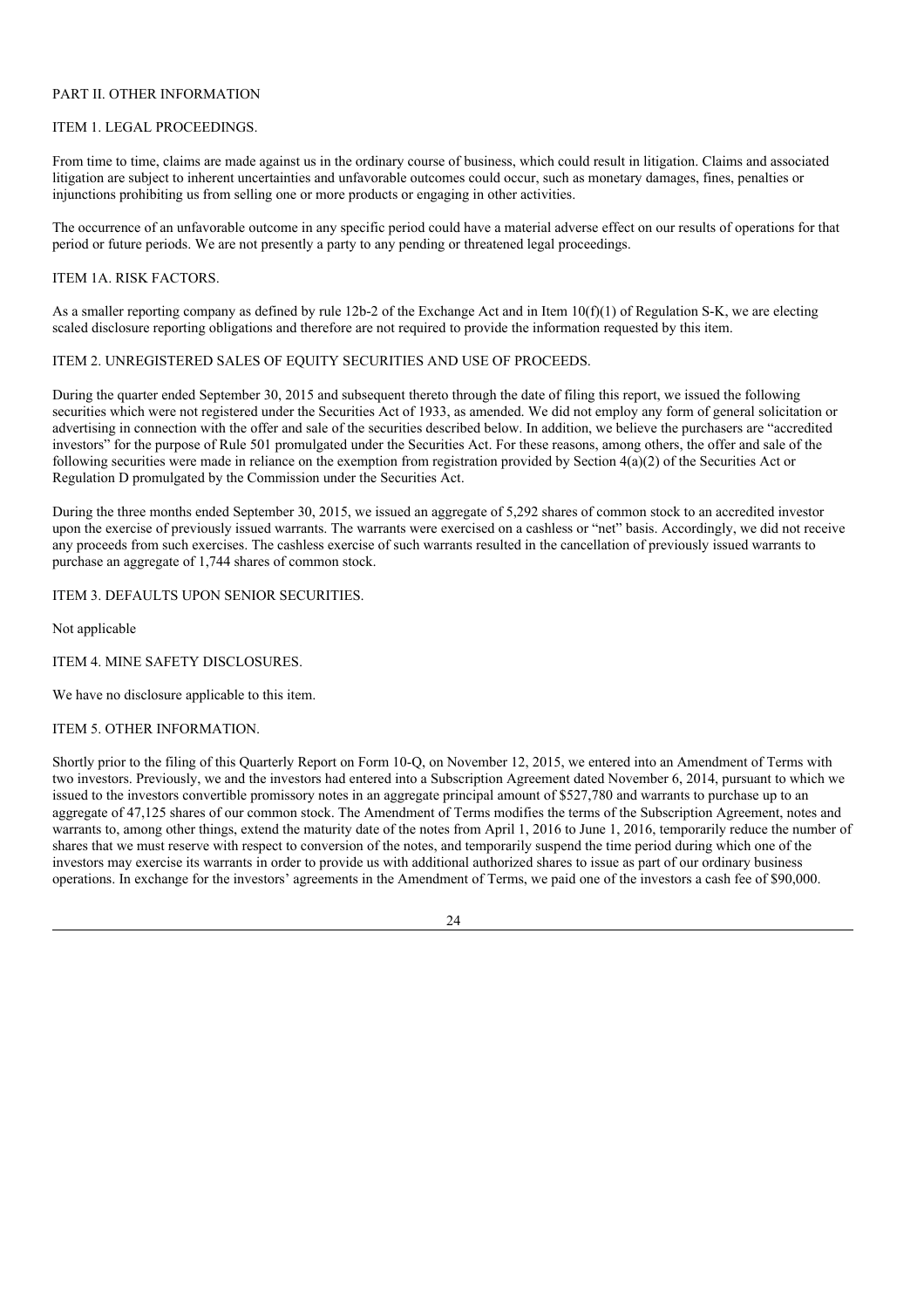### ITEM 6. EXHIBITS.

(a) Exhibits. The following documents are filed as part of this report:

- 3.1 Articles of Incorporation of Aethlon Medical, Inc., as amended (1)
- 3.2 Bylaws of Aethlon Medical, Inc., as amended (2)
- 10.1 DARPA Contract Extension dated September 25, 2015 (3)
- 10.2 Amendment No. 1 to Joyce Employment Agreement dated October 16, 2015 (4)
- 10.3 Amendment No, 1 to Kenley Offer Letter dated October 16, 2015 (4)
- 10.4 Frakes Retention Bonus Agreement dated October 16, 2015 (4)
- 10.5 Third Amendment to Standard Industrial Net Lease by and between Sorrento Business Complex and Aethlon Medical, Inc. dated October 21, 2015\*
- 10.6 Amendment of Terms dated November 12, 2015\*
- 31.1 Certification of Principal Executive Officer pursuant to Securities Exchange Act rules 13a- 14(a) and 15d-14(a) as adopted pursuant to section 302 of the Sarbanes-Oxley Act of 2002\*
- 31.2 Certification of Principal Financial Officer pursuant to Securities Exchange Act rules 13a- 14(a) and 15d-14(a) as adopted pursuant to section 302 of the Sarbanes-Oxley Act of 2002\*
- 32.1 Certification of Principal Executive Officer pursuant to 18 U.S.C. section 1350, as adopted pursuant to section 906 of the Sarbanes-Oxley Act of 2002\*
- 32.2 Certification of Principal Financial Officer pursuant to 18 U.S.C. section 1350, as adopted pursuant to section 906 of the Sarbanes-Oxley Act of 2002\*
- 101 Interactive Data Files\*
	- 101.INS XBRL Instance Document
	- 101.SCH XBRL Schema Document
	- 101.CAL XBRL Calculation Linkbase Document
	- 101.DEF XBRL Definition Linkbase Document
	- 101.LAB XBRL Label Linkbase Document
	- 101.PRE XBRL Presentation Linkbase Document
- \* Filed herewith.
	- (1) Filed with the Company's Registration Statement on Form S-1 (File No. 333-203487) filed on April 17, 2015 and incorporated by reference.
	- (2) Filed with the Company's Annual Report on Form 10-K filed on June 26, 2015 for the year ended March 31, 2015 and incorporated by reference.
	- (3) Filed with the Company's Current Report on Form 8-K filed on September 28, 2015 and incorporated by reference.
	- (4) Filed with the Company's Current Report on Form 8-K filed on October 22, 2015 and incorporated by reference.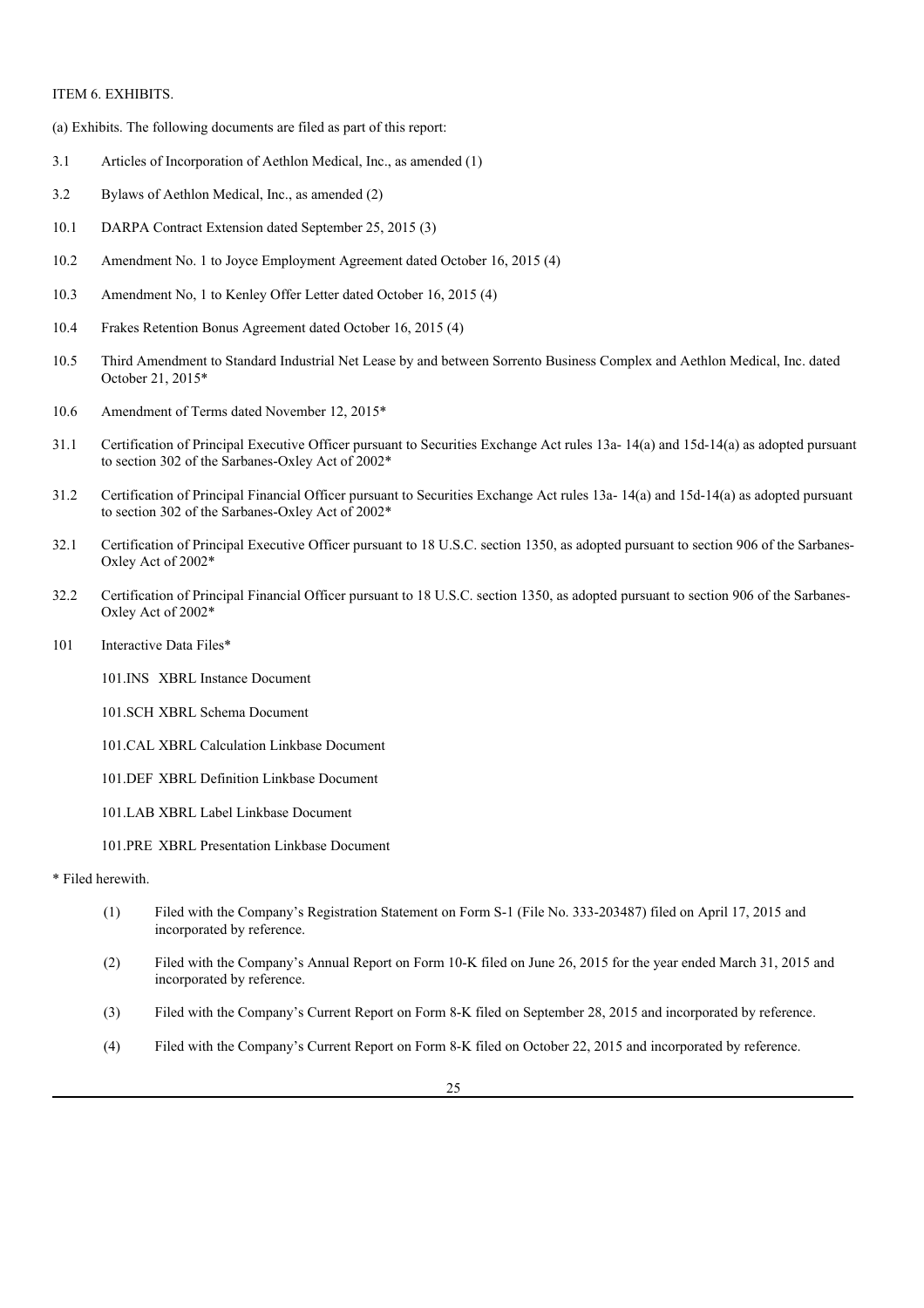# SIGNATURES

Pursuant to the requirements of the Securities Exchange Act of 1934, the registrant has duly caused this report to be signed on its behalf by the undersigned thereunto duly authorized.

AETHLON MEDICAL, INC.

Date: November 16, 2015 By: /s/ JAMES B. FRAKES

JAMES B. FRAKES CHIEF FINANCIAL OFFICER CHIEF ACCOUNTING OFFICER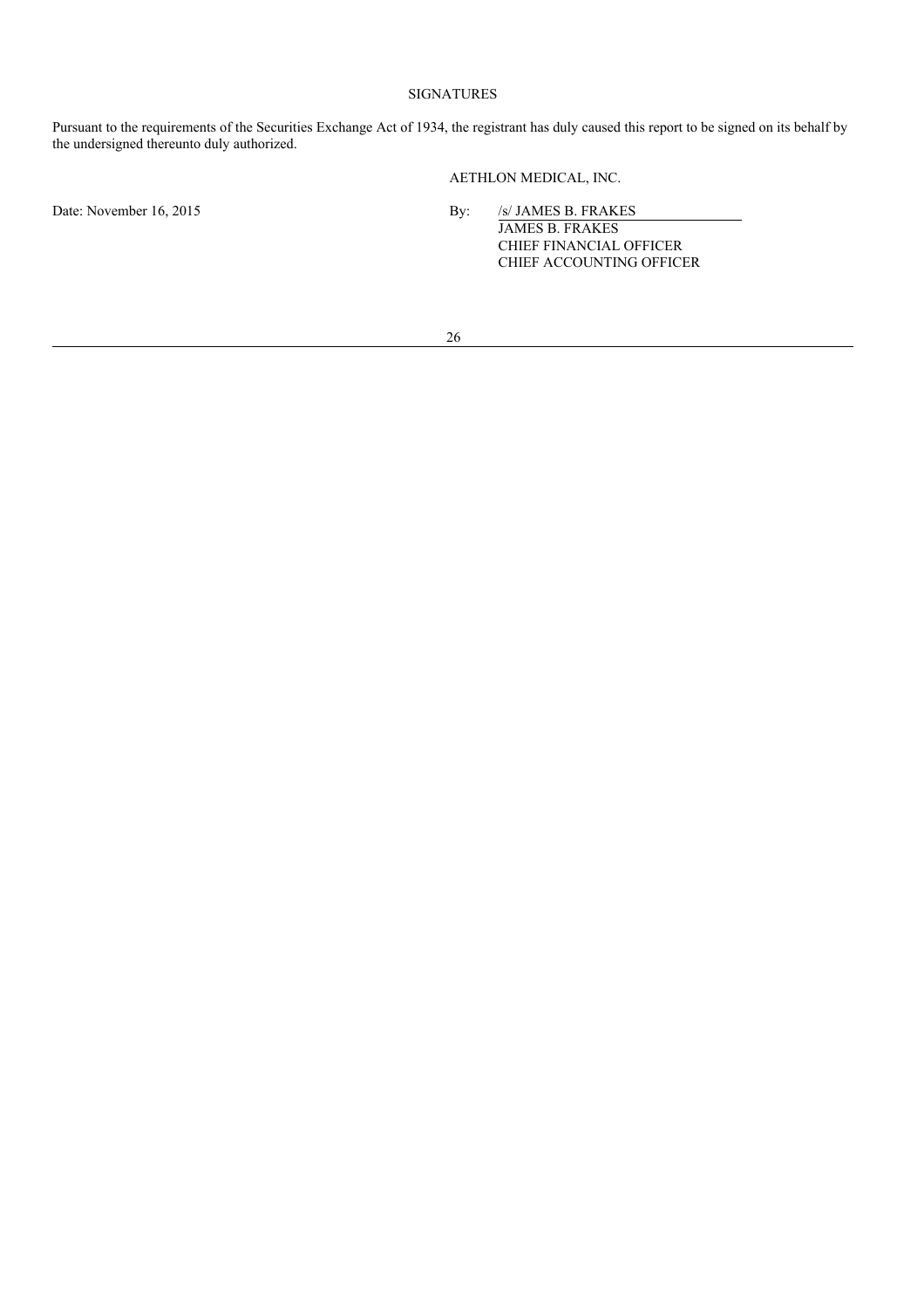### **THIRD AMENDMENT TO STANDARD INDUSTRIAL NET LEASE (Sorrento Business Complex)**

THIS THIRD AMENDMENT TO STANDARD INDUSTRIAL NEXT LEASE (" **Third Amendment**") is made and entered into as of the 21st day of October, 2015, by and between AGP SORRENTO BUSINESS COMPLEX, L.P., a Delaware limited partnership ("**Landlord**") and AETHLON MEDICAL, INC., a Nevada corporation ("**Tenant**").

# R E C I T A L S:

A. Sorrento Business Complex, a California limited partnership ("**Original Landlord**") and Tenant entered into that certain Standard Industrial Net Lease dated as of September 28, 2009 (the "**Original Lease**"), as modified by (i) that certain First Amendment to Standard Industrial Net Lease dated as of October 4, 2011 by and between Original Landlord and Tenant ("**First Amendment**") and (ii) that certain Second Amendment to Standard Industrial Net Lease dated as of October 10, 2014 by and between Landlord and Tenant (the "**Second Amendment**"), whereby Landlord leases to Tenant and Tenant leases from Landlord certain office space located in that certain building located and addressed at 11585 Sorrento Valley Road, San Diego, California 92121 (the "**Building**"). Landlord is the successor-in-interest under the Lease to the Original Landlord. The Original Lease, as modified by the First Amendment and the Second Amendment, may be referred to herein as the "**Lease**."

B. By this Third Amendment, Landlord and Tenant desire to extend the Lease Term and otherwise modify the Lease as provided herein.

C. Unless otherwise defined herein, capitalized terms as used herein shall have the same meanings as given thereto in the Lease.

NOW, THEREFORE, in consideration of the foregoing recitals and the mutual covenants contained herein, and for other good and valuable consideration, the receipt and sufficiency of which are hereby acknowledged, the parties hereto hereby agree as follows:

# A G R E E M E N T:

1 . Premises. Landlord and Tenant hereby agree that pursuant to the Lease, Landlord currently leases to Tenant and Tenant currently leases from Landlord that certain space within the Building commonly known as Suite 109 containing 1,667 rentable square feet (the "**Premises**"), as outlined on Exhibit A to the Original Lease.

2. Extension of Lease Term. The Lease Term is hereby extended such that the Lease shall terminate on November 30, 2016 (the "**Extended Expiration Date**"). The period of time from November 1, 2015 through and including the Extended Expiration Date shall be referred to herein as the "**New Term**." Tenant shall not have any right to extend the Lease Term beyond the Extended Expiration Date.

3. Minimum Monthly Rent. Notwithstanding anything to the contrary contained in the Lease, during the New Term, Tenant shall pay Minimum Monthly Rent for the Premises in the amount of Four Thousand One Hundred Sixty-Seven and 50/100 Dollars (\$4,167.50), subject to abatement as set forth in Section 4 below.

4. Minimum Monthly Rent Abatement. Notwithstanding anything to the contrary set forth herein, and provided that Tenant shall faithfully perform all of the terms and conditions of the Lease (as amended by this Third Amendment), Landlord hereby agrees to abate Tenant's obligation to pay Minimum Monthly Rent for the first  $(1<sup>st</sup>)$  month of the New Term (*i.e.*, the month of November, 2015) (the "**Abated Rent**"). Except for Tenant's obligation to pay Minimum Monthly Rent, during such abatement period, Tenant shall continue to be responsible for the payment of all other rent amounts which Tenant is required to pay under the Lease. In the event of a default by Tenant under the terms of Article 21 of the Original Lease which results in early termination of the Lease, then as a part of the recovery set forth in Article 22 of the Original Lease, Landlord shall be entitled to the recovery of the Abated Rent which was abated under the provisions of this Section 4 and such Minimum Monthly Rent shall not be deemed to have been forgiven or abated, but shall become immediately due and payable as unpaid rent which had been earned at the time of termination.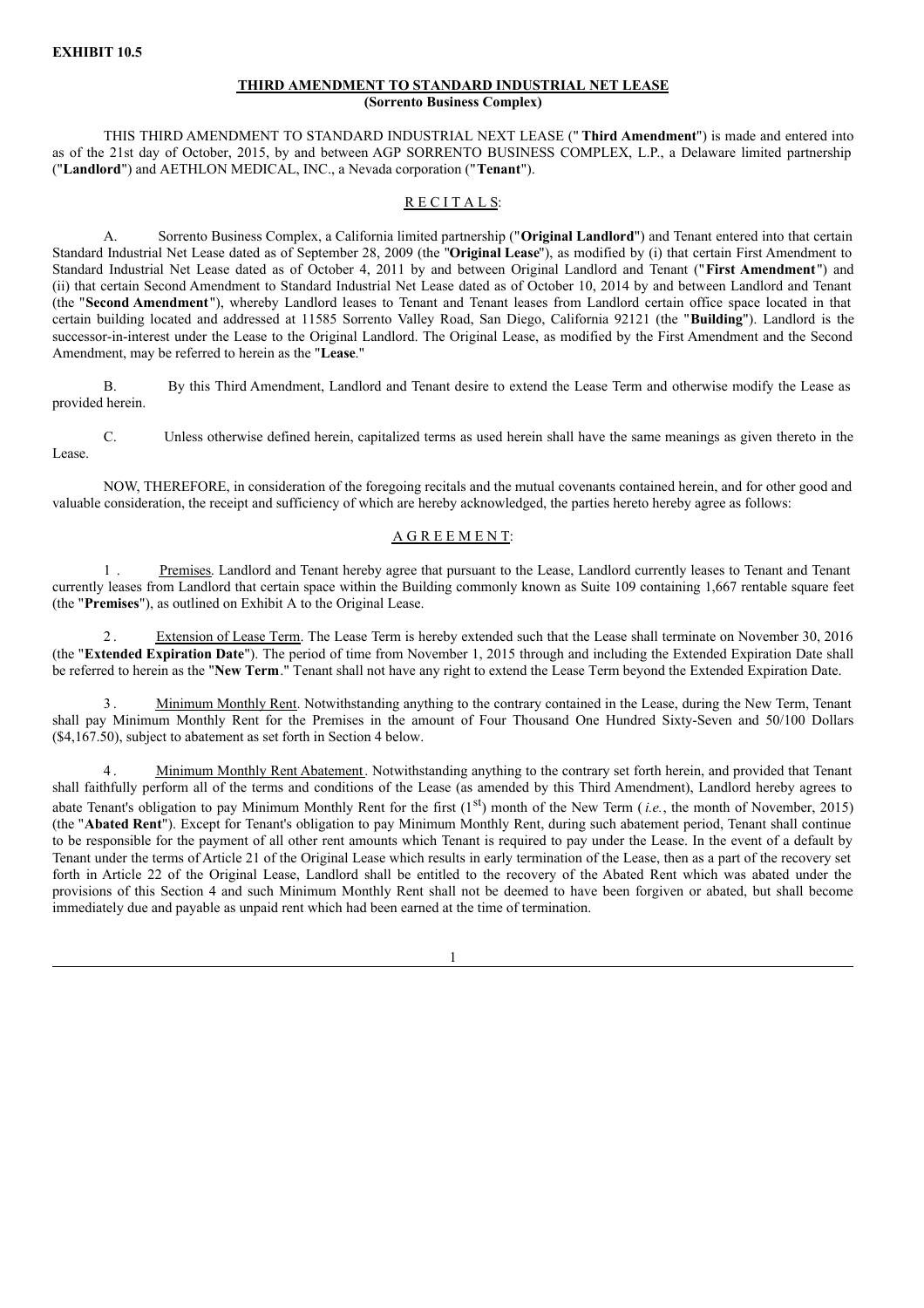5. Security Deposit. Tenant has previously deposited with Landlord Three Thousand Two Hundred Fifty and 65/100 Dollars (\$3,250.65) as a Security Deposit under the Lease. Landlord shall continue to hold the Security Deposit during the New Term in accordance with the terms and conditions of Article 5 of the Original Lease.

6 . Condition of Premises. Tenant hereby agrees to accept the Premises in its "as-is" condition and Tenant hereby acknowledges that Landlord shall not be obligated to provide or pay for any improvement work or services related to the improvement of the Premises. Tenant also acknowledges that Landlord has made no representation or warranty regarding the condition of the Premises.

7. Authority. Each individual executing this Third Amendment on behalf of Tenant represents and warrants that Tenant is a duly formed and existing entity qualified to do business in California and that Tenant has full right and authority to deliver this Third Amendment and that each person signing on behalf of Tenant is authorized to do so.

8 . Brokers. Each party represents and warrants to the other that no broker, agent or finder other than Jones Lang LaSalle ("**Tenant's Broker**") negotiated or was instrumental in negotiating or consummating this Third Amendment. Each party further agrees to defend, indemnify and hold harmless the other party from and against any claim for commission or finder's fee by any entity other than Tenant's Broker who claims or alleges that they were retained or engaged by the first party or at the request of such party in connection with this Third Amendment. The terms of this Section 8 shall survive the expiration or earlier termination of the term of the Lease, as hereby amended.

9 . Disclosures and Utility Usage Information. Pursuant to Civil Code Section 1938, Landlord states that, as of the date hereof, the Premises has not undergone inspection by a Certified Access Specialist ("**CASp**") to determine whether the Premises meet all applicable construction-related accessibility standards under California Civil Code Section 55.53. If Tenant is billed directly by a public utility with respect to Tenant's electrical usage at the Premises, upon request, Tenant shall provide monthly electrical utility usage for the Premises to Landlord for the period of time requested by Landlord (in electronic or paper format) or, at Landlord's option, provide any written authorization or other documentation required for Landlord to request information regarding Tenant's electricity usage with respect to the Premises directly from the applicable utility company.

10. Defaults. Tenant hereby represents and warrants to Landlord that, as of the date of this Third Amendment, Tenant is in full compliance with all terms, covenants and conditions of the Lease and that there are no breaches or defaults under the Lease by Landlord or Tenant, and that Tenant knows of no events or circumstances which, given the passage of time, would constitute a default under the Lease by either Landlord or Tenant.

11. No Further Modification. Except as set forth in this Third Amendment, all of the terms and provisions of the Lease shall remain unmodified and in full force and effect.

# **[REMAINDER OF PAGE INTENTIONALLY LEFT BLANK]**

 $\overline{2}$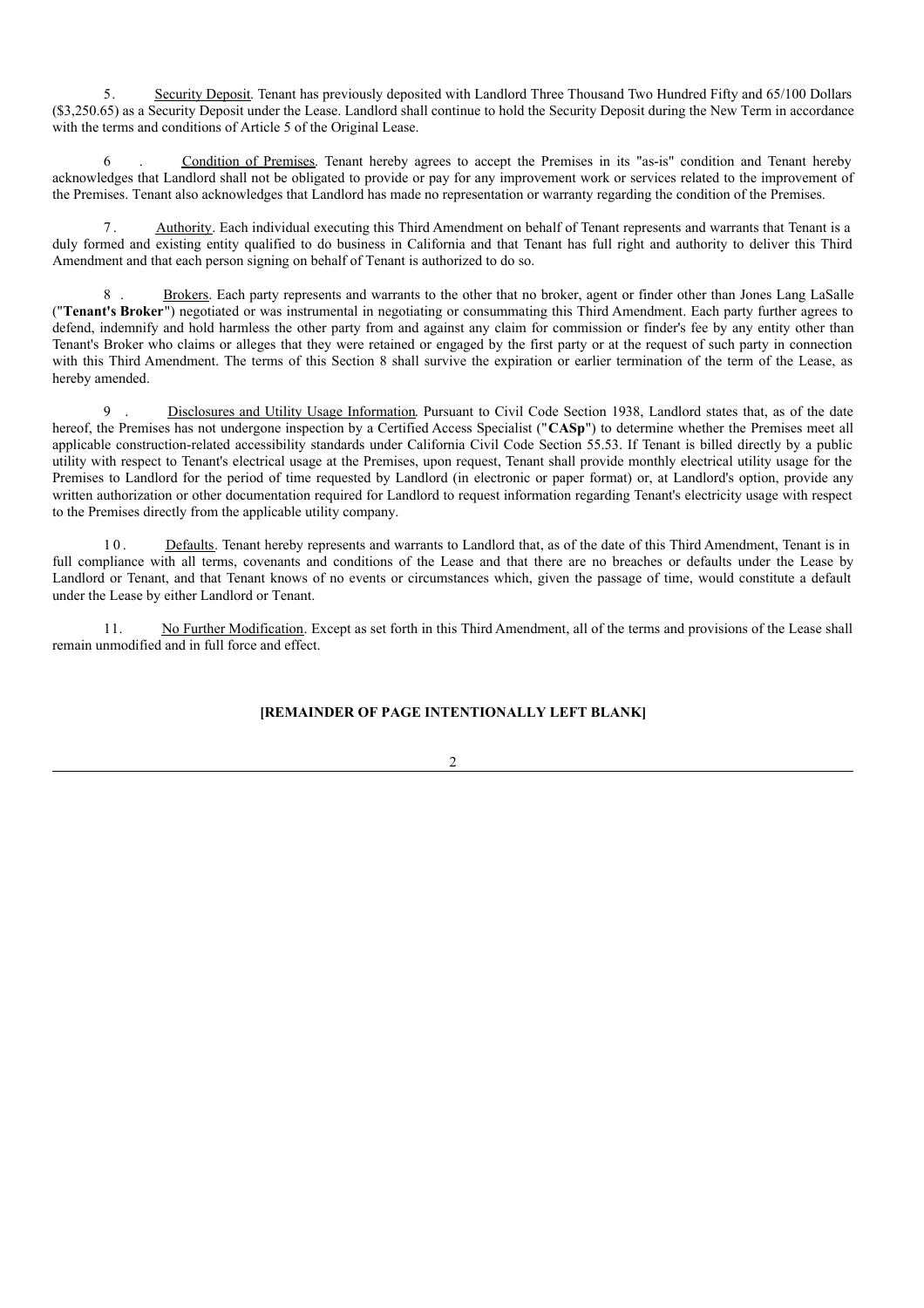IN WITNESS WHEREOF, this Third Amendment has been executed as of the day and year first above written.

LANDLORD:

AGP SORRENTO BUSINESS COMPLEX, L.P., a Delaware limited partnership

By: Parallel Capital Partners, Inc., a California corporation, its authorized agent

> By: /s/ Jim Ingebretsen Name: Jim Ingebretsen Title: President

TENANT:

AETHLON MEDICAL, INC., a Nevada corporation

By: /s/ James A. Joyce Name: James A. Joyce Title: Chief Executive Officer

By: /s/ James B. Frakes Name: James B. Frakes Title: Chief Financial Officer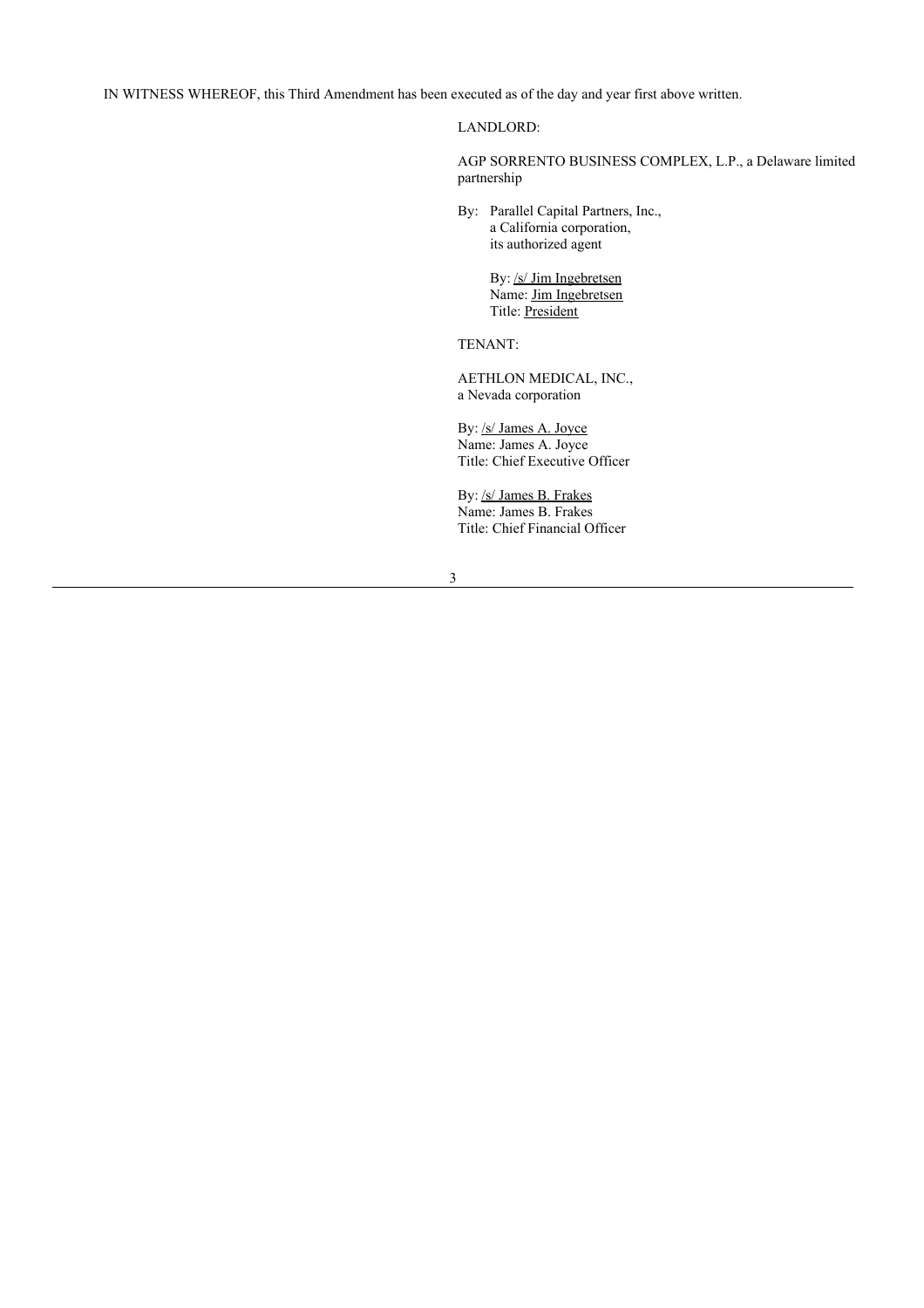### **AMENDMENT OF TERMS**

This Amendment of Terms (this "Amendment") is entered into effective as of November 12, 2015, by and among Aethlon Medical, Inc., a Nevada corporation (the "Company"), on the one hand, and Alpha Capital Anstalt ("Alpha") and Osher Capital Partners, LLC ("Osher"), on the other hand. Alpha and Osher are referred to herein together as the "Investors."

WHEREAS, the Company and the Investors are parties to that certain Subscription Agreement dated November 6, 2014 (the "Subscription Agreement"), pursuant to which the Company issued to the Investors the Convertible Promissory Notes (together, the "Notes," and each, a "Note") and the Class A Common Stock Purchase Warrants (together, the "Warrants," and each, a "Warrant") listed on **Schedule A** hereto; and

WHEREAS, the Company and the Investors desire to amend certain of the provisions of the Subscription Agreement, the Notes and the Warrants.

NOW, THEREFORE, in consideration of the mutual promises and covenants contained in this Amendment, the parties hereto agree as follows:

1. **Reservation of Common Stock.** Upon the full execution hereof, any provision in the Subscription Agreement or the Notes requiring the Company to reserve no less than a specified number of shares of the Company's authorized and unissued common stock (the "Common Stock") with respect to conversion of the Notes (such provisions, the "Suspended Provisions") will instead be deemed to require the Company to reserve no less than the number of shares of Common Stock necessary to permit the Investors to convert all of the outstanding principal under the Notes plus the amount of interest that would accrue on the Notes through June 1, 2016 at the rate stated in Section 1.1 of the Notes. Upon the earlier to occur of (x) June 1, 2016 and (y) the amendment of the Company's Articles of Incorporation to increase the number of authorized shares of Common Stock to a number of shares sufficient to permit the Company to comply with the Suspended Provisions, this provision will be of no further effect and the Suspended Provisions in the Subscription Agreement and the Notes will again be in effect.

Waiver. Each of the Investors hereby waives any right to receive any increased interest such Investor might assert it is entitled to receive under such Investor's Note with respect to any alleged deficiency in the number of shares currently reserved for issuance under the Notes.

3. **Amendment of Osher Warrants.** Notwithstanding any provision to the contrary in the Warrants held by Osher, Osher shall not exercise any portion of its Warrants during the period after the execution hereof and prior to June 1, 2016 (such period of time, the "Suspension Period"). The "Expiration Date" of each of the Warrants held by Osher shall be extended by the number of days in the Suspension Period.

4. **Extension of Maturity Date**. The Maturity Date of each of the Notes is hereby extended from April 1, 2016 to June 1, 2016.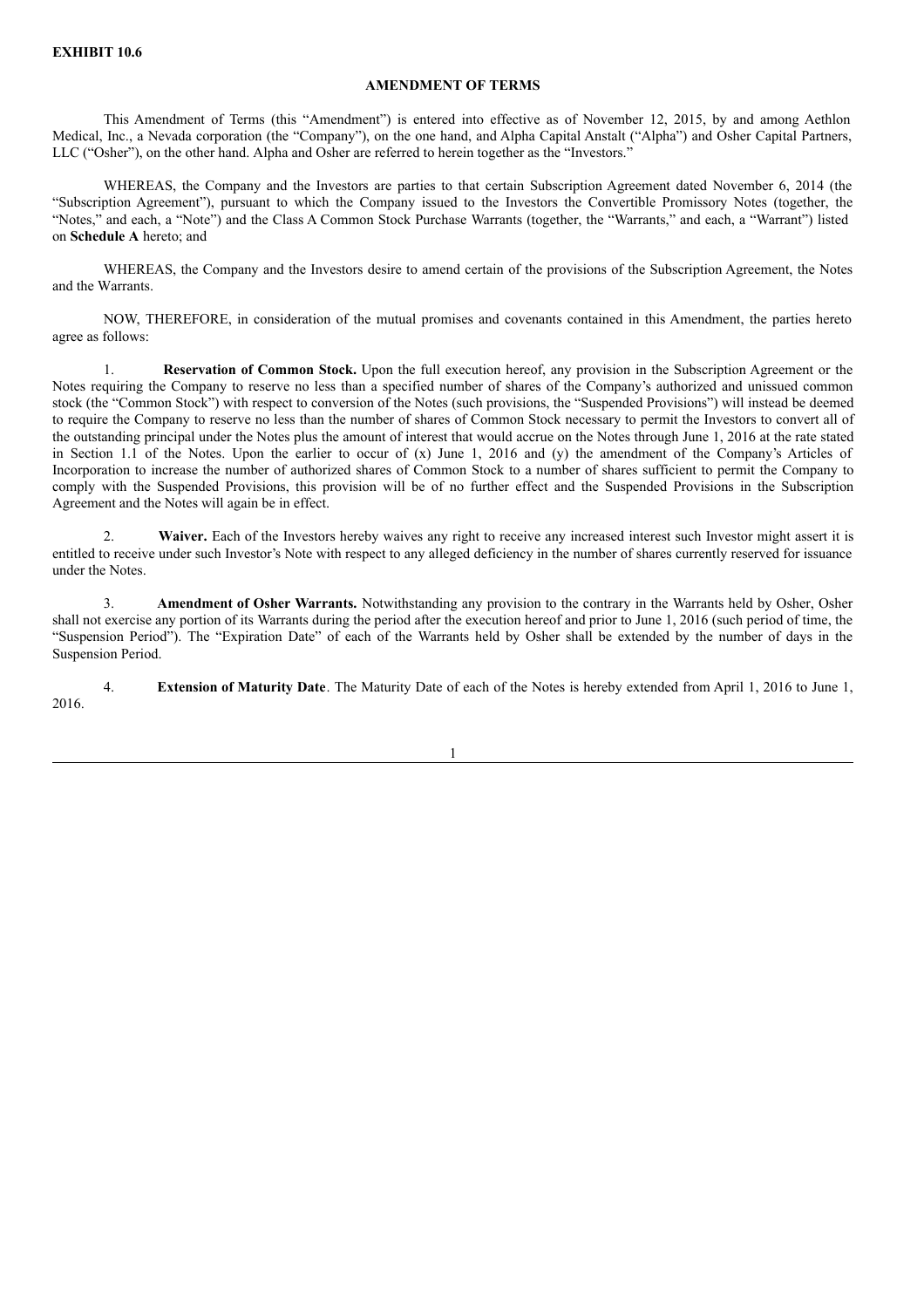5. **Fee.** In connection with the amendment of terms effected hereby, within one business day subsequent to the full execution of this Amendment, the Company shall pay to Osher, by check or wire transfer, the amount of \$90,000. Such payment may be made, at Osher's direction, to its U.S. attorney's trust account pursuant to the wire transfer instructions annexed hereto as **Schedule B**. In the event such payment is not timely made, each of Alpha and Osher, for itself by written notice to the others, may deem such non-payment an Event of Default under the Notes.

6. **No Default.** Each of the Investors severally and not jointly, and the Company hereby represents and warrants to the other parties hereto, that after giving effect to the execution of this Agreement, it is not aware of the existence of any Event of Default by the Company of the Subscription Agreement, the Notes or the Warrants.

### 7. **Miscellaneous.**

a. *Original Transaction Documents*. Except as specifically amended hereby, the Subscription Agreement, the Notes and the Warrants will remain in full force and effect in accordance with their respective terms.

b. *Notices*. Any and all notices or other communications or deliveries required or permitted to be provided hereunder shall be delivered as set forth in Section 13(a) of the Subscription Agreement.

c. *Counterparts*. This Amendment may be executed in any number of counterparts, each of which when so executed will be deemed to be an original and, all of which taken together will constitute one and the same instrument. Any signature delivered by facsimile transmission will create a valid binding obligation of the executing party with the same force and effect as if such facsimile signature were the original thereof.

d. *Governing Law*. All questions concerning the construction, validity, enforcement, venue, jurisdiction and interpretation of this Agreement shall be governed by Sections 13(d) and 13(e) of the Subscription Agreement.

[*Signature page follows]*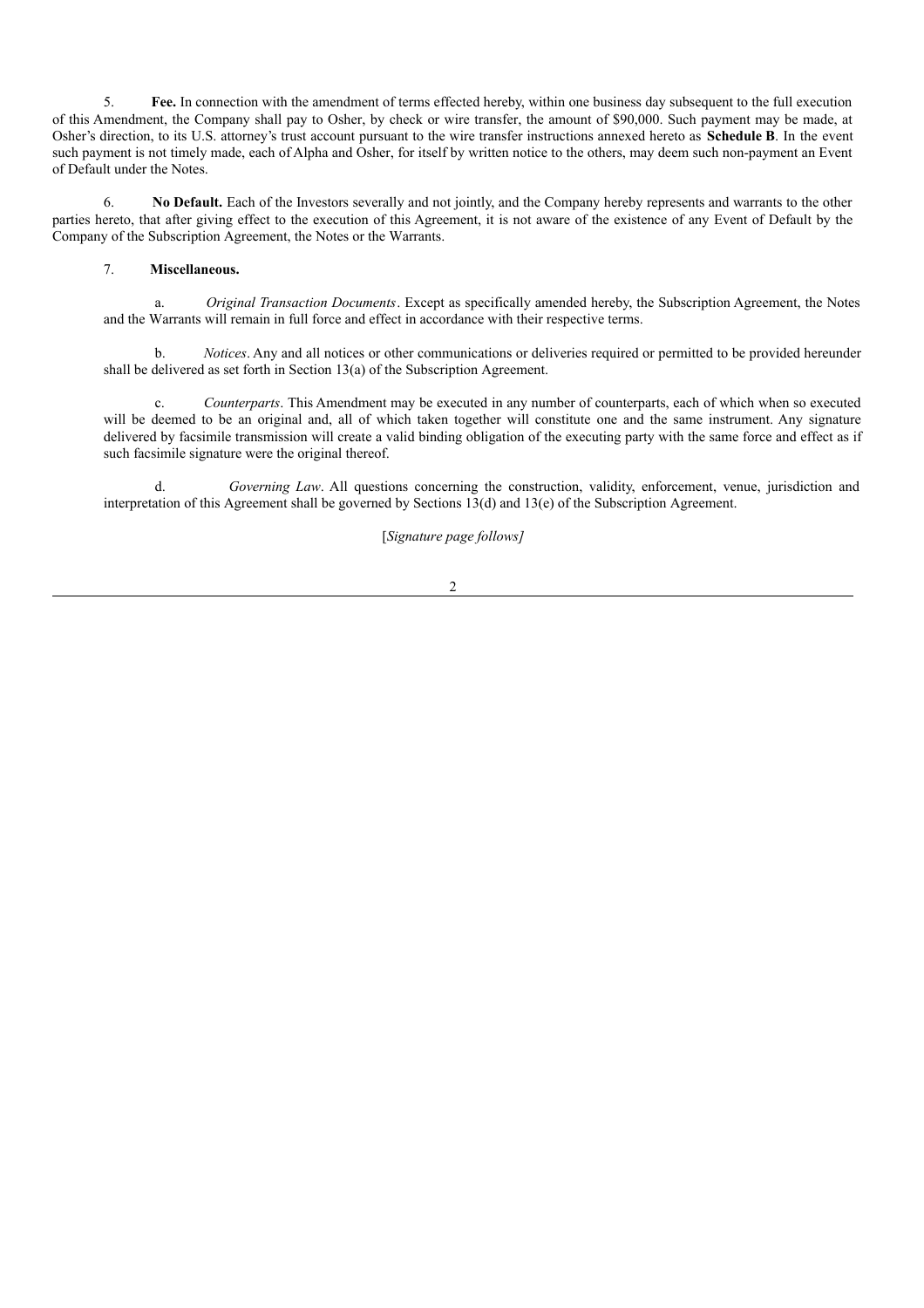IN WITNESS WHEREOF, the parties have executed this Amendment of Terms as of the date first written above.

# **AETHLON MEDICAL, INC.**

/s/ James Frakes Name: James Frakes Title: Chief Financial Officer

# **ALPHA CAPITAL ANSTALT**

By:/s/ Konrad Ackermann Name: Konrad Ackermann Title: Director

# **OSHER CAPITAL PARTNERS, LLC**

By: /s/ Ari Kluger Name: Ari Kluger

Title: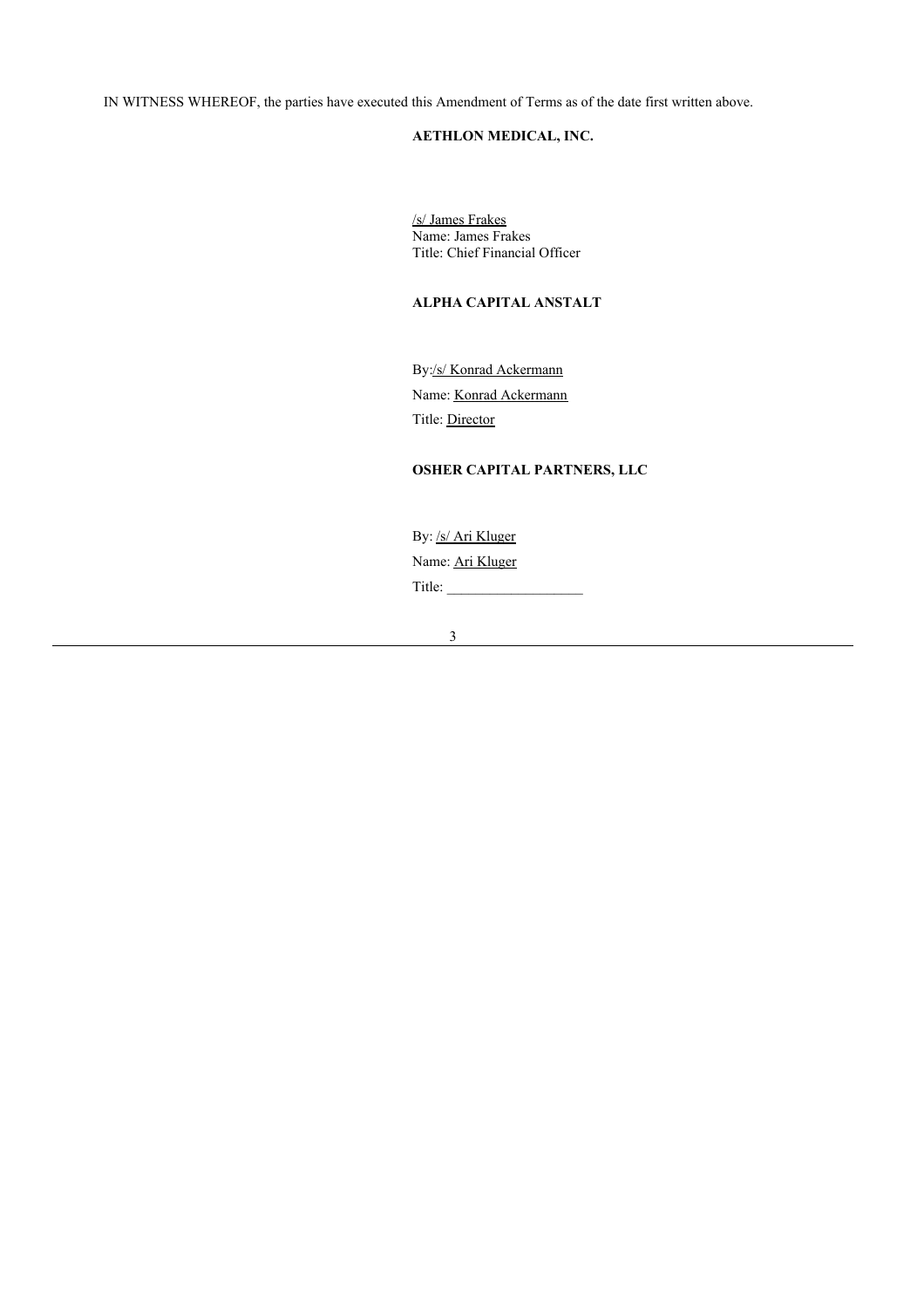# **SCHEDULE A**

# **INVESTOR NOTES AND WARRANTS**

| Investor                    | <b>Principal Amount of Note Issued November</b><br>6.2014 | <b>Shares of Common Stock Underlying</b><br>Warrant Issued November 6, 2014 |
|-----------------------------|-----------------------------------------------------------|-----------------------------------------------------------------------------|
| Alpha Capital Anstalt       | \$416,500                                                 | 37.188                                                                      |
| Osher Capital Partners, LLC | \$83,500                                                  | 7.456                                                                       |
| Osher Capital Partners, LLC | \$27,780                                                  | 2.481                                                                       |

# 4

<u> 1980 - Johann Barn, mars ann an t-Amhain Aonaich an t-Aonaich an t-Aonaich ann an t-Aonaich ann an t-Aonaich</u>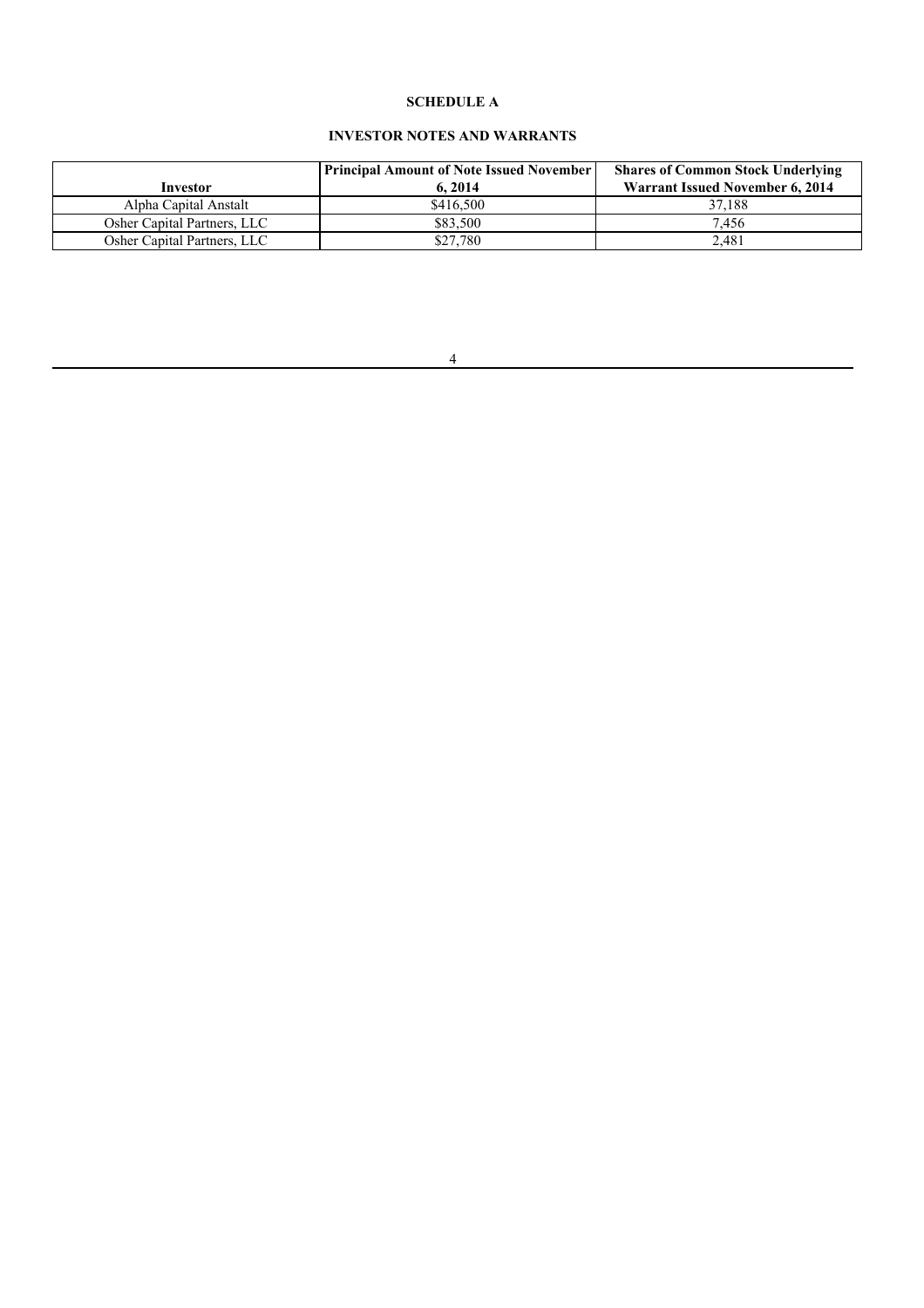# **SCHEDULE B**

# **WIRE INSTRUCTIONS**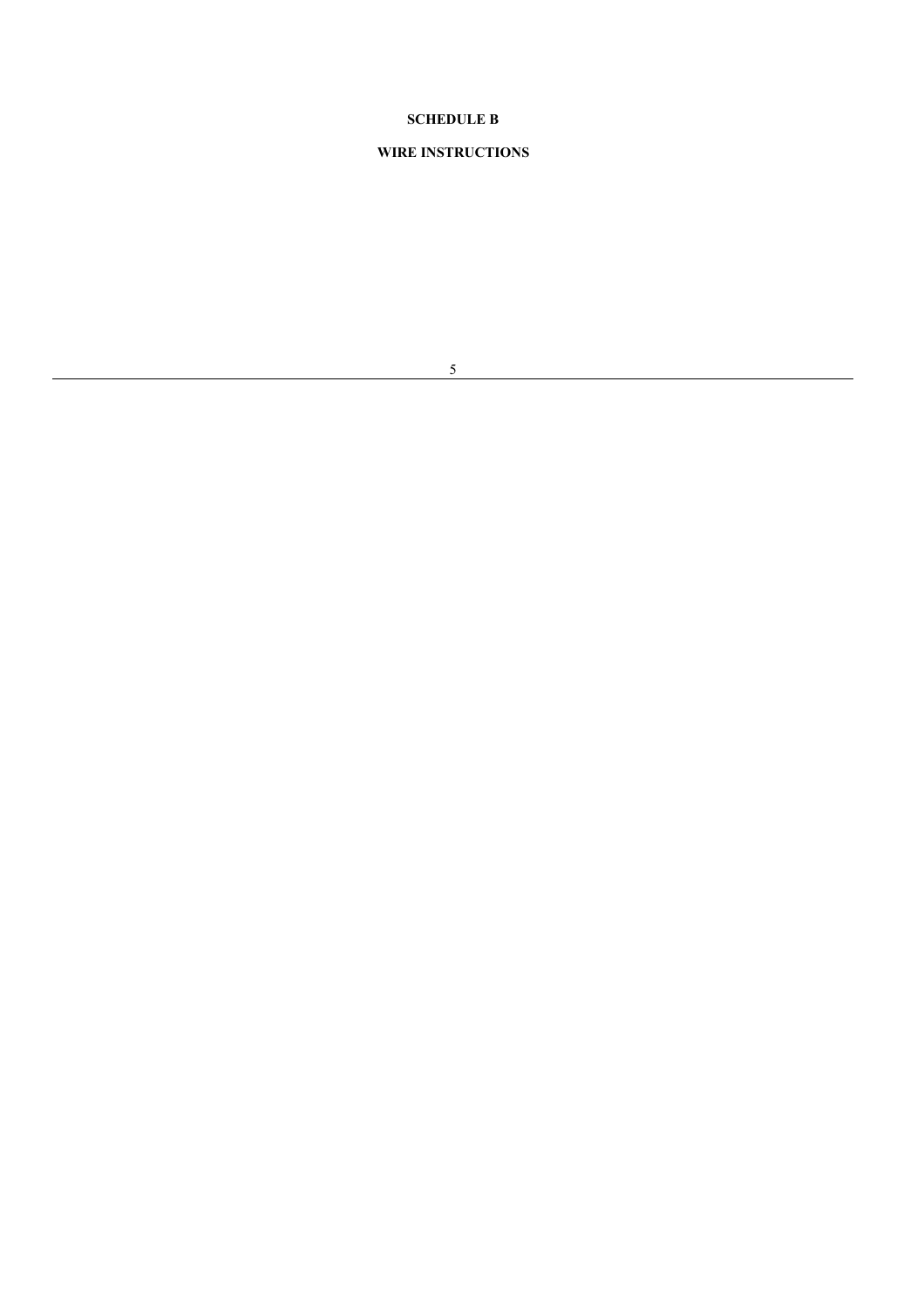# **EXHIBIT 31.1**

### CERTIFICATION PURSUANT TO RULE 13a-14(a)/15d-14(a), AS ADOPTED PURSUANT TO SECTION 302 OF THE SARBANES-OXLEY ACT OF 2002

I, James Joyce, certify that:

1. I have reviewed this Quarterly Report on Form 10-Q of Aethlon Medical, Inc.;

2. Based on my knowledge, this report does not contain any untrue statement of a material fact or omit to state a material fact necessary to make the statements made, in light of the circumstances under which such statements were made, not misleading with respect to the period covered by this report;

3. Based on my knowledge, the financial statements, and other financial information included in this Report, fairly present in all material respects the financial condition, results of operations and cash flows of the registrant as of, and for, the periods presented in this report;

4. The registrant's other certifying officer(s) and I are responsible for establishing and maintaining disclosure controls and procedures (as defined in Exchange Act Rules 13a-15(e) and 15d-15(e)) and internal control over financial reporting (as defined in Exchange Act Rules 13a-15(f) and 15d-15(f)) for the registrant and have:

- (a) Designed such disclosure controls and procedures, or caused such disclosure controls and procedures to be designed under our supervision, to ensure that material information relating to the registrant, including its consolidated subsidiaries, is made known to us by others within those entities, particularly during the period in which this report is being prepared;
- (b) Designed such internal control over financial reporting, or caused such internal control over financial reporting to be designed under our supervision, to provide reasonable assurance regarding the reliability of financial reporting and the preparation of financial statements for external purposes in accordance with generally accepted accounting principles;
- (c) Evaluated the effectiveness of the registrant's disclosure controls and procedures and presented in this report our conclusions about the effectiveness of the disclosure controls and procedures, as of the end of the period covered by this report based on such evaluation; and
- (d) Disclosed in this report any change in the registrant's internal control over financial reporting that occurred during the registrant's most recent fiscal quarter (the registrant's fourth fiscal quarter in the case of an annual report) that has materially affected, or is reasonably likely to materially affect, the registrant's internal control over financial reporting; and

5. The registrant's other certifying officer(s) and I have disclosed, based on our most recent evaluation of internal control over financial reporting, to the registrant's auditors and the audit committee of the registrant's board of directors (or persons performing the equivalent functions):

- (a) All significant deficiencies and material weaknesses in the design or operation of internal control over financial reporting which are reasonably likely to adversely affect the registrant's ability to record, process, summarize and report financial information; and
- (b) Any fraud, whether or not material, that involves management or other employees who have a significant role in the registrant's internal control over financial reporting.

Date: November 16, 2015

/s/ JAMES A. JOYCE JAMES A. JOYCE CHIEF EXECUTIVE OFFICER (PRINCIPAL EXECUTIVE OFFICER )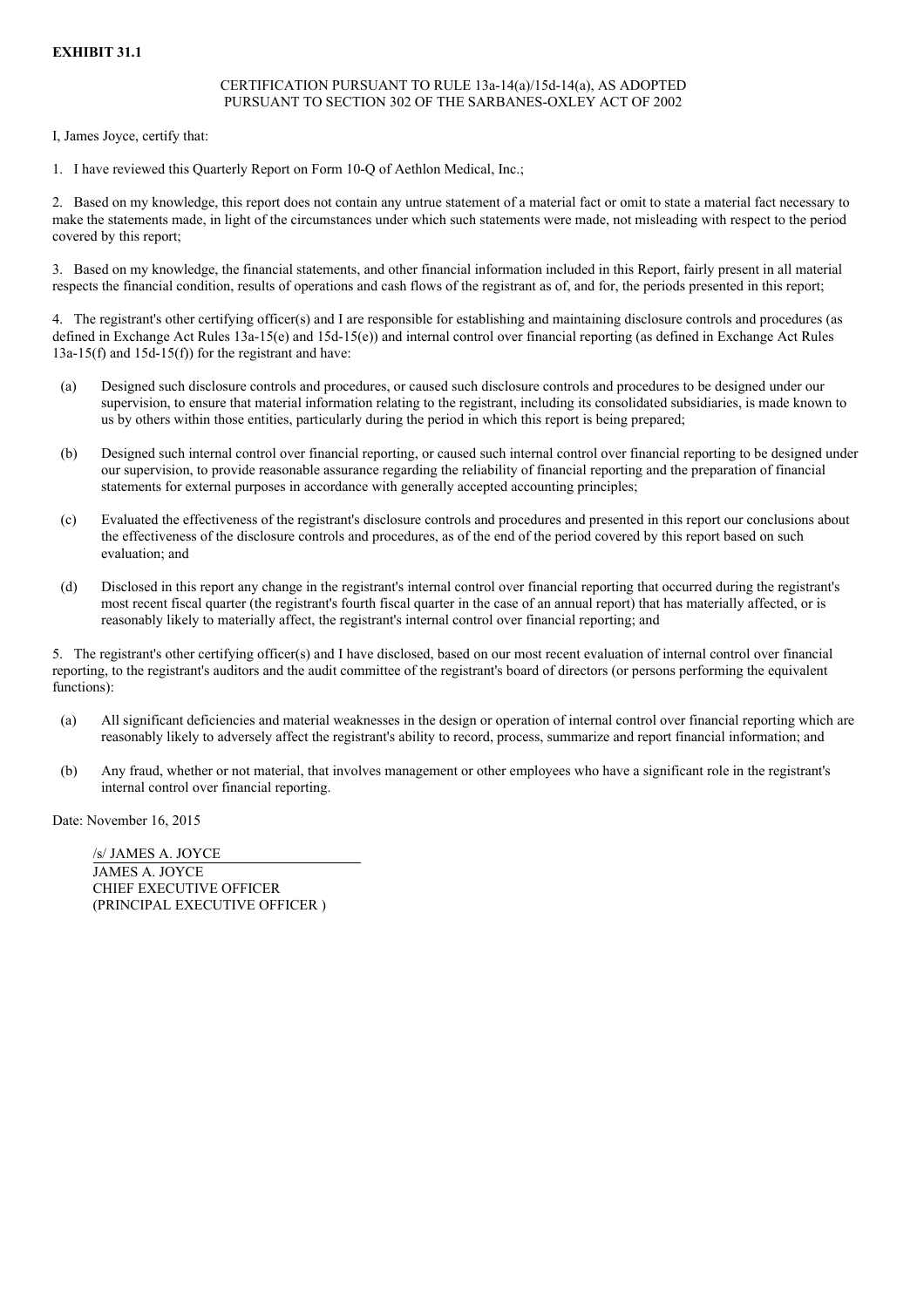# **EXHIBIT 31.2**

### CERTIFICATION PURSUANT TO RULE 13a-14(a)/15d-14(a), AS ADOPTED PURSUANT TO SECTION 302 OF THE SARBANES-OXLEY ACT OF 2002

I, James Frakes, certify that:

1. I have reviewed this Quarterly Report on Form 10-Q of Aethlon Medical, Inc.;

2. Based on my knowledge, this report does not contain any untrue statement of a material fact or omit to state a material fact necessary to make the statements made, in light of the circumstances under which such statements were made, not misleading with respect to the period covered by this report;

3. Based on my knowledge, the financial statements, and other financial information included in this Report, fairly present in all material respects the financial condition, results of operations and cash flows of the registrant as of, and for, the periods presented in this report;

4. The registrant's other certifying officer(s) and I are responsible for establishing and maintaining disclosure controls and procedures (as defined in Exchange Act Rules 13a-15(e) and 15d-15(e)) and internal control over financial reporting (as defined in Exchange Act Rules 13a-15(f) and 15d-15(f)) for the registrant and have:

- (a) Designed such disclosure controls and procedures, or caused such disclosure controls and procedures to be designed under our supervision, to ensure that material information relating to the registrant, including its consolidated subsidiaries, is made known to us by others within those entities, particularly during the period in which this report is being prepared;
- (b) Designed such internal control over financial reporting, or caused such internal control over financial reporting to be designed under our supervision, to provide reasonable assurance regarding the reliability of financial reporting and the preparation of financial statements for external purposes in accordance with generally accepted accounting principles;
- (c) Evaluated the effectiveness of the registrant's disclosure controls and procedures and presented in this report our conclusions about the effectiveness of the disclosure controls and procedures, as of the end of the period covered by this report based on such evaluation; and
- (d) Disclosed in this report any change in the registrant's internal control over financial reporting that occurred during the registrant's most recent fiscal quarter (the registrant's fourth fiscal quarter in the case of an annual report) that has materially affected, or is reasonably likely to materially affect, the registrant's internal control over financial reporting; and

5. The registrant's other certifying officer(s) and I have disclosed, based on our most recent evaluation of internal control over financial reporting, to the registrant's auditors and the audit committee of the registrant's board of directors (or persons performing the equivalent functions):

- (a) All significant deficiencies and material weaknesses in the design or operation of internal control over financial reporting which are reasonably likely to adversely affect the registrant's ability to record, process, summarize and report financial information; and
- (b) Any fraud, whether or not material, that involves management or other employees who have a significant role in the registrant's internal control over financial reporting.

Date: November 16, 2015

/s/ JAMES B. FRAKES JAMES B. FRAKES CHIEF FINANCIAL OFFICER (PRINCIPAL FINANCIAL OFFICER)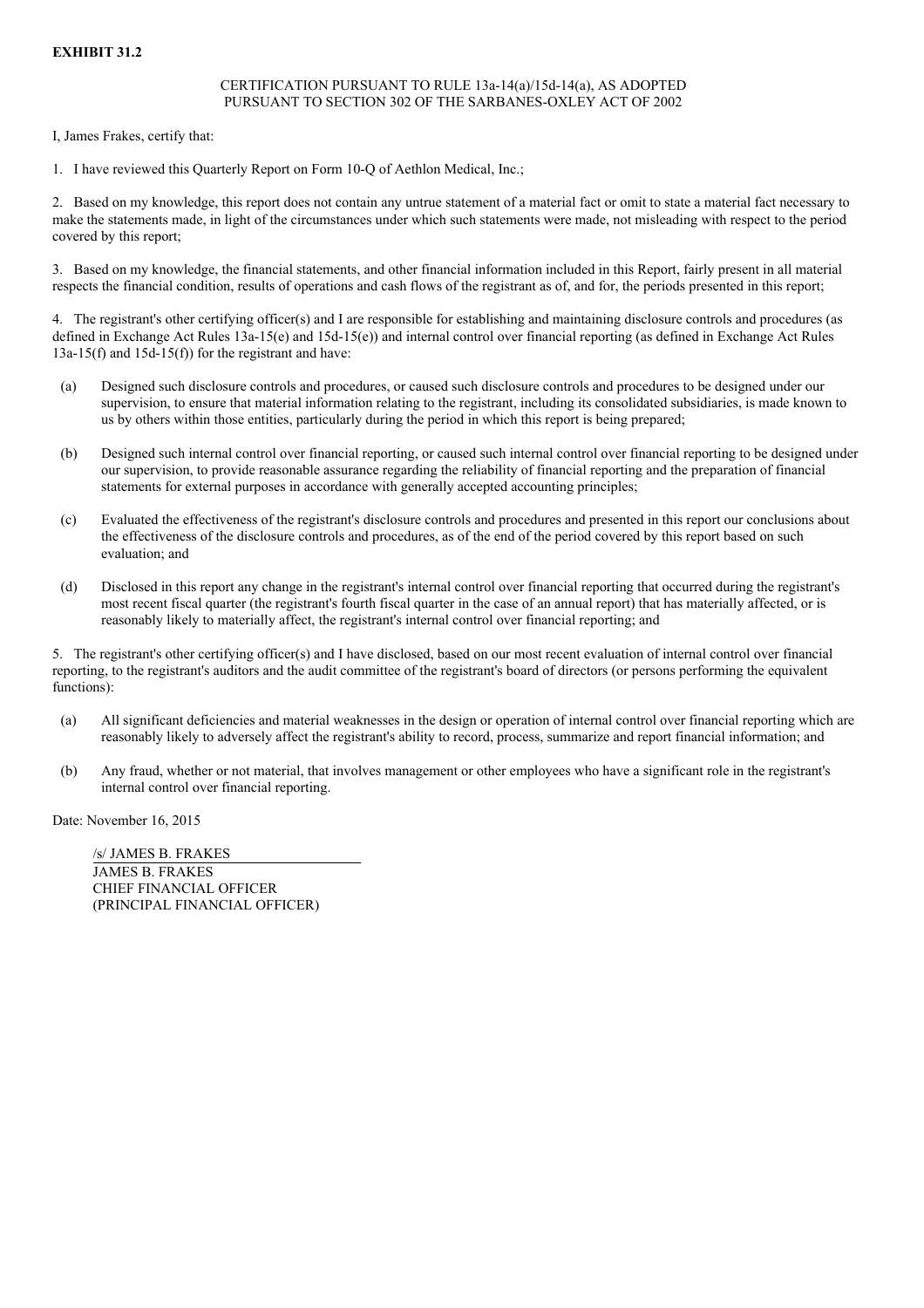#### CERTIFICATION PURSUANT TO 18 U.S.C. SECTION 1350, AS ADOPTED PURSUANT TO SECTION 906 OF THE SARBANES-OXLEY ACT OF 2002

In connection with the Quarterly Report of Aethlon Medical, Inc. (the "Registrant") on Form 10-Q for the six-month period ended September 30, 2015 as filed with the Securities and Exchange Commission on the date hereof, I, James A. Joyce, Chief Executive Officer of the Registrant, certify, pursuant to 18 U.S.C. Section 1350, as adopted pursuant to Section 906 of the Sarbanes-Oxley Act of 2002, that:

1. Based on my knowledge, the Quarterly Report on Form 10-Q fully complies with the requirements of Section 13(a) or 15(d) of the Securities Exchange Act of 1934, as amended, and

2. The information contained in such Quarterly Report on Form 10-Q fairly presents, in all material respects, the financial condition and results of operations of Aethlon Medical, Inc.

Dated: November 16, 2015 /s/ JAMES A. JOYCE

James A. Joyce Chief Executive Officer Aethlon Medical, Inc.

A signed original of this written statement required by Section 906, or other document authenticating, acknowledging, or otherwise adopting the signature that appears in typed form within the electronic version of this written statement required by Section 906, has been provided to Aethlon Medical, Inc. and will be retained by Aethlon Medical, Inc. and furnished to the Securities and Exchange Commission or its staff upon request.